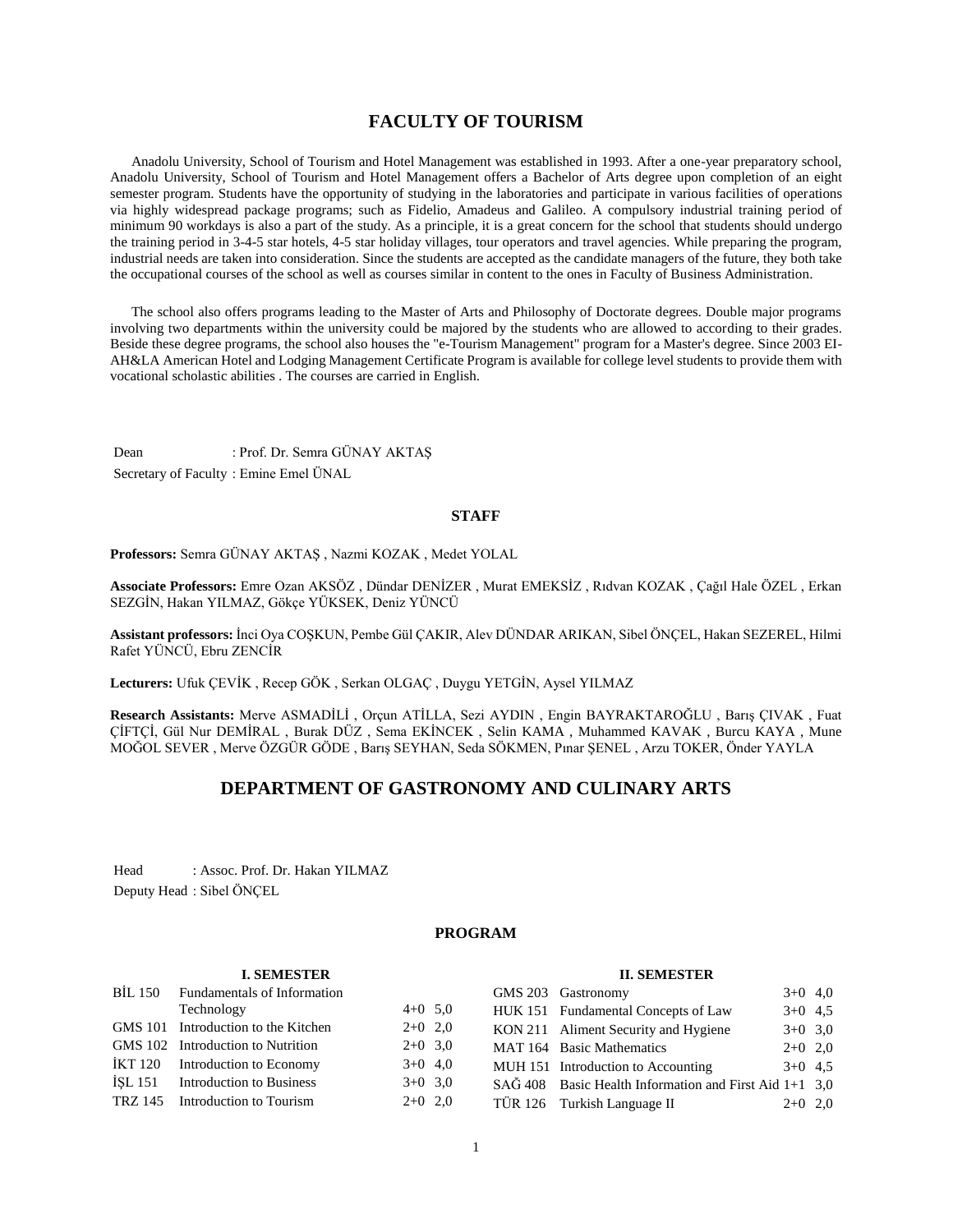| TÜR 125 Turkish Language I   | $2+0$ 2.0 |     |
|------------------------------|-----------|-----|
| Elective Courses (0)         |           | 6.0 |
| Foreign Language Courses (1) |           | 3.0 |
|                              |           |     |

## **III. SEMESTER**

30,0

30,0

| GMS 207 Service Technique                   | $2+0$ 2,0 |      |
|---------------------------------------------|-----------|------|
| GMS 209 Basic Cooking Techniques I          | $1+3$ 4,0 |      |
| GMS 211 Turkish Cuisine Culture             | $3+0$ 3.0 |      |
| ILT 107 Introduction to Communication       | $3+0$ 3.5 |      |
| MUH 239 Cost Accounting                     | $3+0$ 4.0 |      |
| TAR 166 Atatürk's Principles and History of |           |      |
| <b>Turkish Revolution II</b>                | $2+0$ 2.0 |      |
| Elective Courses (0)                        |           | 11.5 |
|                                             |           |      |

## **V. SEMESTER**

| <b>GMS 301</b> | Cuisine Practices I                      | $0 + 4$ | 4.0  |
|----------------|------------------------------------------|---------|------|
| <b>ISL 301</b> | Human Resources Management               | $3+0$   | 4.0  |
| <b>TRZ 106</b> | Food and Beverage Management             | $3+0$   | 4.0  |
|                | ISL 301 (Eng) Human Resources Management | $3+0$   | 4.0  |
|                | Departmental Elective Courses (0) -      |         | 8,0  |
|                | Elective Courses (0)                     |         | 6,0  |
|                | Foreign Language Courses (1)             |         | 4,0  |
|                |                                          |         |      |
|                |                                          |         | 30.0 |

## **VII. SEMESTER**

| TRZ 427 | Research Methods in Tourism       | $3+0$ 4.0 |      |
|---------|-----------------------------------|-----------|------|
| TRZ 429 | Project Management                | $3+0$ 4.0 |      |
|         | Departmental Elective Courses (0) |           | 10.0 |
|         | Elective Courses (0)              |           | 8.0  |
|         | Foreign Language Courses (1)      |           | 4.0  |
|         |                                   |           | 30,0 |

# **DEPARTMENTAL ELECTIVE COURSES**

| <b>BIL 468</b> | Computer Applications in Food and  |         |     |
|----------------|------------------------------------|---------|-----|
|                | <b>Beverage Management</b>         | $3+0$   | 4,0 |
| <b>ETK 204</b> | <b>Professional Ethics</b>         | $2+0$   | 3,0 |
| <b>FOT 201</b> | <b>Basic Photography</b>           | $2+2$   | 5,0 |
| <b>FOT 403</b> | Food Styling and Photography       | $3+0$   | 4,0 |
| <b>GMS 205</b> | Geography of Wood                  | $3+0$   | 3,0 |
| <b>GMS 208</b> | <b>Banquet Management</b>          | $2+0$   | 3,0 |
| GMS 303        | Gastronomy Seminar I               | $3+0$   | 4,0 |
| <b>GMS 304</b> | Gastronomy Seminar II              | $3+0$   | 4,0 |
| <b>GMS 307</b> | Food Technology                    | $3+0$   | 3,0 |
| GMS 353        | Distilled Drink                    | $3+0$   | 4,0 |
| GMS 357        | <b>Regional Cuisines I</b>         | $1 + 3$ | 4,0 |
| GMS 358        | <b>Regional Cuisines II</b>        | $1 + 3$ | 4,0 |
| GMS 362        | <b>Industrial Kitchen Planning</b> | $3+0$   | 3,0 |
| GMS 364        | Menu Planning                      | $3+0$   | 4,0 |
| GMS 366        | <b>Fermanted Drinks</b>            | $3+0$   | 3,0 |
| GMS 401        | Human and Taste                    | $2+0$   | 3,0 |
|                |                                    |         |     |

| Elective Courses (0)         |        | 4.0 |
|------------------------------|--------|-----|
| Foreign Language Courses (1) | $\sim$ | 3.0 |
|                              |        |     |

30,0

## **IV. SEMESTER**

| EST 201 Aesthetics and Philosophy           | $3+0$ 4.0 |      |
|---------------------------------------------|-----------|------|
| GMS 206 Food and Beverage Cost Control      | $3+0$ 4.0 |      |
| GMS 210 Basic Cooking Techniques II         | $1+3$ 4,0 |      |
| PZL 256 F&B Marketing                       | $3+0$ 4.0 |      |
| TAR 166 Atatürk's Principles and History of |           |      |
| <b>Turkish Revolution II</b>                | $2+0$     | 2.0  |
| Elective Courses (0)                        |           | 12,0 |
|                                             |           | 30.0 |

## **VI. SEMESTER**

| GMS 302 Cuisine Practices II          | $0+4$ 4.0 |      |
|---------------------------------------|-----------|------|
| HUK 356 Labor and Social Security Law | $3+0$ 4.0 |      |
| KON 301 Cuisine Management            | $3+0$ 4,0 |      |
| Departmental Elective Courses (0)     |           | 8.0  |
| Elective Courses (0)                  |           | 6,0  |
| Foreign Language Courses (1)          |           | 4,0  |
|                                       |           |      |
|                                       |           | 30.0 |

## **VIII. SEMESTER**

| TRZ 408 | <b>Industrial Tourism Project</b> | $2+4$ 8.0 |      |
|---------|-----------------------------------|-----------|------|
|         | Departmental Elective Courses (0) |           | 10.0 |
|         | Elective Courses (0)              |           | 8.0  |
|         | Foreign Language Courses (1)      |           | 4.0  |
|         |                                   |           |      |

30,0

| GMS 408        | <b>Culinary Trends</b>      | $3+0$ 3,0 |     |  |  |
|----------------|-----------------------------|-----------|-----|--|--|
| GMS 410        | Food, Culture and Community | $3+0$ 3,0 |     |  |  |
| GMS 452        | Ottoman Culinary            | $1+3$     | 4,0 |  |  |
| GMS 453        | Culinary Arts of World I    | $1+3$     | 4,0 |  |  |
| GMS 454        | Culinary Arts of World II   | $1+3$     | 4,0 |  |  |
|                | GMS 455 Wild Edible Plants  | $2+0$     | 3,0 |  |  |
| GMS 457        | Pastry                      | $1 + 3$   | 4,0 |  |  |
| GMS 459        | Mixology                    | $2+0$ 3.0 |     |  |  |
| GMS 460        | <b>Banquet Practices</b>    | $1 + 1$   | 3,0 |  |  |
| GMS 462        | Coffee Industry             | $2+0$     | 3,0 |  |  |
| ISL 103        | <b>Business Management</b>  | $3+0$     | 3.5 |  |  |
| KON 204        | Bar Management              | $1+2$ 3,0 |     |  |  |
| <b>SAN 408</b> | Creativity                  | $3+0$     | 3,0 |  |  |
|                | <b>ELECTIVE COURSES</b>     |           |     |  |  |

|         | ALM 255 (Ger) German I       | $3+0$ 4.0 |  |
|---------|------------------------------|-----------|--|
|         | ALM 256 (Ger) German II      | $3+0$ 4.0 |  |
| ANP 201 | <b>Nutrition Anthropolog</b> | $2+0$ 3.0 |  |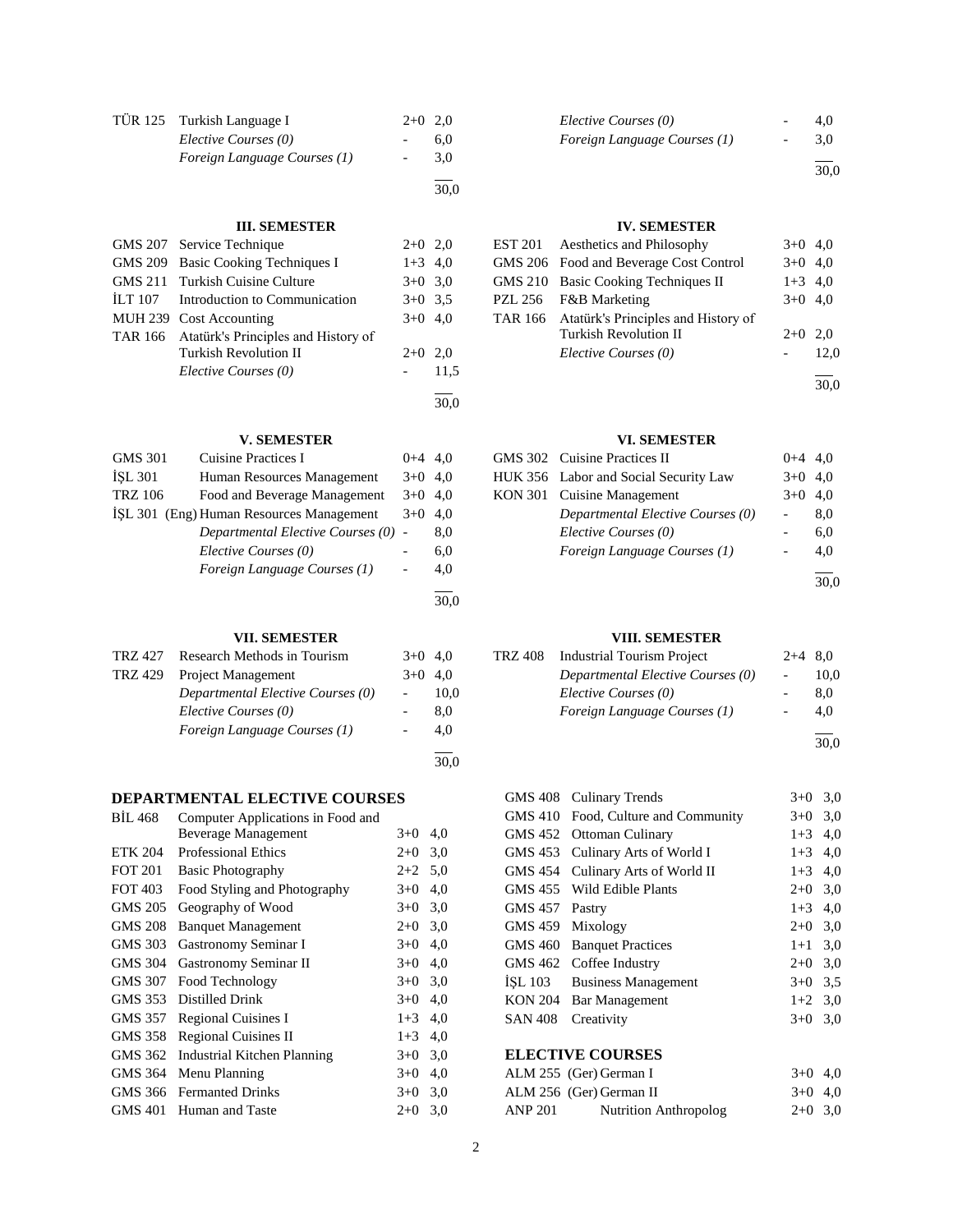| <b>Physical Education</b>                             | $2+0$   | 2,0                              |
|-------------------------------------------------------|---------|----------------------------------|
| ERA 195 (Eng) Cultural Heritage of Turkey             | $2+0$   | 3,0                              |
| ERA 197 (Eng) Culture and Tourism in Turkey           | $2 + 0$ | 3,0                              |
| ERA 199 (Eng) Cultural Diversity and<br>Communication | $2+0$   | 3,0                              |
|                                                       |         |                                  |
| Beverage Industry                                     | $3+0$   | 4,0                              |
| Food Laws and Regulations                             | $2+0$   | 3,0                              |
| Food Chemistry                                        | $3+0$   | 3,0                              |
| <b>Creative Kitchen Practices</b>                     | $2+2$   | 4,0                              |
| <b>Ergonomical Restaurant Design</b>                  |         |                                  |
| and Safety                                            | $3+0$   | 3,0                              |
| <b>Gastronomic Writing</b>                            | $2+1$   | 3,0                              |
| <b>Technical of Dough Shaping I</b>                   | $1 + 3$ | 4,0                              |
| Technical of Dough Shaping II                         | $1 + 3$ | 4,0                              |
| <b>Green Restaurants</b>                              | $3+0$   | 3,0                              |
| <b>Bread Making</b>                                   | $1 + 3$ | 4,0                              |
| <b>Tourism Economics</b>                              | $3+0$   | 4,0                              |
| <b>Public Relations</b>                               | $3+0$   | 3,0                              |
| Spanish I                                             | $4+0$   | 4,0                              |
| Spanish II                                            | $4 + 0$ | 4,0                              |
| <b>Statistics</b>                                     | $2+0$   | 3,0                              |
| Entrepreneurship                                      | $2+0$   | 3,0                              |
| <b>Restaurant Management Issues</b>                   | $3+0$   | 3,0                              |
| <b>History of Culture</b>                             | $2+0$   | 3.5                              |
| <b>Cultural Activities</b>                            | $0+2$   | 2,0                              |
| Short History of Music                                | $2+0$   | 3,0                              |
| <b>Customer Relations</b>                             | $2+0$   | 3,0                              |
| (Rus) Russian I                                       | $4 + 0$ | 4,0                              |
|                                                       |         | Career Opportunities in Food and |

| RUS 152 (Rus) Russian II                                       | $4 + 0$                                     | 4,0       |
|----------------------------------------------------------------|---------------------------------------------|-----------|
| <b>SAN 155</b><br><b>Hall Dances</b>                           | $0 + 2$                                     | 2,0       |
| <b>SNT 155</b>                                                 | History of Art                              | $2+0$ 2,0 |
| Folklore<br>SOS 336                                            | $2+0$                                       | 3,0       |
| <b>STV 404</b>                                                 | <b>Intercultural Communication</b><br>$3+0$ | 4,0       |
| STV 404 (Eng) Intercultural Communication                      | $3+0$                                       | 4,0       |
| <b>THU 203</b>                                                 | <b>Community Services</b><br>$0+2$          | 3,0       |
| <b>TIY 308</b>                                                 | Republic Era Turkish Theatre<br>$2+0$       | 3,0       |
| <b>TRZ 269</b>                                                 | <b>Ecology and Tourism</b><br>$3+0$         | 3,5       |
| <b>TRZ 281</b>                                                 | <b>Restaurant Management</b><br>$3+0$       | 4,0       |
| TRZ 312                                                        | Tourism, Media, Communication 3+0           | 4,0       |
| <b>TRZ 415</b>                                                 | Institutionalization of Tourism<br>$2+0$    | 3,0       |
| <b>TÜR 120</b>                                                 | Turkish Sign Language<br>$3+0$              | 3,0       |
|                                                                |                                             |           |
|                                                                |                                             |           |
| FOREIGN LANGUAGE COURSES                                       |                                             |           |
| FRA 255 (Fra) French I                                         | $3+0$                                       | 4,0       |
| FRA 256 (Fra) French II                                        | $3+0$                                       | 4,0       |
| FRA 357 (Fra) French III                                       |                                             | $3+0$ 4,0 |
| FRA 358 (Fra) French IV                                        | $3+0$                                       | 4,0       |
|                                                                | $3+0$                                       | 3,0       |
| İNG 187 (Eng) English I                                        | $3+0$                                       | 3,0       |
| İNG 188 (Eng) English II<br>ING 325 (Eng) Academic English III | $3+0$                                       | 3,0       |
|                                                                | $3+0$                                       | 3,0       |
| İNG 326 (Eng) Academic English IV<br>$ITA 255$ (Ita) Italian I | $3+0$                                       | 4,0       |
| İTA 256 (İta) Italian II                                       | $3+0$                                       | 4,0       |
| $ITA 357$ (Ita) Italian III                                    | $3+0$                                       | 4,0       |

# **DEPARTMENT OF TOUR GUIDING**

Head : İnci Oya COŞKUN Deputy Head : Assoc. Prof. Dr. Gökçe YÜKSEK

# **PROGRAM**

|                         | <b>I. SEMESTER</b>                  |           |     |
|-------------------------|-------------------------------------|-----------|-----|
| <b>ARK 117</b>          | Introduction to Classical           |           |     |
|                         | Archaeology                         | $3+0$ 3.0 |     |
| <b>BIL 150</b>          | <b>Fundamentals of Information</b>  |           |     |
|                         | Technology                          | $4+0$ 5,0 |     |
| ING 147 (Eng) English I |                                     | $6+0$ 6.0 |     |
| ISL 115                 | Introduction to Business            | $2+0$ 2,0 |     |
| <b>TAR 165</b>          | Atatürk's Principles and History of |           |     |
|                         | <b>Turkish Revolution I</b>         | $2+0$ 2.0 |     |
| <b>TRZ 145</b>          | Introduction to Tourism             | $2+0$ 2.0 |     |
| <b>TÜR 125</b>          | Turkish Language I                  | $2+0$     | 2,0 |
|                         | Elective Courses (0)                |           | 2,0 |
|                         | Foreign Language Courses (1)        |           | 6,0 |
|                         |                                     |           |     |

# **II. SEMESTER**

| $ING 148$ (Eng) English II |                                     | $6 + 0$ | 6,0  |
|----------------------------|-------------------------------------|---------|------|
| MAT 164                    | <b>Basic Mathematics</b>            | $2+0$   | 2,0  |
| SNT 104                    | Introduction to Art History         | $3+0$   | 4,0  |
| TAR 166                    | Atatürk's Principles and History of |         |      |
|                            | Turkish Revolution II               | $2+0$   | 2,0  |
| TAR 232                    | <b>History of Civilzation</b>       | $2+0$   | 3.0  |
| TRR 104                    | Introduction to Tour Guidance and   |         |      |
|                            | <b>Professional Ethics</b>          | $3+0$   | 3,0  |
| TÜR 126                    | Turkish Language II                 | $2+0$   | 2,0  |
|                            | Elective Courses (0)                |         | 2,0  |
|                            | Foreign Language Courses (1)        |         | 6,0  |
|                            |                                     |         | 30.0 |

30,0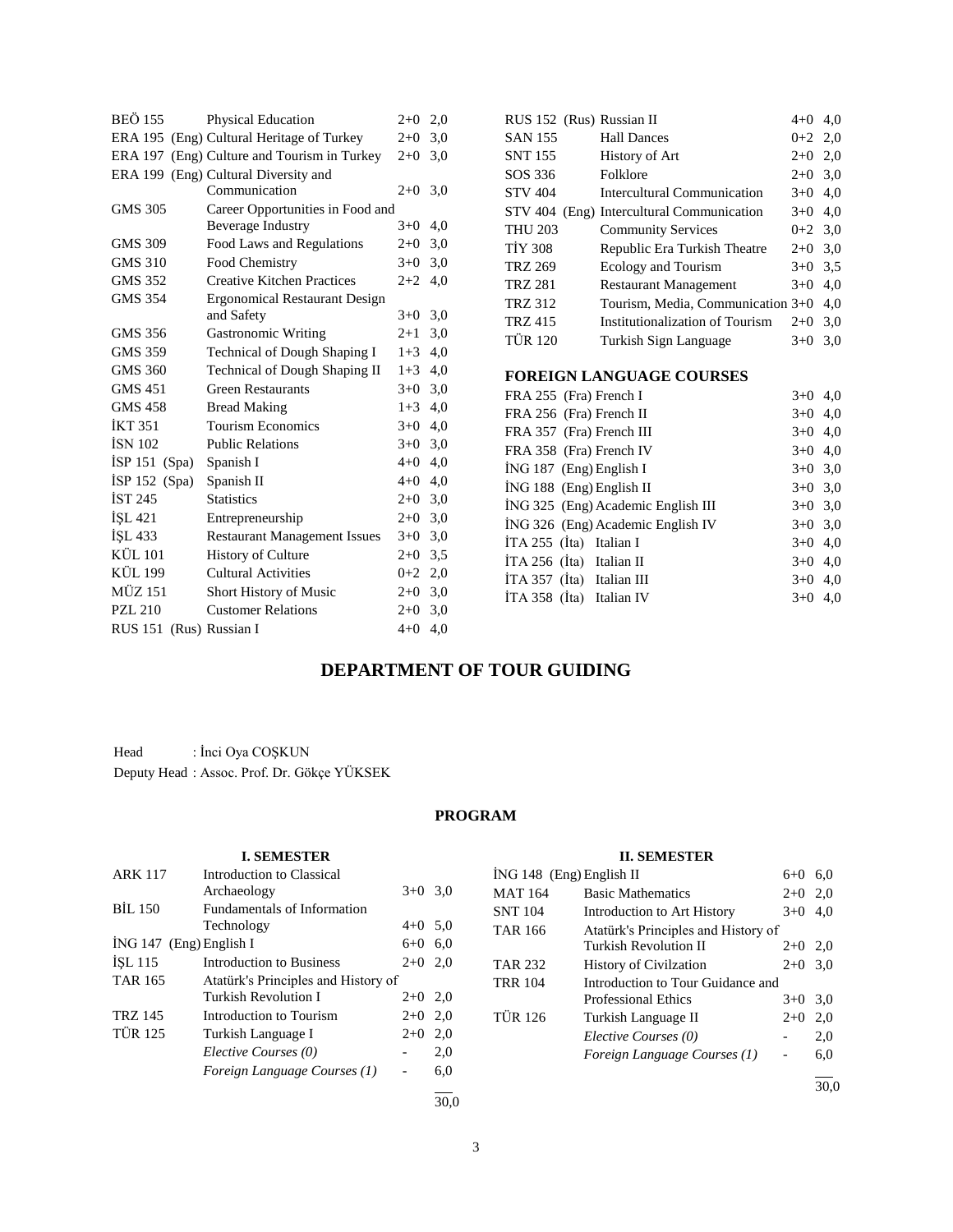# **III. SEMESTER**

| COG 209        | Historical Geography of Turkey I $3+0$ 3,0 |           |     |
|----------------|--------------------------------------------|-----------|-----|
| <b>EDB 227</b> | Introduction to Turkish Literature 2+0 2,0 |           |     |
| <b>İKT 221</b> | <b>Economics and Tourism</b>               | $3+0$ 3.0 |     |
| <b>ILT 107</b> | Introduction to Communication              | $3+0$ 3.5 |     |
|                | $ING 247$ (Eng) English III                | 6+0       | 6.0 |
| SOS 217        | Introduction to Sociology                  | $3+0$     | 3.0 |
|                | Elective Courses (0)                       |           | 3.5 |
|                | Foreign Language Courses (1)               |           | 6.0 |
|                |                                            |           |     |

#### l 30,0

## **V. SEMESTER**

|                | $ING 347$ (Eng) English V           | $3+0$ 3.0 |      |
|----------------|-------------------------------------|-----------|------|
| MIT 309        | Ancient Greek and Roman             |           |      |
|                | Mythology                           | $3+0$     | 4,0  |
| <b>TAR 205</b> | History of Religion                 | $2+0$ 4,0 |      |
| <b>TRR 303</b> | Life in Nature                      | $0+2$ 2,0 |      |
| <b>TRZ 305</b> | Sociology of Tourism                | $3+0$     | 3,0  |
|                | Departmental Elective Courses (0) - |           | 8,0  |
|                | Elective Courses (0)                |           | 3,0  |
|                | Foreign Language Courses (1)        |           | 3,0  |
|                |                                     |           | 30.0 |

## **VII. SEMESTER**

|                | $ING 447$ (Eng) English VII                | $3+0$             | 3.0  |
|----------------|--------------------------------------------|-------------------|------|
| <b>TRR 301</b> | Tour Planning and Management               | $3+0$             | 4.0  |
|                | TRR 301 (Eng) Tour Planning and Management | $3+0$             | 4.0  |
| <b>TRR 405</b> | Museum and Historical Sites in             |                   |      |
|                | Turkey                                     | $2+1$             | 4.0  |
| TRZ 427        | Research Methods in Tourism                | $3+0$             | 4.0  |
|                | Departmental Elective Courses              |                   |      |
|                | (0)                                        |                   | 12,0 |
|                | Foreign Language Courses (1)               | $\qquad \qquad -$ | 3,0  |
|                |                                            |                   |      |

# **DEPARTMENTAL ELECTIVE COURSES**

| <b>ANT 212</b> | Mountaineering                | $1+2$ 2.5 |     |
|----------------|-------------------------------|-----------|-----|
| <b>ARK 240</b> | The Art of Hittites           | $2+0$     | 4,0 |
| <b>ARK 435</b> | Gods and Sanctuaries          | $2+0$     | 4.0 |
| <b>ARK 441</b> | Roman Period and Archaeology  | $3+0$ 5.0 |     |
| <b>ARK 442</b> | Roman Period and Archaeology  |           |     |
|                | in Anatolia                   | $3+0$ 4.5 |     |
| ARK 465        | Phrygian Archaeology          | $2+0$     | 4.0 |
| <b>BEÖ 176</b> | Trekking                      | $1+2$ 4.0 |     |
| <b>BEÖ</b> 425 | Sports Tourism                | $3+0$ 4.0 |     |
| COG 403        | World Geography of Travel and |           |     |
|                | Tourism                       | $3+0$     | 4.0 |
| <b>EDB</b> 313 | Turkish Folktales             | $2+0$     | 4.5 |
| <b>EDB</b> 322 | <b>Turkish Folk Myths</b>     | $2+0$     | 4,5 |
| <b>EDB</b> 324 | <b>Turkish Fairy Tales</b>    | $2+0$     | 4.5 |
|                |                               |           |     |

# **IV. SEMESTER**

| CO <sub>G</sub> 210        | Historical Geography of Turkey II $3+0$ 3,0 |       |     |
|----------------------------|---------------------------------------------|-------|-----|
| $ING 248$ (Eng) English IV |                                             | $6+0$ | 6.0 |
| <b>REK 218</b>             | Recreation Leadership                       | $2+0$ | 3,0 |
| <b>TRZ 316</b>             | Tourism Law                                 | $3+0$ | 4.0 |
|                            | Departmental Elective Courses (0) -         |       | 5,0 |
|                            | Elective Courses (0)                        |       | 3,0 |
|                            | Foreign Language Courses (1)                |       | 6,0 |
|                            |                                             |       |     |

30,0

## **VI. SEMESTER**

| COĞ 304                  | Turkey's Tourism Geography           | $3+0$ 3.0 |      |
|--------------------------|--------------------------------------|-----------|------|
| ING 348 (Eng) English VI |                                      | $3+0$     | 3,0  |
| SAĞ 408                  | Basic Health Information and         |           |      |
|                          | First Aid                            | $1+1$ 3.0 |      |
| SOS 437                  | Social Behaviours and Protocol       |           |      |
|                          | Rules                                | $0+2$ 2,0 |      |
| <b>TRZ 308</b>           | <b>Travel Management</b>             | $3+0$ 3.0 |      |
|                          | TRZ 308 (Eng) Travel Management      | $3+0$ 3.0 |      |
|                          | <b>Departmental Elective Courses</b> |           |      |
|                          | (0)                                  |           | 10,0 |
|                          | Elective Courses (0)                 |           | 3,0  |
|                          | Foreign Language Courses (0)         |           | 3,0  |

l 30,0

## **VIII. SEMESTER**

| BİY 486                    | Flora and Fauna of Turkey           | $3+0$ 3,0 |      |
|----------------------------|-------------------------------------|-----------|------|
| ING 448 (Eng) English VIII |                                     | $3+0$     | 3,0  |
| SAN 402                    | Byzantyne Iconography               | $1+1$ 2,0 |      |
| TRR 406                    | Graduation Thesis in Tour           |           |      |
|                            | Guiding                             | $2+4$     | 8.0  |
|                            | Departmental Elective Courses (0) - |           | 11,0 |
|                            | Foreign Language Courses (1)        |           | 3,0  |
|                            |                                     |           |      |
|                            |                                     |           | 30.0 |

| $\overline{11}$ T 213 | <b>Effective Communication</b>      |           |     |
|-----------------------|-------------------------------------|-----------|-----|
|                       | Techniques                          | $2+0$ 3,0 |     |
| <b>ISL 421</b>        | Entrepreneurship                    | $2+0$ 3,0 |     |
| <b>MIT 314</b>        | Anatolian and Turkish Mythology 3+0 |           | 4.0 |
| <b>PZL 306</b>        | Consumer Behavior                   | $2+0$ 3,0 |     |
|                       | PZL 306 (Eng) Consumer Behavior     | $2+0$ 3,0 |     |
| <b>REK 412</b>        | <b>Recreation Management</b>        | $3+0$ 5.0 |     |
| <b>REK 421</b>        | Orienteering                        | $1+2$ 3.5 |     |
| <b>REK 423</b>        | Recration in Disabled Group         | $3+0$ 3.0 |     |
| <b>REK 429</b>        | <b>Adventure Recreation</b>         | $3+0$ 4,0 |     |
| <b>SHU 210</b>        | Ticketing                           | $5+0$ 5.0 |     |
| <b>SNT 201</b>        | Islamic Art                         | $2+0$ 3.5 |     |
| <b>SNT 205</b>        | Byzantine Art I                     | $2+0$ 5.0 |     |
| <b>SNT 206</b>        | <b>Byzantine Art II</b>             | $2+0$ 5.0 |     |
|                       |                                     |           |     |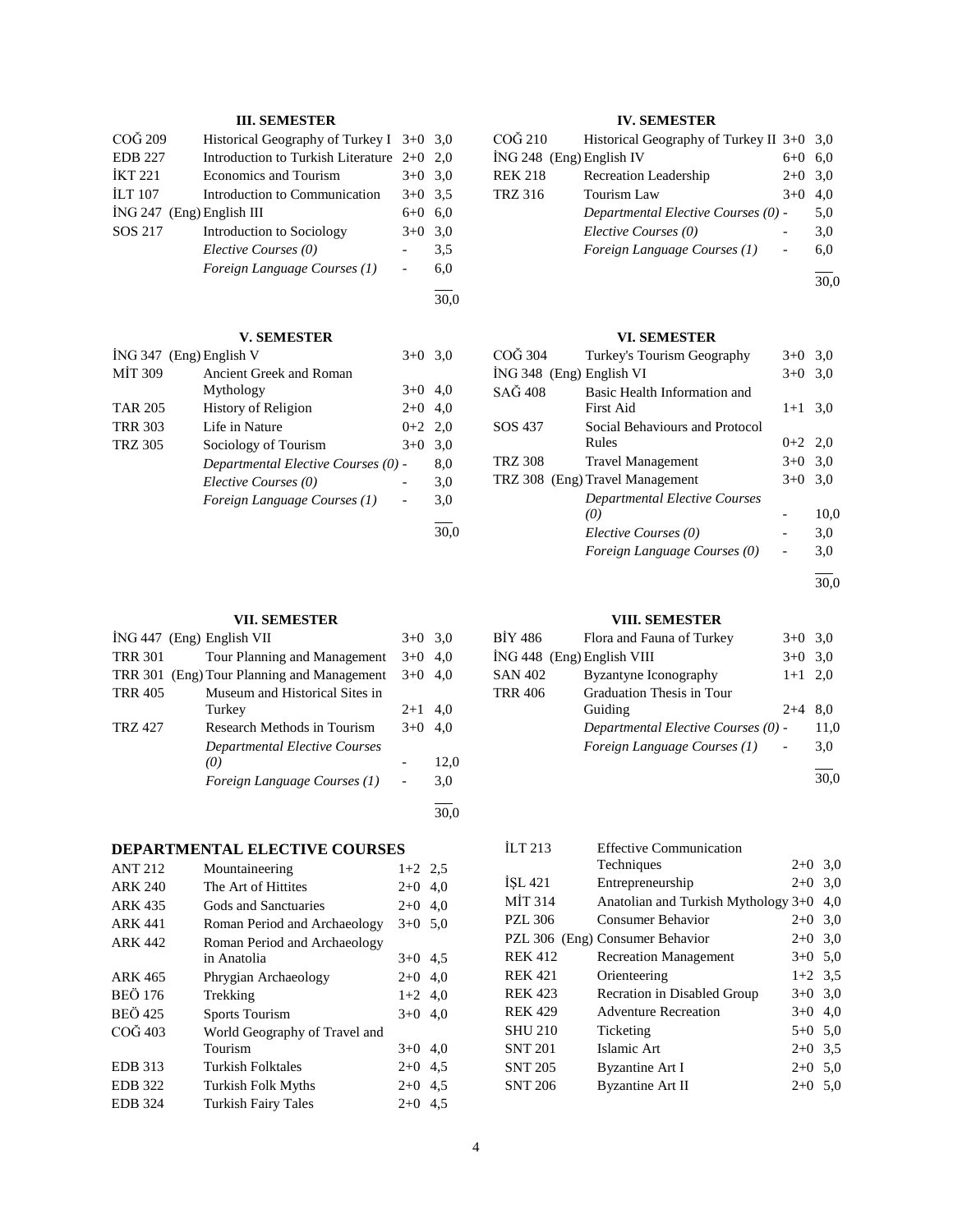| <b>SNT 218</b> | Classic Otoman Architecture and              |         |     |
|----------------|----------------------------------------------|---------|-----|
|                | Mimar Sinan                                  | $2+0$   | 4,5 |
| <b>SNT 301</b> | Art of Anatolian Seljukid I                  | $2+0$   | 3,0 |
| <b>SNT 302</b> | Art of Anatolian Seljukid II                 | $2 + 0$ | 3,0 |
| <b>SNT 311</b> | Turkish Handcraft I                          | $2+0$   | 3,0 |
| <b>SNT 312</b> | Turkish Handcraft II                         | $2+0$   | 3,0 |
| SNT 335        | Ottoman Art I                                | $2+0$   | 4,5 |
| <b>SNT 336</b> | Ottoman Art II                               | $2 + 0$ | 4,5 |
| <b>SNT 339</b> | Early Ottoman Architecture                   | $2+0$   | 4,5 |
| <b>SNT 353</b> | Early Christian and Byzantine                |         |     |
|                | Architecture I                               | $2+0$   | 4,5 |
| <b>SNT 354</b> | Early Christian and Byzantine                |         |     |
|                | Architecture II                              | $2 + 0$ | 4,5 |
| SOS 336        | Folklore                                     | $2+0$   | 3,0 |
| <b>STV 404</b> | <b>Intercultural Communication</b>           | $3+0$   | 4,0 |
| STV 404        | (Eng) Intercultural Communication            | $3+0$   | 4,0 |
| <b>TAR 106</b> | History of Islam                             | $4 + 0$ | 6,0 |
| <b>TAR 114</b> | Phrygian Civilisation                        | $2+0$   | 4,0 |
| <b>TAR 203</b> | <b>Byzantine History</b>                     | $3+0$   | 5,0 |
| <b>TAR 206</b> | History of Ottoman Empire                    |         |     |
|                | $(1300-1520)$                                | $4 + 0$ | 5,0 |
| <b>TAR 211</b> | <b>Roman History</b>                         | $3+0$   | 5,0 |
| <b>TAR 218</b> | Religion of the Turks                        | $2 + 0$ | 4,0 |
| <b>TAR 303</b> | History of Ottoman Empire<br>$(1520 - 1730)$ | $4 + 0$ | 5,0 |
| <b>TAR 304</b> | Ottoman History (1730-1908)                  | $4 + 0$ | 5,0 |
| <b>TIY 423</b> | Drama                                        | $1+1$   | 2,0 |
| <b>TRR 302</b> | <b>Tour Guiding Seminars</b>                 | $2 + 0$ | 3,0 |
| <b>TRR 304</b> | <b>Campus Tour Guiding</b>                   | $0 + 2$ | 3,0 |
| <b>TRR 306</b> | Horse and Stable Care                        | $0 + 3$ | 3,0 |
| <b>TRR 308</b> | Horseback-Riding                             | $0 + 6$ | 6,0 |
| <b>TRR 407</b> | Quality Management in Service                |         |     |
|                | Sector                                       | $3+0$   | 4,0 |
| <b>TRZ 255</b> | E-Commerce in Tourism                        | $3+0$   | 4,0 |
| <b>TRZ 269</b> | Ecology and Tourism                          | $3+0$   | 3,5 |
| <b>TRZ 271</b> | Special Interest Tourism                     | $3+0$   | 4,0 |
| <b>TRZ 310</b> | <b>Destination Management</b>                | $3+0$   | 5,0 |
|                | TRZ 310 (Eng) Destination Management         | $3+0$   | 5,0 |
| <b>TRZ 424</b> | <b>Tourism Transportation</b>                | $3+0$   | 5,0 |
| <b>TRZ 458</b> | <b>CRS</b> Applications-Amadeus              | $3+0$   | 5,0 |
| <b>TRZ 461</b> | Processive Drama                             | $0 + 2$ | 2,0 |
| <b>TRZ 470</b> | Drama in Tourism                             | $0 + 2$ | 2,0 |
| <b>TÜR 120</b> | Turkish Sign Language                        | $3+0$   | 3,0 |
|                |                                              |         |     |

# **ELECTIVE COURSES**

| BEÖ 155        | <b>Physical Education</b>                   | $2+0$     | 2,0 |
|----------------|---------------------------------------------|-----------|-----|
|                | ERA 195 (Eng) Cultural Heritage of Turkey   | $2+0$     | 3,0 |
|                | ERA 197 (Eng) Culture and Tourism in Turkey | $2+0$     | 3,0 |
|                | ERA 199 (Eng) Cultural Diversity and        |           |     |
|                | Communication                               | $2+0$ 3,0 |     |
| <b>KÜL 101</b> | <b>History of Culture</b>                   | $2+0$ 3.5 |     |
| <b>KÜL 199</b> | <b>Cultural Activities</b>                  | $0+2$ 2,0 |     |
| <b>SAN 155</b> | <b>Hall Dances</b>                          | $0+2$ 2,0 |     |
| <b>SAN 213</b> | Argentine Tango                             | $1+2$ 4,0 |     |
| <b>THU 203</b> | <b>Community Services</b>                   | $0+2$ 3.0 |     |
|                |                                             |           |     |
|                |                                             |           |     |

# **FOREIGN LANGUAGE COURSES**

| ALM 147 (Ger) German I     |                                      | $6 + 0$   | 6,0 |
|----------------------------|--------------------------------------|-----------|-----|
| ALM 148 (Ger) German II    |                                      | $6+0$     | 6,0 |
| ALM 247 (Ger) German III   |                                      | 6+0       | 6,0 |
| ALM 248 (Ger) German IV    |                                      | $6+0$ 6,0 |     |
| ALM 347 (Ger) German V     |                                      | $3+0$ 3.0 |     |
| ALM 348 (Ger) German VI    |                                      | $3+0$ 3,0 |     |
| ALM 447 (Ger) German VII   |                                      | $3+0$ 3,0 |     |
| ALM 448 (Ger) German VIII  |                                      | $3+0$ 3,0 |     |
|                            | ERA 199 (Eng) Cultural Diversity and |           |     |
|                            | Communication                        | $2+0$ 3,0 |     |
| FRA 147 (Fra) French I     |                                      | $6 + 0$   | 6,0 |
| FRA 148 (Fra) French II    |                                      | $6+0$ 6,0 |     |
| FRA 247 (Fra) French III   |                                      | $6+0$ 6,0 |     |
| FRA 248 (Fra) French IV    |                                      | $6+0$ 6,0 |     |
| FRA 347 (Fra) French V     |                                      | $3+0$ 3,0 |     |
| FRA 348 (Fra) French VI    |                                      | $3+0$ 3,0 |     |
| FRA 447 (Fra) French VII   |                                      | $3+0$ 3,0 |     |
| FRA 448 (Fra) French VIII  |                                      | $3+0$ 3,0 |     |
| RUS 147 (Rus) Russian I    |                                      | $6+0$ 6,0 |     |
| RUS 148 (Rus) Russian II   |                                      | $6+0$     | 6,0 |
| RUS 247 (Rus) Russian III  |                                      | $6 + 0$   | 6,0 |
| RUS 248 (Rus) Russian IV   |                                      | $6 + 0$   | 6,0 |
| RUS 347 (Rus) Russian V    |                                      | $3+0$ 3,0 |     |
| RUS 348 (Rus) Russian VI   |                                      | $3+0$ 3,0 |     |
| RUS 447 (Rus) Russian VII  |                                      | $3+0$ 3.0 |     |
| RUS 448 (Rus) Russian VIII |                                      | $3+0$     | 3,0 |
|                            |                                      |           |     |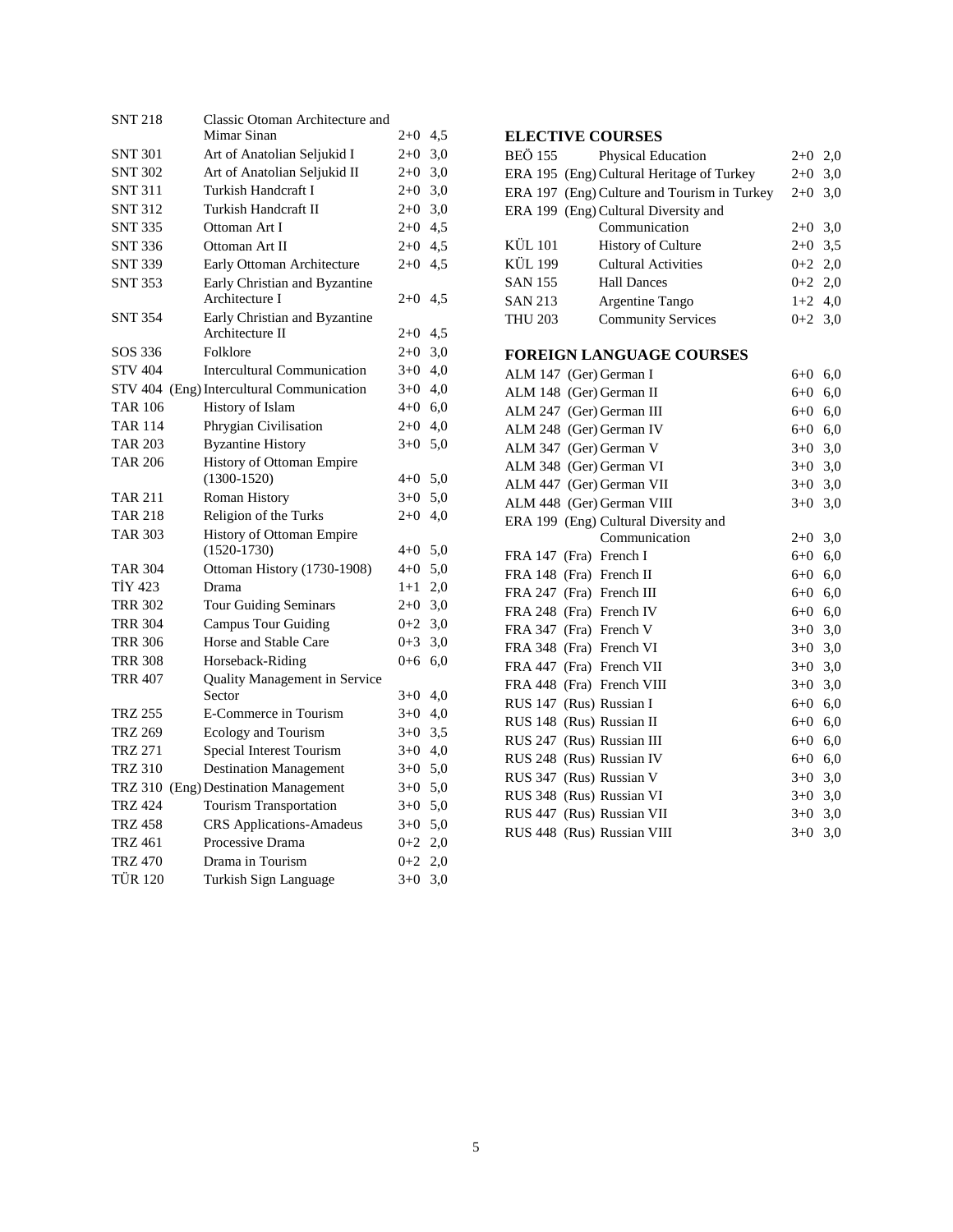# **DEPARTMENT OF TOURISM MANAGEMENT**

 Anadolu University, School of Tourism and Hotel Management was established in 1993. After a one-year preparatory school, Anadolu University, School of Tourism and Hotel Management offers a Bachelor of Arts degree upon completion of an eight semester program. Students have the opportunity of studying in the laboratories and participate in various facilities of the university. Front Office, Food and Beverage and Travel Agency Operations are tought via highly widespread package programs; such as Fidelio, Amadeus and Galileo. A compulsory industrial training period of minimum 90 workdays is also a part of the study. As a principle, it is a great concern for the school that students should undergo the training period in 3-4-5 star hotels, 4-5 star holiday villages, tour operators and travel agencies. While preparing the program, industrial needs are taken into consideration. Since the students are accepted as the candidate managers of the future, they take both the occupational courses of the school as well as courses similar in content to the Faculty of Business Administration.

 Double major programs involving two departments within the university could be majored by the students who are allowed to according to their grades. The school also offers programs leading to the Master of Arts and Philosophy of Doctorate degrees. Beside these degree programs, the school also houses the "e-Tourism Management" program for a Master's degree. Since 2003 EI-AH&LA American Hotel and Lodging Management Certificate Program is available for college level students to provide them with vocational scholastic abilities . The courses are carried in English.

Head : Prof. Dr. Semra GÜNAY AKTAŞ Deputy Head : Assoc. Prof. Dr. Çağıl Hale ÖZEL

## **PROGRAM**

## **I. SEMESTER**

| <b>BIL 150</b>          | <b>Fundamentals of Information</b>     |           |     |
|-------------------------|----------------------------------------|-----------|-----|
|                         | Technology                             | $4+0$ 5,0 |     |
| <b>IKT 120</b>          | Introduction to Economy                | $3+0$ 4,0 |     |
| <b>ILT 107</b>          | Introduction to Communication          | $3+0$ 3.5 |     |
| ISL 151                 | <b>Introduction to Business</b>        | $3+0$ 3,0 |     |
| SOS 129                 | Leisure Time                           | $2+0$ 2,0 |     |
| <b>TRZ 151</b>          | Career Development in Tourism          |           |     |
|                         | Enterprises                            | $2+0$ 2,0 |     |
| <b>TRZ 269</b>          | Ecology and Tourism                    | $3+0$ 3.5 |     |
| <b>TÜR 125</b>          | Turkish Language I                     | $2+0$     | 2,0 |
| ING 133 (Eng) English I |                                        | $3+0$     | 3,0 |
|                         | ISL 151 (Eng) Introduction to Business | $3+0$     | 3,0 |
|                         | Elective Courses (0)                   |           | 2,0 |
|                         |                                        |           |     |

| ٦<br>œ | I<br>٩ | I<br>٩ |
|--------|--------|--------|

## **III. SEMESTER**

| COG 403        | World Geography of Travel and       |           |     |
|----------------|-------------------------------------|-----------|-----|
|                | Tourism                             | $3+0$     | 4,0 |
| <b>ISN 102</b> | <b>Public Relations</b>             | $3+0$     | 3,0 |
| IST245         | <b>Statistics</b>                   | $2+0$     | 3,0 |
| <b>PZL 251</b> | <b>Tourism Marketing</b>            | $3+0$ 3.0 |     |
| SOS 225        | Critical Thinking                   | $2+0$     | 2,0 |
| <b>TAR 165</b> | Atatürk's Principles and History of |           |     |
|                | Turkish Revolution I                | $2+0$     | 2,0 |
| <b>TRZ 305</b> | Sociology of Tourism                | $3+0$     | 3,0 |
|                | $ING 233$ (Eng) English III         | $3+0$     | 3,0 |
|                | PZL 251 (Eng) Tourism Marketing     | $3+0$     | 3,0 |
|                | Departmental Elective Courses (0) - |           | 4,0 |
|                | Elective Courses (0)                |           | 3,0 |
|                |                                     |           |     |

6

## **II. SEMESTER**

| <b>HUK 151</b>             | Fundamental Concepts of Law           | $3+0$     | 4.5 |
|----------------------------|---------------------------------------|-----------|-----|
| $\overline{L}$ T 114       | Rhetoric                              | $1+1$     | 2,0 |
| <b>MAT 136</b>             | <b>Mathematics</b>                    | $3+0$     | 4,5 |
| SOS 128                    | Introduction to Behavioral            |           |     |
|                            | Sciences                              | $3+0$     | 4,0 |
| SOS 437                    | Social Behaviours and Protocol        |           |     |
|                            | Rules                                 | $0+2$ 2.0 |     |
| <b>TRZ 101</b>             | Introduction to Tourism               | $3+0$ 3.0 |     |
| <b>TÜR 126</b>             | Turkish Language II                   | $2+0$     | 2.0 |
| $ING 134$ (Eng) English II |                                       | $3+0$     | 3,0 |
|                            | TRZ 101 (Eng) Introduction to Tourism | $3+0$     | 3,0 |
|                            | Elective Courses (0)                  |           | 5,0 |
|                            |                                       |           |     |

 $\frac{1}{30.0}$ 

#### **IV. SEMESTER**

| HUK 356                  | Labor and Social Security Law       | $3+0$     | 4,0 |
|--------------------------|-------------------------------------|-----------|-----|
| İKT 351                  | <b>Tourism Economics</b>            | $3+0$     | 4,0 |
| KON 411                  | <b>Hotel Management</b>             | $3+0$ 3.0 |     |
| MUH 151                  | Introduction to Accounting          | $3+0$     | 4,5 |
| TAR 166                  | Atatürk's Principles and History of |           |     |
|                          | <b>Turkish Revolution II</b>        | $2+0$ 2,0 |     |
| TRZ 283                  | Psychology of Tourism               | $2+0$     | 2,0 |
|                          | IKT 351 (Eng) Tourism Economics     | $3+0$     | 4,0 |
| ING 234 (Eng) English IV |                                     | $3+0$     | 3,0 |
|                          | Departmental Elective Courses (0) - |           | 4,5 |
|                          | Elective Courses (0)                |           | 3,0 |
|                          |                                     |           |     |

30,0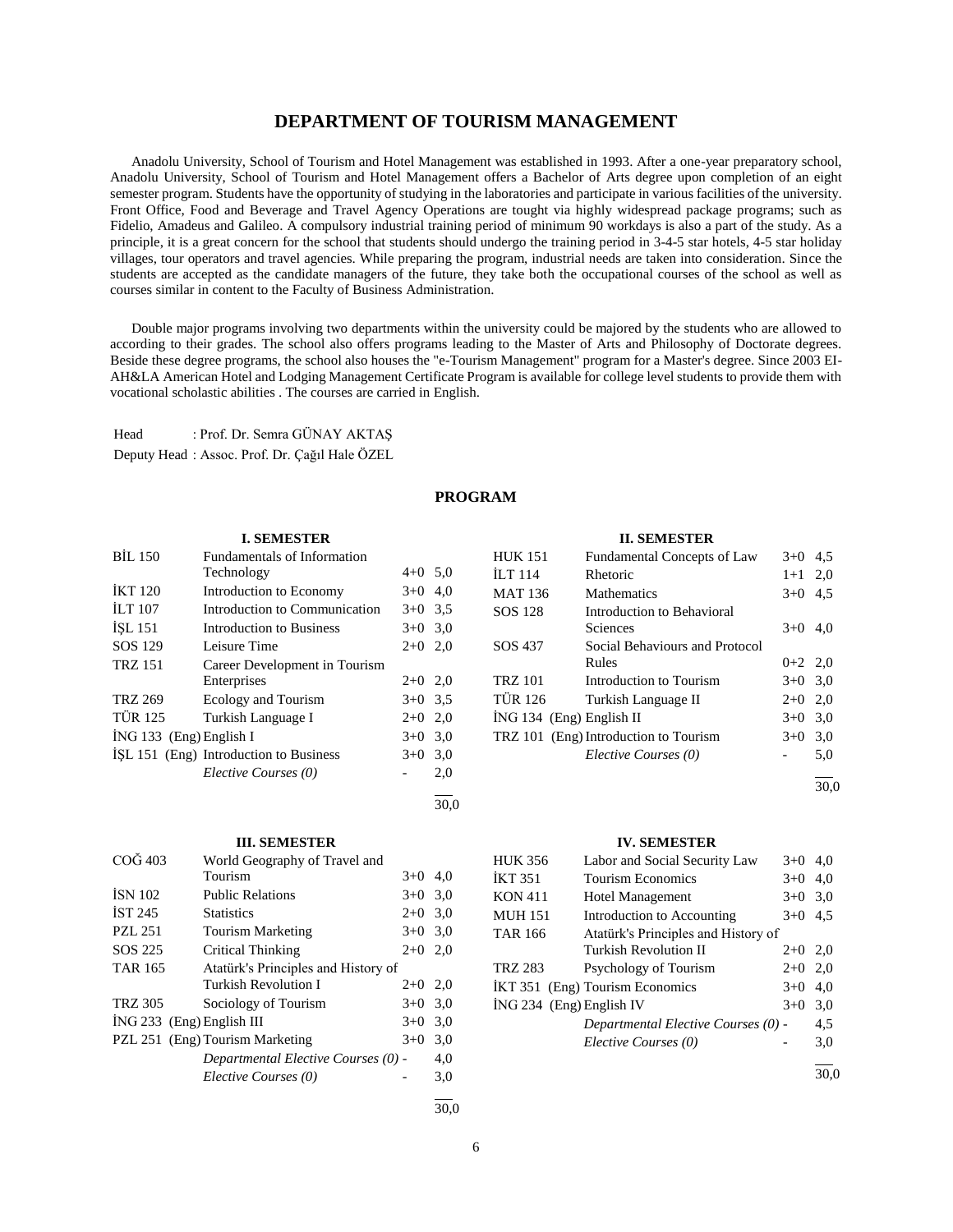# **V. SEMESTER**

| <b>ARY 307</b>          | Scientific Research Methods              | $3+0$     | 4.0  |
|-------------------------|------------------------------------------|-----------|------|
| <b>İSL 301</b>          | Human Resources Management               | $3+0$     | 4.0  |
| <b>MUH 239</b>          | Cost Accounting                          | $3+0$     | 4.0  |
| ING 333 (Eng) English V |                                          | $3+0$ 3.0 |      |
|                         | ISL 301 (Eng) Human Resources Management | $3+0$     | 4.0  |
|                         | Departmental Elective Courses (0) -      |           | 12,0 |
|                         | Elective Courses (0)                     |           | 3,0  |
|                         |                                          |           |      |

**VII. SEMESTER**

30,0

| <b>TRZ 431</b> | Project Preparation and             |           |      |
|----------------|-------------------------------------|-----------|------|
|                | Management                          | $1+2$ 4.0 |      |
| <b>TRZ 433</b> | Operations Management in            |           |      |
|                | <b>Tourism Enterprises</b>          | $3+0$ 3.0 |      |
|                | $ING 433$ (Eng) English VII         | $3+0$     | 3.0  |
|                | Departmental Elective Courses (0) - |           | 17,0 |
|                | Elective Courses (0)                |           | 3,0  |
|                |                                     |           |      |

# **DEPARTMENTAL ELECTIVE COURSE**

| KON 211 Aliment Security and Hygiene | $3+0$ 3,0 |  |
|--------------------------------------|-----------|--|
|                                      |           |  |

# **DEPARTMENTAL ELECTIVE COURSES**

| ALM 147 (Ger) German I   |                                       | $6 + 0$   | 6,0 |
|--------------------------|---------------------------------------|-----------|-----|
| ALM 148 (Ger) German II  |                                       | $6 + 0$   | 6,0 |
| ALM 247 (Ger) German III |                                       | $6 + 0$   | 6,0 |
| ALM 248 (Ger) German IV  |                                       | $6 + 0$   | 6,0 |
| <b>ARK 117</b>           | Introduction to Classical             |           |     |
|                          | Archaeology                           | $3+0$     | 3,0 |
| <b>BIY 486</b>           | Flora and Fauna of Turkey             | $3+0$     | 3,0 |
| COĞ 209                  | Historical Geography of Turkey I 3+0  |           | 3,0 |
| COĞ 210                  | <b>Historical Geography of Turkey</b> |           |     |
|                          | П                                     | $3+0$     | 3,0 |
| COG 304                  | Turkey's Tourism Geography            | $3+0$     | 3,0 |
| <b>EST 201</b>           | Aesthetics and Philosophy             | $3+0$     | 4,0 |
| FRA 147 (Fra) French I   |                                       | $6 + 0$   | 6,0 |
| FRA 148 (Fra) French II  |                                       | $6 + 0$   | 6,0 |
| FRA 247 (Fra) French III |                                       | $6+0$     | 6,0 |
| FRA 248 (Fra) French IV  |                                       | $6 + 0$   | 6,0 |
| <b>GMS 102</b>           | Introduction to Nutrition             | $2+0$     | 3,0 |
| <b>GMS 206</b>           | Food and Beverage Cost Control 3+0    |           | 4,0 |
| <b>GMS 208</b>           | <b>Banquet Management</b>             | $2+0$     | 3,0 |
| <b>GMS 364</b>           | Menu Planning                         | $3+0$     | 4,0 |
| <b>GRA 208</b>           | Web Design                            | $2+2$     | 4,0 |
| HYO 332                  | Airline Management                    | $2+0$     | 3,0 |
| <b>İKT470</b>            | <b>Experience Economy</b>             | $2+0$     | 3,0 |
| ISP 151 (Spa)            | Spanish I                             | $4 + 0$   | 4,0 |
| ISP $152$ (Spa)          | Spanish II                            | $4 + 0$   | 4,0 |
| IST 320                  | <b>Statistics with Computer</b>       |           |     |
|                          | Applications                          | $1+2$ 4.0 |     |

# **VI. SEMESTER**

| <b>FIN 312</b> | <b>Financial Management</b>          | $3+0$ 4,0 |      |
|----------------|--------------------------------------|-----------|------|
| <b>PZL 306</b> | <b>Consumer Behavior</b>             | $2+0$ 3,0 |      |
| <b>TRZ 304</b> | Tourism Policy and Planning          | $3+0$ 3.0 |      |
| <b>TRZ 308</b> | <b>Travel Management</b>             | $3+0$ 3,0 |      |
|                | ING 334 (Eng) English VI             | $3+0$ 3.0 |      |
|                | PZL 306 (Eng) Consumer Behavior      | $2+0$ 3,0 |      |
|                | TRZ 308 (Eng) Travel Management      | $3+0$ 3.0 |      |
|                | <b>Departmental Elective Courses</b> |           |      |
|                | (0)                                  |           | 11,0 |
|                | Elective Courses (0)                 |           | 3,0  |
|                |                                      |           |      |

l 30,0

## **VIII. SEMESTER**

| TRZ 474 | <b>Tourism Management Graduation</b> |           |      |
|---------|--------------------------------------|-----------|------|
|         | Project                              | $2+4$ 8.0 |      |
|         | $ING 434$ (Eng) English VIII         | $3+0$ 3.0 |      |
|         | Departmental Elective Courses (0) -  |           | 16.0 |
|         | Elective Courses (0)                 |           | 3.0  |
|         |                                      |           |      |

30,0

| <b>ISL 230</b>            | Life Style Entrepreneurship               | $0+2$ 3,0 |     |
|---------------------------|-------------------------------------------|-----------|-----|
| <b>ISL 315</b>            | Strategic Management                      | $3+0$     | 5,0 |
| İŞL 421                   | Entrepreneurship                          | $2+0$     | 3,0 |
| ISL 435                   | <b>Yield Management</b>                   | $3+0$ 4,0 |     |
| İTA 151 (İta)             | Italian I                                 | $4+0$ 5,0 |     |
| İTA 152 (İta)             | Italian II                                | $4 + 0$   | 5,0 |
| <b>KON 301</b>            | <b>Cuisine Management</b>                 | $3+0$     | 4,0 |
| KÜL 402                   | Culture - Art Management                  | $2+0$ 3,0 |     |
| <b>MUH 311</b>            | Auditing and Financial Analysis           | $3+0$     | 4,0 |
| <b>MUH 419</b>            | <b>Financial Accounting</b>               | $3+0$     | 4,0 |
| <b>PSI 104</b>            | Social Psychology                         | $3+0$     | 3,0 |
| <b>PZL 320</b>            | <b>Event Marketing</b>                    | $3+0$     | 4,0 |
| <b>REK 218</b>            | <b>Recreation Leadership</b>              | $2+0$ 3,0 |     |
| <b>REK 412</b>            | <b>Recreation Management</b>              | $3+0$     | 5,0 |
| <b>REK 421</b>            | Orienteering                              | $1+2$ 3.5 |     |
| <b>REK 435</b>            | Therapeutic Recreation                    | $0+2$ 3,0 |     |
| RUS 147 (Rus) Russian I   |                                           | $6+0$ 6,0 |     |
| RUS 148                   | (Rus) Russian II                          | $6 + 0$   | 6,0 |
| RUS 247 (Rus) Russian III |                                           | $6+0$ 6,0 |     |
| RUS 248 (Rus) Russian IV  |                                           | $6+0$ 6,0 |     |
| <b>SAN 216</b>            | <b>Recreation and Dance</b>               | $0+2$ 3,0 |     |
| <b>SHU 210</b>            | Ticketing                                 | $5 + 0$   | 5,0 |
| SOS 312                   | Organizational Behavior                   | $3+0$     | 4,5 |
| SOS 336                   | Folklore                                  | $2+0$ 3,0 |     |
| <b>STV 404</b>            | <b>Intercultural Communication</b>        | $3+0$     | 4,0 |
|                           | STV 404 (Eng) Intercultural Communication | $3+0$     | 4,0 |
| TİY 423                   | Drama                                     | $1+1$     | 2,0 |
| <b>TKY 305</b>            | <b>Oulity Management</b>                  | $3+0$     | 4,0 |
| <b>TRR 104</b>            | <b>Introduction to Tour Guidance</b>      |           |     |
|                           | and Professional Ethics                   | $3+0$     | 3,0 |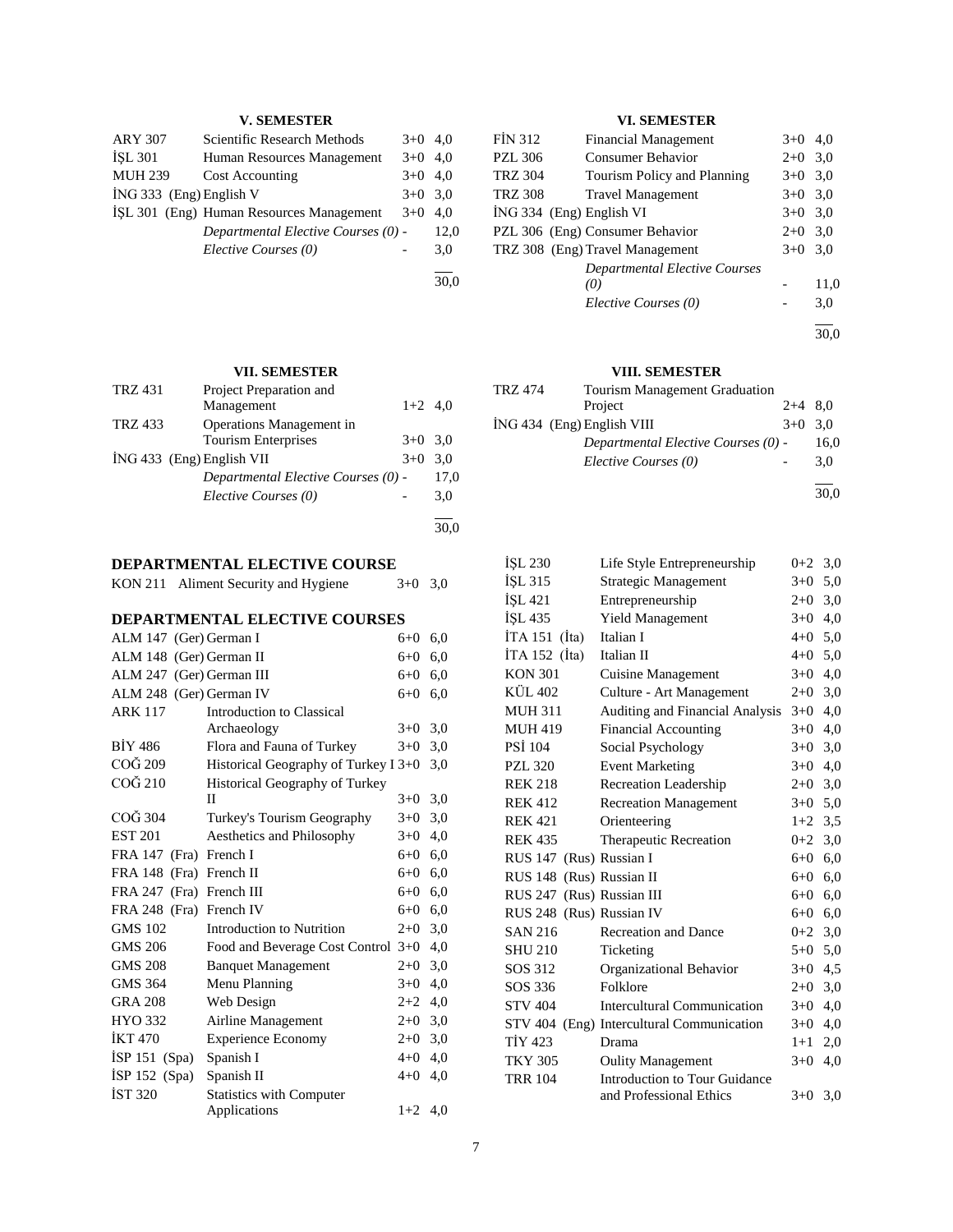| <b>TRR 301</b> | Tour Planning and Management           | $3+0$   | 4,0 |
|----------------|----------------------------------------|---------|-----|
| <b>TRR 405</b> | Museum and Historical Sites in         |         |     |
|                | Turkey                                 | $2+1$   | 4,0 |
| <b>TRZ 106</b> | Food and Beverage Management 3+0       |         | 4,0 |
| <b>TRZ 139</b> | (Eng) Technical English I              | $2+0$   | 3,0 |
| <b>TRZ 140</b> | (Eng) Technical English II             | $2+0$   | 3,0 |
| <b>TRZ 143</b> | <b>Accessible Tourism</b>              | $3+0$   | 4,0 |
| <b>TRZ 281</b> | <b>Restaurant Management</b>           | $3+0$   | 4,0 |
| <b>TRZ 285</b> | <b>Individual Outdoor Activities</b>   | $2+2$   | 3,0 |
| <b>TRZ 294</b> | Thermal and SPA Services               | $3+0$   | 4,0 |
| <b>TRZ 307</b> | <b>Support Services in Hospitality</b> | $3+0$   | 4,0 |
| <b>TRZ 309</b> | Environmental Management in            |         |     |
|                | <b>Tourism Businesses</b>              | $3+0$   | 4,0 |
| <b>TRZ 310</b> | <b>Destination Management</b>          | $3+0$   | 5,0 |
| <b>TRZ 312</b> | Tourism, Media, Communication 3+0      |         | 4,0 |
| <b>TRZ 314</b> | <b>Investment and Project Analysis</b> | $3+0$   | 4,0 |
| <b>TRZ 352</b> | Tourism Legislation                    | $3+0$   | 4,0 |
| <b>TRZ 353</b> | <b>International Tourism</b>           |         |     |
|                | Management                             | $3+0$   | 4,0 |
| <b>TRZ 354</b> | Conference and Event                   |         |     |
|                | Management                             | $3+0$   | 4,0 |
| <b>TRZ 355</b> | Computerized Front Office              |         |     |
|                | Management                             | 2+2     | 4,0 |
| <b>TRZ 356</b> | Housekeeping Management                | $2+2$   | 4,0 |
| <b>TRZ 357</b> | <b>Ergonomics</b> in Tourism           | $2+0$   | 3,0 |
| <b>TRZ 358</b> | Digital Tourism                        | $2+0$   | 3,0 |
| <b>TRZ 359</b> | <b>Creative Cities</b>                 | $2+0$   | 3,0 |
| <b>TRZ 361</b> | World Culinary Culture                 | $3+0$   | 4,0 |
| <b>TRZ 415</b> | Institutionalization of Tourism        | $2 + 0$ | 3,0 |
| <b>TRZ 419</b> | Public Relations Campaigns in          |         |     |
|                | Tourism                                | $2+2$   | 5,0 |
| <b>TRZ 420</b> | <b>Mass Food Production</b>            | $3+0$   | 5,0 |
| <b>TRZ 424</b> | <b>Tourism Transportation</b>          | $3+0$   | 5,0 |
| <b>TRZ 457</b> | Ethics in Tourism                      | $3+0$   | 4,0 |
| <b>TRZ 458</b> | <b>CRS</b> Applications-Amadeus        | $3+0$   | 5,0 |
| <b>TRZ 463</b> | <b>Tourism Field Studies</b>           | $0 + 3$ | 4,0 |
| <b>TRZ 465</b> | Product Development in Tourism 3+0     |         | 4,0 |

| <b>TRZ 469</b> | Space and Experience                      | $2 + 0$   | 3,0 |
|----------------|-------------------------------------------|-----------|-----|
| <b>TRZ 470</b> | Drama in Tourism                          | $0 + 2$   | 2,0 |
| <b>TRZ 471</b> | Productivity Management in                |           |     |
|                | Tourism Enterprises                       | $3+0$ 4,0 |     |
| <b>TRZ 472</b> | <b>Animation Services Management</b>      |           |     |
|                | in Tourism Enterprises                    | $2+0$     | 3,0 |
| <b>TRZ 473</b> | Local Authorities and Regional            |           |     |
|                | Development                               | $3+0$     | 3,0 |
| <b>TRZ 475</b> | Innovation in Tourism                     |           |     |
|                | Enterprises                               | $2+0$     | 3,0 |
| <b>TRZ 476</b> | Simulation Applications in                |           |     |
|                | Hotels                                    | $1+2$     | 4,0 |
| <b>TRZ 478</b> | Spatial Design at Touristic Areas 3+0     |           | 5,0 |
| <b>TRZ 480</b> | Tour Operation Applications-              |           |     |
|                | Sejour                                    | $1+2$     | 4,0 |
| <b>TRZ 482</b> | Globalization and Competitive             |           |     |
|                | Strategies in Tourism                     | $3+0$     | 4.0 |
| <b>TRZ 484</b> | <b>Customer Relationship</b>              |           |     |
|                | Management                                | $2+0$     | 3,0 |
| <b>TRZ 486</b> | Contemporary Issues in Tourism 3+0        |           | 4,0 |
| <b>TRZ 801</b> | Types of Tourism I                        | $2+0$     | 3,0 |
| <b>TRZ 802</b> | Types of Tourism II                       | $2+0$     | 3,0 |
|                |                                           |           |     |
|                | <b>ELECTIVE COURSES</b>                   |           |     |
| <b>BEÖ</b> 155 | Physical Education                        | $2+0$     | 2,0 |
|                | ERA 195 (Eng) Cultural Heritage of Turkey | $2+0$     | 3,0 |
| ERA 197        | (Eng) Culture and Tourism in Turkey       | $2 + 0$   | 3,0 |
|                | ERA 199 (Eng) Cultural Diversity and      |           |     |
|                | Communication                             | $2+0$     | 3,0 |
| <b>KÜL</b> 101 | <b>History of Culture</b>                 | $2+0$ 3,5 |     |
| <b>KÜL 199</b> | <b>Cultural Activities</b>                | $0+2$ 2,0 |     |
| <b>SAN 155</b> | <b>Hall Dances</b>                        | $0 + 2$   | 2,0 |
| <b>SAN 213</b> | Argentine Tango                           | $1+2$     | 4,0 |

## **COURSE CONTENTS**

## **ALM 147 German I 6+0 6,0**

Greeting Friends; Asking Someone How They are; Asking About a Place; Saying Goodbye; Introducing Yourself and Others; Asking Where Someone Is From; Asking For a Request; Asking About Price; Asking The Type of Food And Beverage; Learning Courtesy Sentences Used In Restaurants or Official Sites; Asking The Time and Telling The Time; Setting A Time and Date; Conveying Choises and Flavours or Asking About Them; Asking The Amount Of Something; Quantity and Measurement Reporting; Learning Conversations Used At Phone; Using Appropriate Grammar Forms for The Given Situation.

**ALM 148 German II 6+0 6,0**

Modal verbs: Können, Müssen, Wollen, Dürfen, Sollen, Mögen; Tenses: Present tense, future tense; Names: Types of names; Description Prepositions: Prepositions of Specific definition, Indefinite prepositions, Prepositions of negative and ambiguous definition; Singular and Plural Status: Words used only in singular or plural form, Plural types, Plural form of indefinite article; Forms of Names: Nominative, Accusative, Dative; Grammar exercises Paralel to These Topics.

 $SNT 155$  History of Art  $2+0$  2,0 SOS 155 Folkdance 2+0 2,0 THU 203 Community Services 0+2 3,0 TÜR 120 Turkish Sign Language 3+0 3,0

#### **ALM 247 German III 6+0 6,0**

Asking for a request; Conveying a Request; To be Sorry For Something; Recognition of The Disease and The Human Body; Learning Phrases Used in Cases Such As Being Amazed, Surprised; Responding to Misunderstandings; Clarification About an Issue, Asking For Something From Someone; Telling About Someone's Idea Concerning To Furniture, Pictures, Clothes and People; Verbs: Strong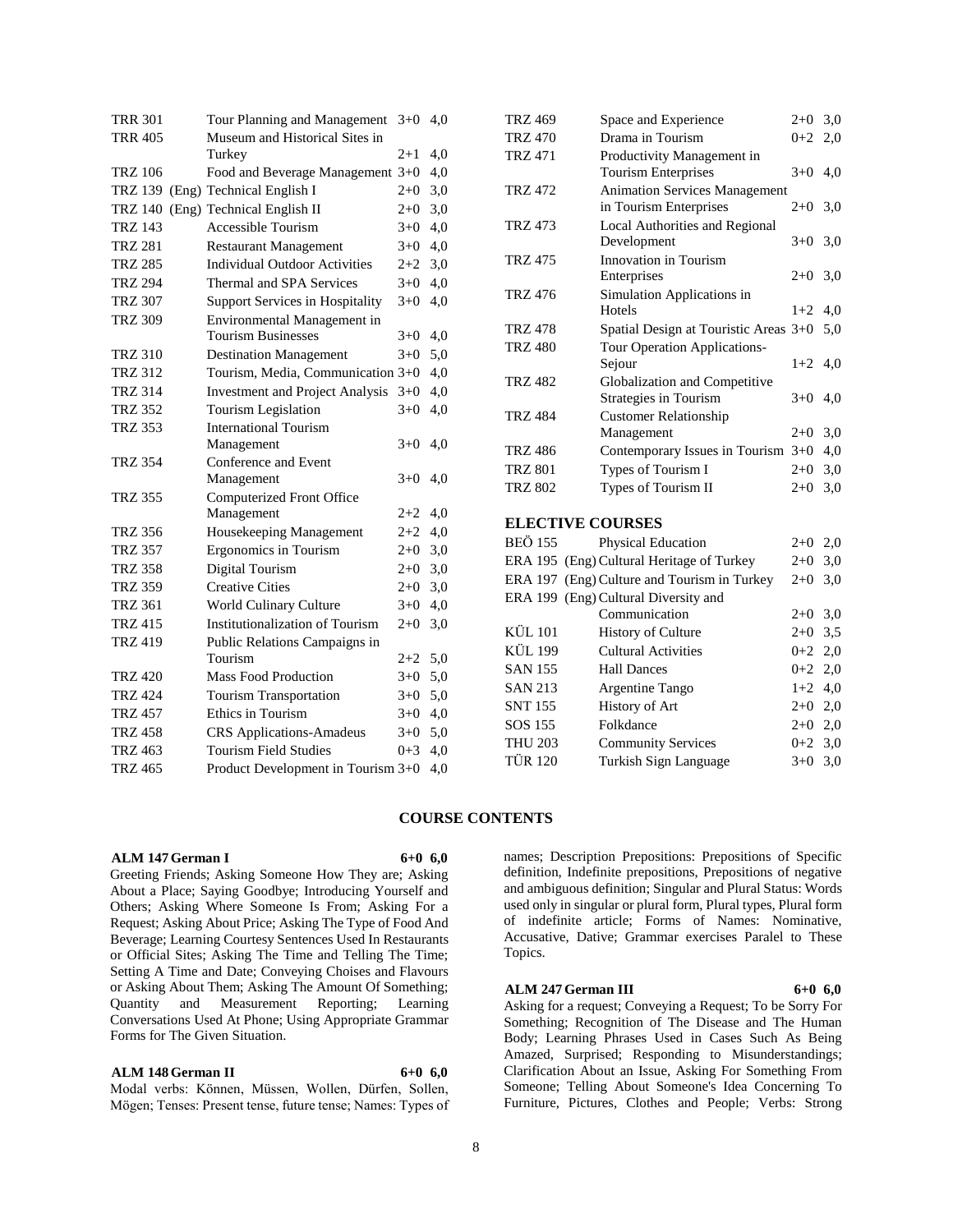Conjugation, Weak conjugation, Mixed Conjugation; Adjectives: Use of adjectives, Adjective phrases, Comparison of adjectives.

## **ALM 248 German IV 6+0 6,0**

Tenses: Present Tense, Past tense, Past participle tense, Future perfect tense; Subordinate Clauses Related to Tenses: "Nachdem, Bever, Als, Wenn, Wenn İmmer, Seitan I, Solange, Sobald Bis, İndem"; Cause Reporting Subordinate Clauses; Conditional Sentences; Auxiliary Verbs Z + Infinitive; Subordinate Clauses Made with "Ob"; Relative Clauses: Relative pronouns, The conjugation of relative Pronouns; German in the Workplace: Legal writing, Response; Petition Writing; Job Application.

#### **ALM 255 German I 3+0 4,0**

Greeting Friends; Asking for Someone's Health; Asking for Directions; Asking Where People are From; Making Requests; Asking for Prices; asking for Prices; Asking for Different Kinds of Food and Drink; Formal Sentences Used in Restaurants and Formal Places; Asking For and Telling People about Preferences; Likes and Dislikes; Asking for the Amount of Something and Telling the Amount of Something: Structures Used in Telephone Conversations; Using Appropriate Grammar Forms for the Given Situations.

## **ALM 256 German II 3+0 4,0**

Modal verbs: Können, Müssen, Wollen, Dürfen, Sollen, Mögen; Tenses: Simple Present Tense, Future Tense; Nouns and Types of Nouns; Articles; Singular and Plural Forms: Words that are used as Singular or Plural only, Plural Form of the Indefinite Article; Cases of a Noun: Uninflected Case, Accusative, Dative, Possessive Cases; Exercises about these Grammar Points.

## **ALM 347 German V 3+0 3,0**

Welcoming guests: To communicate with guests in the reception; Making Reservations: Reservation form and booking process; Travel Agents: Taking reservation on phone and responding requests, Transfer to the airport from the hotel and vice-versa; Apprising Hotels and Rooms: Assessment of complaints related with the hotel and rooms and finding solutions; Taking Order of Food & Beverage; Terms Related with Food & Beverage, Table Reservation at a Restaurant; Wake Up Service by Phone; Turkish Cuisine.

#### **ALM 348 German VI 3+0 3,0**

Country Orientation: Geographical position, Political structure, Education system, National and religious holidays, Traditions and customs, beliefs; Tangible Assets Included in Unesco World Cultural Heritage Sites: Istanbul Historic Areas, Divriği Great Mosque and Hospital, Hattushash, Mount Nemrut, Xanthos-Letoon, Safranbolu, Troy, Edirne Selimiye Mosque and Complex, Çatalhöyük, Pergamum, ,

#### **ALM 447 German VII 3+0 3,0**

Cappadocia, Pamukkale-Hierapolis.

Wonders of the Ancient World: Keops Pyramide, Hanging Gardens of Babylon, Statue of Zeus, Statue of Rhodes, The Lighthouse of Alexandria, The Mausoleum at Halicarnassus,

Bursa and Cumalikizik Göreme National Park and

The Temple of Artemis (Ephesus); Modern Wonders of the World: Ancient City of Petra in Jordan, Great Wall of China, Christ the Redeemer in Brasil, Ancient City of Machu Picchu in Peru, Chichen Itza Pyramid in Mexico, Colloseum in Rome, Tac Majal in India.

## **ALM 448 German VIII 3+0 3,0**

Written and Oral Narration Activities Using Documents Introducing Germany; Informing About Tourism Regions in Germany; Travel Agencies and Tourism Information Services in Germany: Getting information from travel agencies and informing customers; Preparing a Promotional Brochure About a Tourism Region; Making Reservations at a Hotel; Job Opportunities in Tourism: Writing application letters, Replying job advertisements; Thermal Tourism and Winter Tourism in Germany

## **ANP 201 Nutrition Anthropolog 2+0 3,0**

Culture; Definition, Dimensions, Anthropology; Definition, Branches, Terminology, Key concepts, Principles, Processes, Cultural variety of people; Social Behavior of People; Cultural Anthropology; Definition, History, Concepts, Human being; Relationship with ecology and social environment, Form of social organizing, Systems of family and relatives, Philosophy, Celebrity and rituals; Food habits in variety cultures, Relationship food and environment.

## **ANT 212 Mountaineering 1+2 2,5**

Quality of Clothes, Tools and Other Equipments, Walking, Slope, Tents, Camping, Tactics of Camping; Nutrition; Techniques of Using Pickaxe and Wearing Crampon; Climbing on Ice and Snow, Slope and Defense.

**ARK 117 Introduction to Classical Archaeology 3+0 3,0** What is Archaeology?; Classical archaeology, First studies in Europe, Beginning of Classiacal Archaeology as a science with Winkelmann, Studies of foreign scientists in Turkey in 18th century, Turks developing awareness of archaeology and Osman Hamdi Bey, Spreading of archaeology in Turkish universities, Fundamentals of classical archaeology, Researches in the Republic era, Classical archaeology as a branch of science.

## **ARK 240 The Art of Hittites 2+0 4,0**

Anatolia before Hittites; Origin of Hittites; Migration to Anatolia; Political structure; Language, Religion, Structure of Government; Old Hittite Kingdom; Hittite Empire Period; Destruction of the Hittite Empire; Hittite Cities; Yazilikaya: Hittite Pantheon; Architecture of Hittites: Religious buildings, Military structures, Civilian buildings; Art of ceramics; Art of metal objects; Art of Figurines; Weapons; Rhytons; Art of Statues and Reliefs; Art of Hittite Glyptic.

## **ARK 435 Gods and Sanctuaries 2+0 4,0**

Pan Hellenic Cults and Cult Centrum; Zeus: Olympia and Olympic games, Nemea, Aizanoi; Hera: Argos, Samos; Poseidon: Istmia, Panionia; Demeter: Eleusian and Mysteries Cult; Athena: Parthenon and Panathenai; Apollon: Delphi, Didyma, Claros, Patara; Artemis: Ephesus, Perge; Leto-Artemis-Apollon: Letoon; Hekate: Lagina; Aphrodite: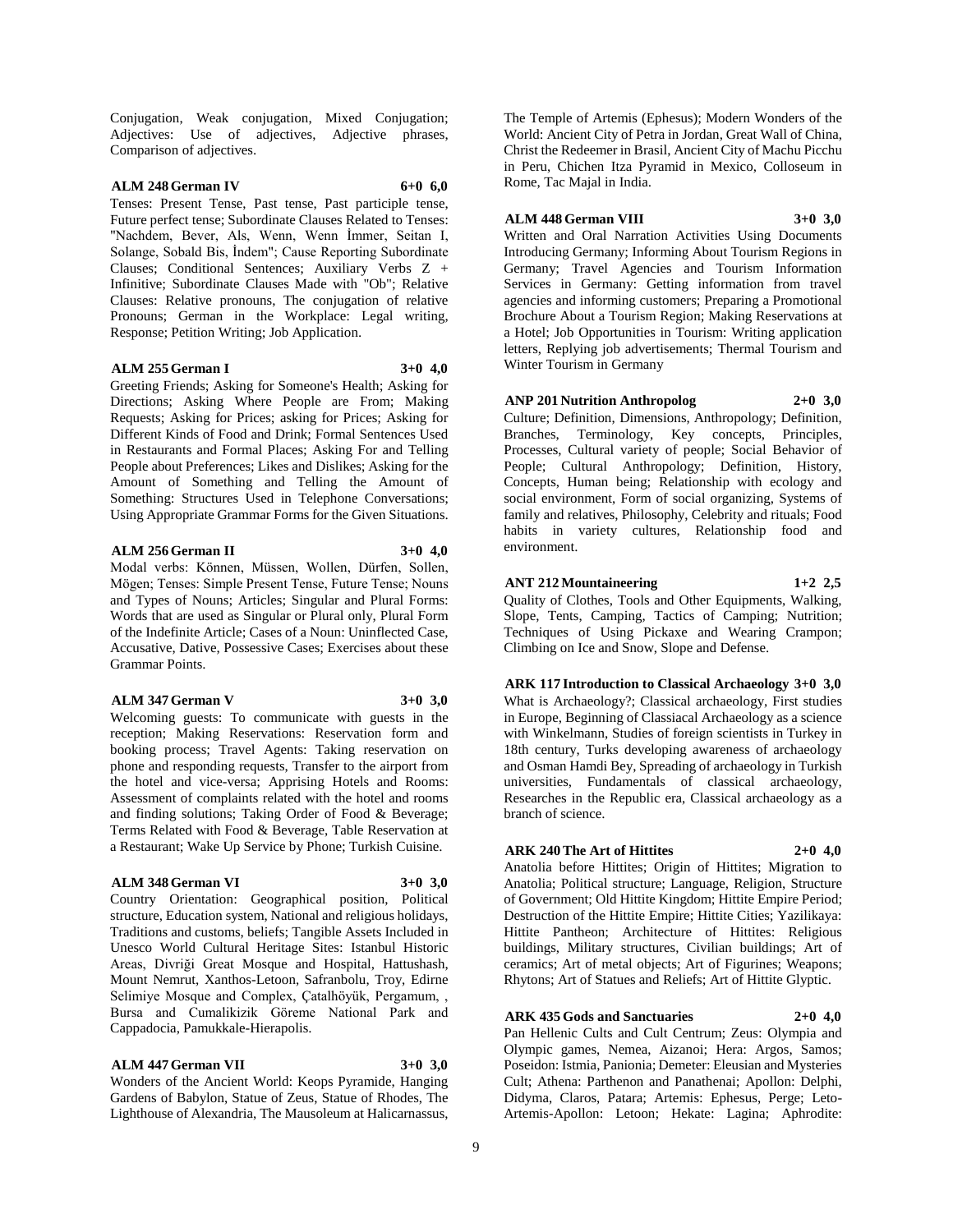Aphrodisias; Dionysos: Athen Eleuterios, Teos; Asklepios: Epidauros, Pergamun.

**ARK 441 Roman Period and Archaeology 3+0 5,0** Italian Peninsula, Etruscans, City of Rome, Rome in Etruscan Sovereignty, Roman Republic, Rome: From Republic to the Empire; Roman Provinces: Italy, Gallia, Germania, Britannia, Hispania, Africa, Dalmatia, Dacia, Achaia, Macedonia, Asia Minor, Syria, Palaestina, Aegyptus; Government Systems; Roman Social Structure; Roman Law, Roman Army; Roman Economics; Development of Marine and Land Route Networks through Trade; Roman Handcrafts, Painting and Mosaic: Pompeian Painting Styles.

## **ARK 442 Roman Period and Archaeology in Anatolia 3+0 4,5**

The End of Hellenistic States in Anatolia; Foundation of Asia Minor, Cilicia, Pontus et Bythina, Galatia, Cappadocia, Lycia et Pamhylia, Trachia Provinces, Removal of the Hellenic Ideal and Beginning of Romanization; Imperial Cult; Neokoriae, Political Developments, Situation of City States in Anatolia, Development of Trade and Change in the Economic Structure; Glass, Metal and Jewelry; Painting and Mosaic, Important Roman Centers in Anatolia.

## **ARK 465 Phrygian Archaeology 2+0 4,0**

The Historical Geography of Phrygia; The Origin of Phrygians and the Mushki Problem; The Foundation and Fall of Phrygian Kingdom: Capital City Gordion and archaeological excavations; Phrygian Architecture: Gordion citadel, City walls and megarons; Phrygian Religion: The Cult of the Mother goddess; Religious Architecture: Open air shrines; Burial Customs and Tombs: The tumuli, Rock cut tombs; Phrygian Pottery: Grey Pottery and painted pottery, Pottery forms; Metal Works; Sculpture: Reliefs, statues and statuettes; Wood Industry: Techniques and wooden objects; Architectural Terracotta Revetment Plaques.

## **ARY 307 Scientific Research Methods 3+0 4,0**

Basic Concepts: Science, Scientific research, Variable, Hypothesis; The Purpose of Science: Information resources, Ways to access to information; Scientific Method: Scientific research, Types of scientific research; Scientific Research Process: Problem, Objective, Importance, Limitations, Definitions, Pattern, Population and sampling, Data sources and data collection methods; Validity and Reliability; Analysis of the Data; Results and Interpretation; Reporting of Scientific Research; Ethics in Scientific Research; Investigation of Research Article.

## **BEÖ 155 Physical Education 2+0 2,0**

Definition of Physical Education and Sports; Aims, Disadvantages of Inactive Life; Various Activities for Physical Education; Recreation; Human Physiology; First Aid; Sports Branches: Definition, Rules and Application; Keep Fit Programs.

## **BEÖ 176 Trekking 1+2 4,0**

The Definition of Trekking; The Essentials which Must Be Done Before Trekking, At The Time of Trekking, After Trekking; Trekking Equipments; Backpack and Essential Equipments in Backpack; The Characteristics of Clothes; The Characteristics of Shoes; Sleeping Bags: Their kinds and characteristics; The Characteristics of Mats; Tents: Their kinds and characteristics; The Methods of Direction Determination: Scrip, GPS, Pole star, Sun, Watch; The Problems According to Weather Conditions in Trekking.

## **BEÖ 425 Sports Tourism 3+0 4,0**

Sport and Tourism; Developing Sports Tourism; Tourism and Tourist; Purpose; Sport Activities; Animation; Information, Work Opportunities; Sport Tourism in Turkey; Rafting, Tracking, Paragliding, Skiing, Horsemanship, Cycling, Water sports; Surfing in Turkey.

## **BİL 150 Fundamentals of Information Technology 4+0 5,0**

Introduction to Computer: History of Computer; Operating Systems: Introduction to operating systems; Office Software-Word Processors and Document Systems: General Characteristics of the Office Software; Office-Software-Spreadsheets Programs: Spreadsheets Programs; Office Software-Presentation Programs: Presentation Programs; E Mail-Personal Communication Management: General Characteristics of the E Mailing System; Effective use of the Internet and Internet Security; Network Technologies. Computer Hardware and Error Detection: Types of Computers; Social Networks and Social Media: Social Media and Introduction to Social Media; Special Application Software: Multimedia; Law and Ethics of Informatics: Intellectual Property and Informatics Law; E-Learning: Developments in E-Learning; E-Government Applications; Computer and Network Security; Latest Strategic Technologies of Informatics: Factors Affecting Technological Developments.

#### **BİL 468 Computer Applications in Food and Beverage Management 3+0 4,0**

Use of Computers in Food and Beverage Management; Hardware; Software; Recipe Management; Purchase Analysis; Menu Management; Efficient management; Beverage and Food Control Systems; Fidelio Packet Program for Food and Beverage Module; calculation of food and beverage costs; stock control; sales; stock; purchase; sale; applications.

## **BİY 486 Flora and Fauna of Turkey 3+0 3,0**

Paleontology in Turkey: Contribution of Paleogeography and Paleoclimatology on Current Biogeography; Formation and Compound of Terrestrial Fauna, Zoogeography and Fitogeography kingdoms and regions; Generation of Vegetation Formation and Flouristic Regions; Bio Diversity in Turkey; Main Trees, Step Plants, Bushes and Alpine Meadows of Turkey; Relict Area, Relict Plants and Animals; Endemism: Endemic plants and animals; Endangered Species in Turkey.

**COĞ 209 Historical Geography of Turkey I 3+0 3,0** Central Anatolia Region: Natural attractions, Cultural attractiveness, Services, Tourism-related issues; The Black Sea Region: Natural attractions, Cultural attractiveness,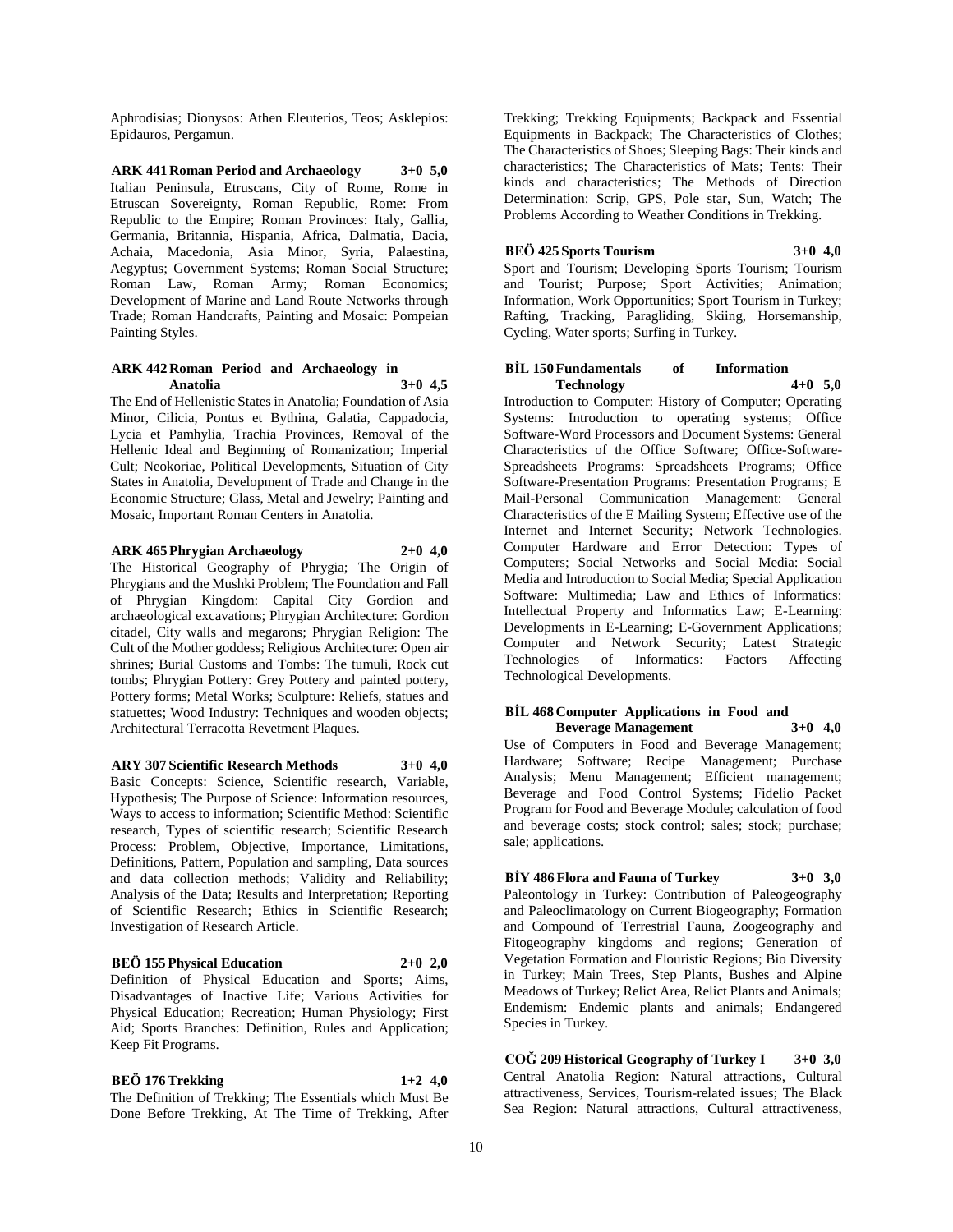Services, Tourism-related issues; Marmara Region: Natural attractions, Cultural attractiveness, Services, Tourismrelated issues; Aegean Region: Natural attractions, Cultural attractiveness, Services, Tourism-related issues; Mediterranean Region: Natural attractions, Cultural attractiveness, Services, Tourism-related issues; South Eastern Anatolia Region: Natural attractions, Cultural attractiveness, Services, Tourism-related issues; Eastern Anatolia Region: Natural attractions, Cultural attractiveness, Services, Tourism-related issues; Implementation of Tourism Geography for Tour Guides.

**COĞ 210 Historical Geography of Turkey II 3+0 3,0** Anatolia in Pre-Classical Age: Hittites, Dark Ages in Anatolia, Geographical segmentation, Terrain names; Relations with the Aegean World; Anatolia in Classical Age: Major Cultural Groups and Communities after Immigrations: Ionians, Phrygian, Lydian, Lycian, Mysians; Greek, Hellenistic and Roman region and terrain names; North-Western Anatolia; History of Ionia and Caria: Cultural groups, Studying major cities; Foundation of Byzantium, Kalkhedon and Istanbul; Ancient cities of Nikaia, Pergamon, Neandria, Assos, Ephesus, Miletus, Priene, Magnesia, Smyrna, Aphrodisias, Halicarnassus, Mylass.

## **COĞ 304 Turkey's Tourism Geography 3+0 3,0**

Central Anatolia Region: Natural attractions, Cultural attractiveness, Services, Tourism-related issues; The Black Sea Region: Natural attractions, Cultural attractiveness, Services, Tourism-related issues; Marmara Region: Natural attractions, Cultural attractiveness, Services, Tourismrelated issues; Aegean Region: Natural attractions, Cultural attractiveness, Services, Tourism-related issues; Mediterranean Region: Natural attractions, Cultural attractiveness, Services, Tourism-related issues; South Eastern Anatolia Region: Natural attractions, Cultural attractiveness, Services, Tourism-related issues; Eastern Anatolia Region: Natural attractions, Cultural attractiveness, Services, Tourism-related issues; Implementation of Tourism Geography for Tour Guides.

#### **COĞ 403 World Geography of Travel and Tourism 3+0 4,0**

American Geography and Tourism: Physical and tourism characteristics, destinations and attractions; European Geography and Tourism: Physical and tourism characteristics, destinations and attractions; Geography and Tourism of the Balkans: Physical and tourism characteristics, destinations and attractions; Africa Geography and Tourism: Physical and tourism characteristics, destinations and attractions; Asia Geography and Tourism: Physical and tourism characteristics, destinations and attractions; Australia, New Zealand and the Pacific Islands Geography and Tourism: Physical and tourism characteristics, destinations and attractions.

## **EDB 227 Introduction to Turkish Literature 2+0 2,0** General Information on Concepts of Literature and Literary History; History of Old Turkish Literature: Stages of Turkish literature, Old Turkish literary works and general characteristics: Divans, Mesnevis, Proses; Assessment of

Literary Components in the Old Turkish Literature: Figurative Language; Pastiche in the Turkish Literature; Sources Supporting the Modern Turkish Literature: Divan literature, Western literature, folk literature; Formation and Development of New Turkish Literature; Sources of Modern Turkish Literature.

#### **EDB 313 Turkish Folktales 2+0 4,5**

Methods of Collecting Anonymous Turkish Folktale; Analyses of Selected Folktales: Origins, Properties, Content, Function, Language, Style; Classificaton: According to Scope, theme (love, hero etc.); Analysis of Selected Turkish Folktale; Tales of Dede Korkut.

## **EDB 322 Turkish Folk Myths 2+0 4,5**

Overview on types of legend: Language, narrator, structure, content and functional properties; Classifications of legends; Myth, Saint legends, urban legends; Reality in legends: Reasons for emergence of the legends, Difference between scientific reality and the reality of legends; Evolutionist theory and legends; Theory and method of description and analysis of legends: Structuralism, Psychoanalyst; Functionalism, Myth ? Ritual Theory, Euhemerism, mono and multi source approach to legend. Rumor: Themes of rumor, rumor and reality, relationship rumor and legends; Collecting legends: Ethnographic method, writing field notes, observation and interview techniques, transformation of raw field notes to ethnographic text.

## **EDB 324 Turkish Fairy Tales 2+0 4,5**

Overview on types of folk tales: Language, narrator, structure, content and functional properties; structural properties of folk tale: Epic rules, motifs, formulas and, the quality of tale characters; Tale types and type catalogues; Rigmarole and rigmarole classification; Theory and method of description and analysis of tales: Structuralism, Narratorcentered approach, Historic- geographic method; Different approaches to the study of folk tales: Tale and reality, the educational function of tales; Collecting folk tales: Ethnographic method, writing field notes, observation and interview techniques, transformation of raw field notes to ethnographic text.

# **ERA 195 Cultural Heritage of Turkey 2+0 3,0**

Prehistorical Ages; Historical Ages; Aegean Immmigrations; Hellenistic and Roman Heritages in Anatolia; Jewish and Christianity Heritages in Anatolia; Otoman Heritage in Anatolia; Foundation of Modern Turkey; Lausanne Pact; Turkey and European Union; Minorities in Turkey; Ethnic Problems of Turkey; Laicism and Islam; General Discussion.

**ERA 197 Culture and Tourism in Turkey 2+0 3,0** An Overview of Cultural Formation of Turkey; The Prehistoric and Historic Times; Hittites; Aegean Migration, Phrygians, Lydian's and Persians ; The Oration Kingdom; Helen and Roman Civilization; The Byzantine Empire; Turkish Period in Asia Minor; Foundation of Turkish Republic; Art and Culture in Anatolia; Social Life; Ancient Ruins of Anatolia.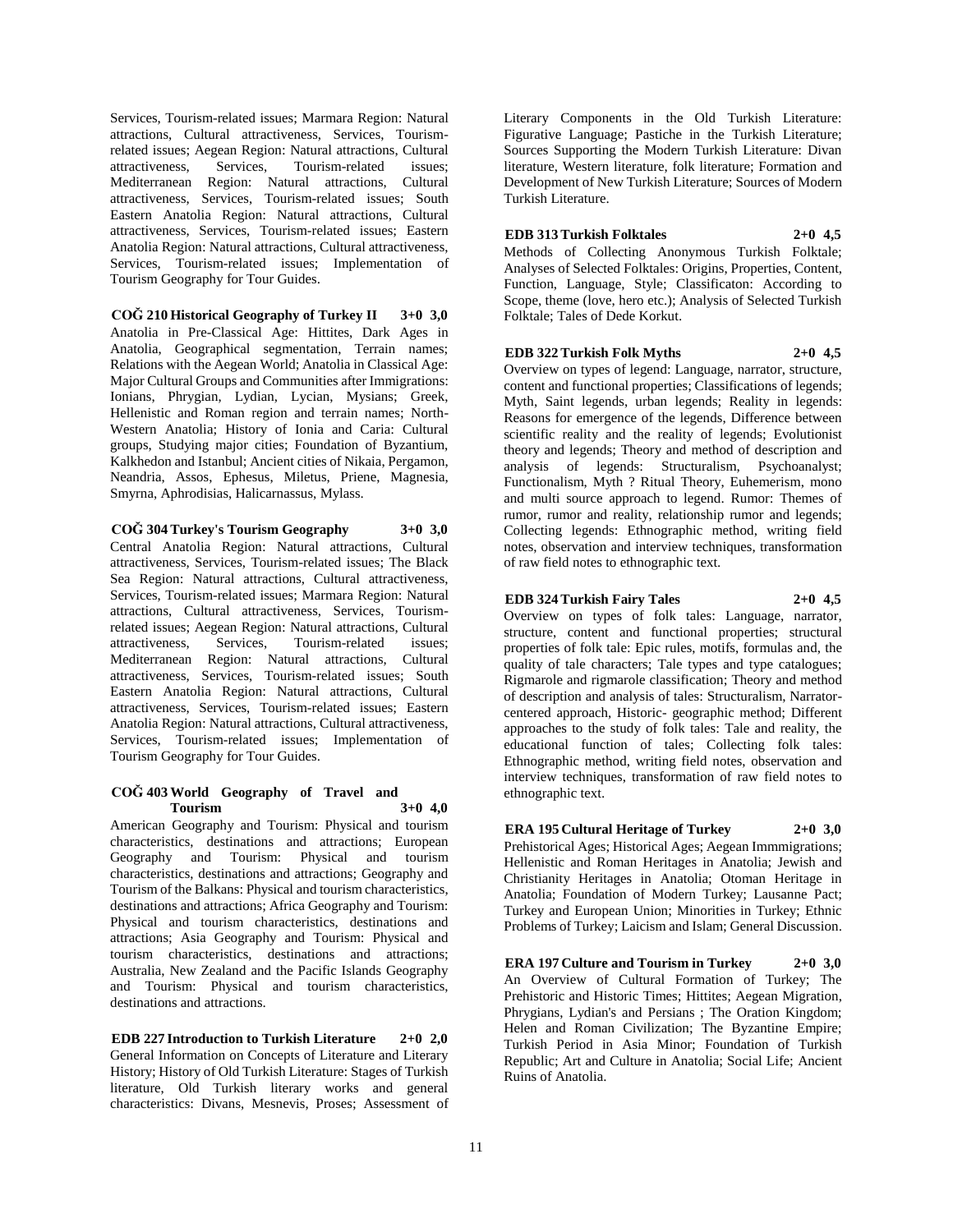#### **ERA 199 Cultural Diversity** and<br> **Communication** 2+0 3.0 **Communication 2+0 3,0**

Introduction, Anthropological View; Definition of Culture, Diversity; Globalization, Identity & Affinity; Language and Culture; Religion and Culture; Class in countries; Gender and Society; Prejudices and Stereotypes; European Culture; Media and Culture; Media and Representations; Cultural stereotypes in Media

## **EST 201 Aesthetics and Philosophy 3+0 4,0**

Scope and Methods of Aesthetics; Concept of Beauty and Aesthetic Judgment; Main Philosophical Perspectives; Concept of Art; Classification of Art; Requirements for Artistic Creativity; Types of Art; Accurate Determination of Evaluation Criteria in Arts; Methods of Criticizing Artworks and Philosophical Criticism; Platos Reflection Theory; Aristotles Substance and Essence Concepts, Mimesis Concept; Aesthetics in the Islam, Christianity and Renaissance; Philosophers in the Age of Enlightenment (Baumgarten, Kant and Hegel) and Expressionism; Formalism, Theory of Art for Art.

#### **ETK 204 Professional Ethics 2+0 3,0**

Ethics in Gastronomy; Ethics and Related Concepts; Ethics Theories; Basic Principles of Ethics; Types of Ethics: Individual ethics, Business ethics; World Tourism Organizations Code of Ethics; Ethical Problems in Gastronomy Organizations; Sources of Ethical Problems; Ethical Problems in Food & Beverage Organizations; Ethics and Customer Complaints; Customer Rights in Tourism Sector.

## **FİN 312 Financial Management 3+0 4,0**

Purposes of a Company: Historical evolution of finance; Legal Foundations and Types of Companies; Time Value of Money; Financial Analysis; Financial Planning And Control; Working Capital Management; Short-Term Financing; Medium-Term Financing; Capital Structure; Capital Structure; Cost of Capital; Dividend Policy; Forms of Cooperation Between Companies; Business Failure and Crises; International Financial Management; Contemporary Techniques in Financial Management.

## **FOT 201 Basic Photography 2+2 5,0**

The short history of photography: Cameras; 35 mm, Medium and large format cameras; Lenses; Normal focus, Wide angle, Narrow angle (Tele) and Zoom lenses; exposure control mechanisms; Diaphragm, Shutter; Stop motion; Depth of field; Film: Film types according to formats, Film types according to light-power sensitivity, Film types according to color sensitivity, Contrast, Clearness and grain structure; Light: light Measuring, the different ways of light measuring, Exposure modes, Filters and asset accessories; Image design; Developing and printing black and white films.

**FOT 403 Food Styling and Photography 3+0 4,0** Artistic Interventions in Photography; Food Photography: Composition I; Food Photography: Composition II; Special Effects; Projecting the Images; Camera Effects I; Camera

Effects II; Effects with Filter; Motion; Darkroom Effects I; Darkroom Effects II.

## **FRA 147 French I 6+0 6,0**

Language Functions:Meeting, Greeting, Talking about thoughts, Describing own town, Thanking, Giving directions, Asking prices, Weather, Occupations, Accepting and refusing suggestions, Asking about time, Talking about the past; Grammer: Alphabet, Masculin-feminin vocables and adjectives, Definite-indefinite pronouns, Être, avoir ve s'appeler verbs; Possessive adjectives, Interrogative sentences, Conjugation, Cause and effect sentences, Demonstrative adjectives; Auxilary verbs: Vouloir-Pouvoir-Devoir, Imperative, Double pronoun verbs, Past tense, Immediate future tense; Vocabulary: Numbers, Languages and nationalities, Days, Seasons and months; Masculin-Feminin Occupations; Personal Characteristics; Sports Events.

## **FRA** 148 French II 6+0 **6.0**

Language Functions: Talking about others, Phone calls, Talking about the past, Expressing feelings and thoughts, Talking about free time and cultural activities, Writing holiday letters, Preparing menus, Describing outfits, Advising, Choosing gifts; Restaurant conversations: Taking and giving orders; Talking about memories, converstions with neighbours; Grammer: Immediate past tense, Past Tense with double pronoun verbs, Y and en pronouns, Future tense; Relative pronouns: Qui and Que; Imparfait; Vocabulary: Food, Colours, dress and shoe sizes, Restaurant and food related vocables, House descriptions, Country and city life vocables.

#### **FRA** 247 French III 6+0 6,0

Language Functions: Character desrciptions; Neighbours, Reading job advertisements, Writing resume and formal letters; Advising; Reservations; Discussing television programs; Interpreting movies; Talking about projects; Reading and understanding book summaries; Grammer: Relative pronouns: Qui, Que, À Qui, Où, Dont; Direct and indirect speech; Comparative Structures; Conditional Clauses with Si; Subjonctif; Plus-Que-Parfait; Gérondif; Passive Sentences; Vocabulary: Character descriptions, Comparative adjectives, Greeting and business life, Jobs and finding a job, Reservation and tourism vocables: Terms of Accommodation, Food, Excursions, City Publicity Materials and Cinema.

#### **FRA** 248 French IV 6+0 6.0

Language Functions: Writing and Understanding Biographies; Talking About Extraordinary Events; Conversations on Worries and Regrets; Expressing a Thought; Explaining Different Phases of an Event; Understanding and Interpreting News on Different Subjects; Complaining; Expressing Displeasure: Expostulating, Protesting; Answering Announcements; Grammer: Indirect Speech in Past Tense; Conditionnel Passé Tense; Tense Terms: Dès Que, Depuis Que, Jusqu'à Ce Que;Contradictory Strucutres: Pourtant, Cependant; Compensation Term Bien Que; Combined Relative Pronouns; Vocabulary: Biography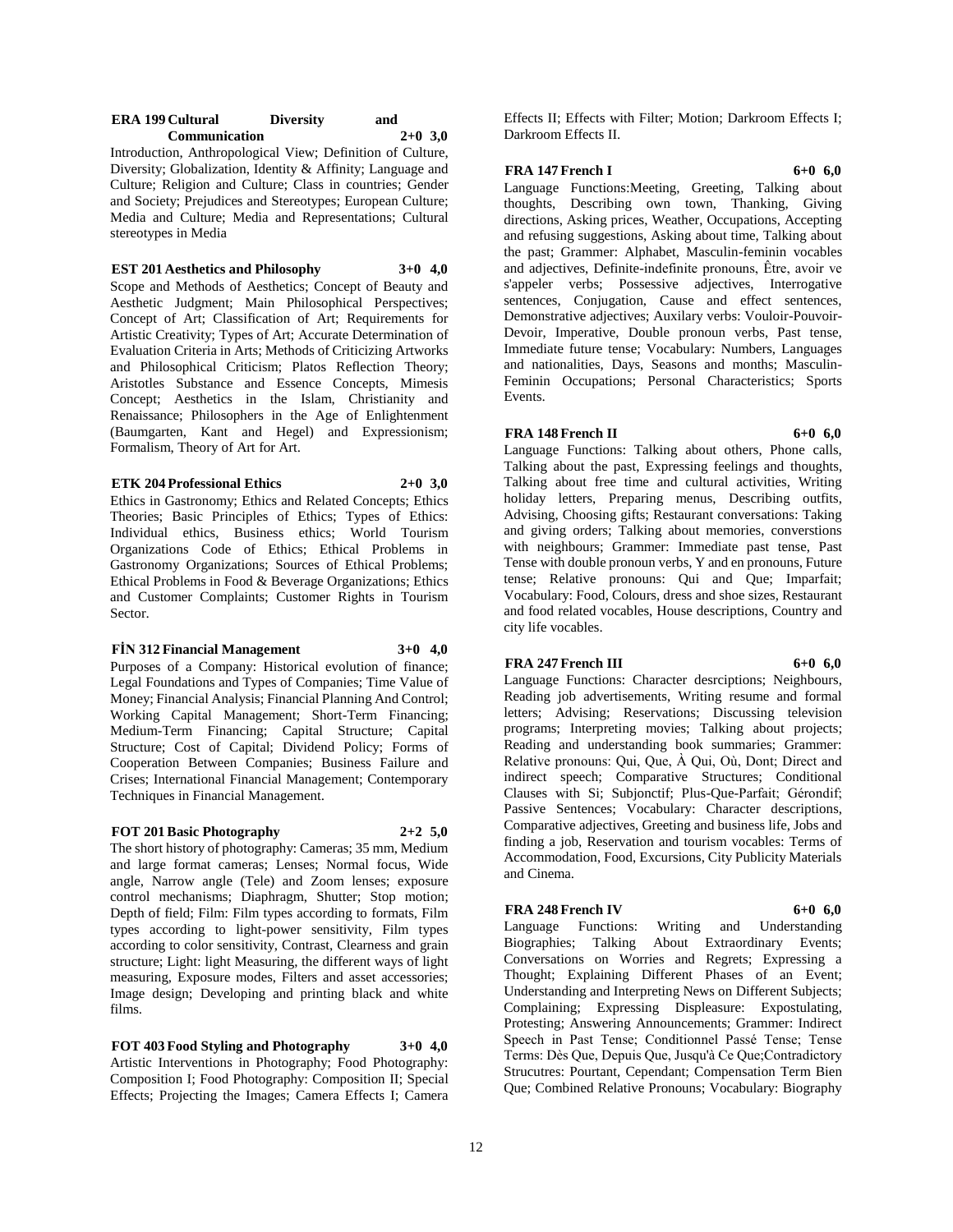vocables, Emotional and Responsive vocables, environment and environmental terms.

## **FRA 255 French I 3+0 4,0**

Language Functions: Greetings, Invitations, accepting or refusing invitations; Vocabulary Knowledge: Nourishment, Accommodation, Clothing and colors, Bairams and activities; Grammar: Expressions showing quantity, Demonstrative and possessive adjectives, Prepositions and time indicators, Stressed personal pronouns, Imperatives, Verbs with double pronouns; Learning About French Culture: An area in France: La Baurgogne; Pronunciation, Semi-vowels, Gliding.

## **FRA 256 French II 3+0 4,0**

Language functions: Imperatives and wishes; Evaluation, Proving and Thanking; Vocabulary: Nourishment, Accommodation, Clothing and colors, Bairams and activities; Ordinal Numbers; Grammar: Expressions showing quantity, Demonstrative and Possessive Adjectives, Prepositions and Time indicators, Stressed personal pronouns: Imperative moods, Verbs with double pronouns; Learning about Target Culture: An Area in France: La Bourgogne; Pronunciation: Intonation, Semi-Vowels, Gliding.

## **FRA** 347 French V 3+0 3.0

Dialog Examples for Tourism Related Subjects; Written and Oral Text Anaysis; Orl and Written Understanding and Expression Activities; Transportation Vehicles: Asking-Anwering Train, plane and boat schedules, Train, plane and boat services, Ticketing-reservation; Other Transportation Vehicles: Metro; Vacations: Writing Postcards, Weather conditions; Vacational Activities: Recration, sports and entertainment, health, business and cultural vacations.

#### **FRA 348 French VI 3+0 3,0**

Written and Oral Understanding and Narration Activities with Promotional Documents About France and Paris; Giving Information About Tourism Regions in France; Travel Agencies and Tourism Information Services: Getting information from travel agencies and informing customers; Preparing a Promotional Brochure About a Tourism Region; Making Reservations at a Hotel; Job Opportunities in Tourism: Writing application letters, Replying job advertisements; Tourism Industry in France.

## **FRA 357 French III 3+0 4,0**

Language Functions: Expressing One's Opinion, Asking for Somebody's Opinion, Giving Negative Reaction, Confirmation, Asking for Explanation, Making Suggestions; Vocabulary: Education, Transportation, Communication, Family, Health; Grammar: Pronouns, Indirect Speech, Futur Proche and Future Tense, Passé Composé, Imparfait, Negation; Pronunciation: Intonation, Gliding, Vowels; Learning about French Culture: Regions and Social Life in France.

**FRA 358 French IV 3+0 4,0**

Language Functions: Expressing Wishes, Prohibition and Acceptance, Expressing Opinions and Debating, Expressing

Regrets; Vocabulary: Press and Media, Weather Forecast and Seasons, Means of Communication; Grammar: Compound Pronouns, Comparatives, Futur, Imperatives, Passé Recent - Présent Continu, Conditionnel, Impersonnel Verbs, Group III Verbs, Conditional Clauses; Pronunciation: Intonation, Complex Sounds; Learning about French Culture: Regional Life, Economical and Ecological Problems, Traditions and Modern Life.

## **FRA** 447 French VII 3+0 3,0

Turkey-Physical Structure: Mountains, Plains, Rivers, Seas; Regions and Climates; Population; Political Structure: Distribution of authorization; Major Political Parties; Election System; Family Structure: Marriages and Divorces; City and Country Life; Education: Primary, Secondary and Higher Education; Art; Turkish and Other Languages; Turks Abroad; Turkey in Europe and the World; Economic Structure: Agriculture and Industry; Energy; Business Life; Health System.

## **FRA 448 French VIII 3+0 3,0**

Leisure Time: Cinema, Theater, Music; Holiday Destinations; Official and Religious Holidays; Food Culture: Breakfast, Lunch, Dinner; Soups, Food and Deserts; Transportation: Bus, Train, Plane, Boat; Tourism in Turkey: Winter and summer tourism; İstanbul History and Major Monments: Topkapi Palace, Hagia Sophia, Blue Mosque, Yerebatan Cistern, Bosphorus and Golden Horn; Ankara: Anıtkabir, Castle and anatolian Civilizations Museum; Cappadoccia: Fairy Chimneys, Underground Cities and Churches; Lycian Coasts: Olymphos, Phaselis; Aegean Coasts: Ephesus, Milet; Other Important Areas: Sumela Monastery, Nemrut Mountain; Diyarbakır Castle, Zeugma.

## **GMS 101 Introduction to the Kitchen 2+0 2,0**

Basic Kitchen Information; Introduction, Characteristics that individuals must have, Dress, Communication, Kitchen practice standards and rules, Code of conduct, Knife skills, Mise en place, Professional kitchens; Kitchen, Kitchen parts, Hot kitchen, Cold kitchen, Patisserie cuisine, Personnel cuisine, Restaurant kitchen, Hotel kitchen, School application kitchen, Other Kitchens, Kitchen Organization; Kitchen Management, Purchasing, Receiving, Procedures, Controls, Measuring, Packaging, Protection, Sales and distribution, Occupational health and safety; First aid, Working style, Work ethics, Communication security, Food safety; Hygiene and Sanitation, Storage, Cooking, Cleaning, Dishwashing, Garbage, Quality management, Haccp, İso Standards, Kitchen equipments; Kitchen Tools, Kitchen utensils, Cutting boards, Knives, Knife types, Hand tools.

#### **GMS 102 Introduction to Nutrition 2+0 3,0**

Fundamentals of Personal Nutrition: Energy requirements and calculations, Carbohydrates, Lipids, Fats and oils, Proteins, Vitamins and minerals; Nutrition in Life Cycle; Weight Management and Exercising; Nutrition and Health; Nutrition Topics Relevant to Foodservices: Nutrition and Menu Planning; Developing Healthy Recipes; Marketing Healthy Menu Options; Impact of Nutrient Retention.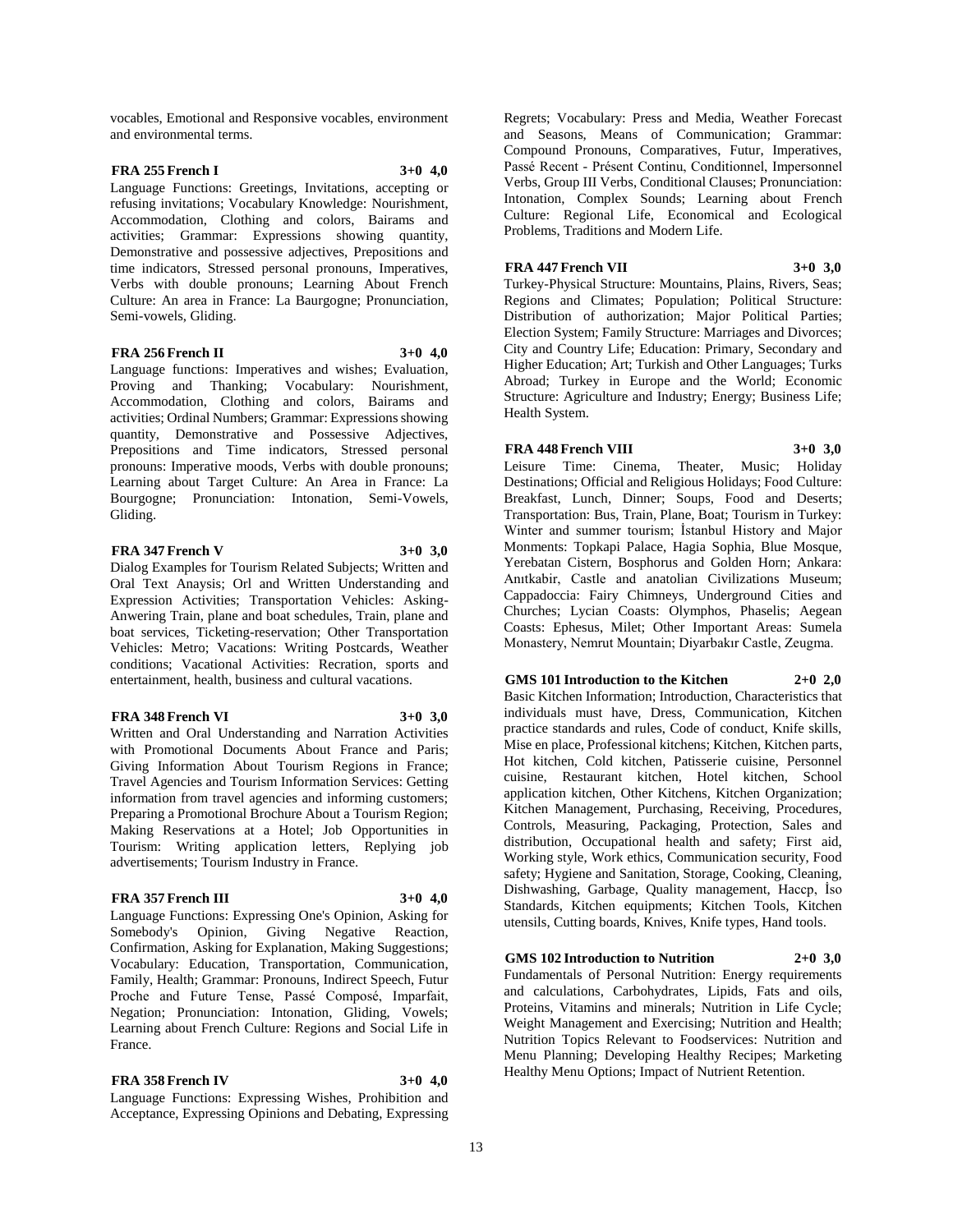#### **GMS 203 Gastronomy 3+0 4,0**

History of Cuisine: Ancient Greek cuisine, Roman cuisine; Food: Use of food, Food habits; Physical Changes: Kitchen structures, Kitchen equipment and utensils, Ways of use; Methods Used: History of cooking, storing, serving food; Food in Human Life: Daily life, Special occasions, Holy food; History of Food Trends: Classic, Neo-Classic, Modern; Other Trends: Fast food, Slow food; Featured Countries in Gastronomy; France, Italy, USA; New Applications: New cooking techniques, Technology.

#### **GMS 205 Geography of Wood 3+0 3,0**

Basic Concepts of Foods and Geography; Tea: History of tea, Tea around the world and in Turkey, Production of tea; Coffee: History of coffee, Coffee around the world and in Turkey, Production of Coffee; Olive: History of olive, Olive around the world and in Turkey, Production of olive; Hazelnut: History of hazelnut, Hazelnut around the world and in Turkey, Production of hazelnut; Yogurt: History of yogurt, Yogurt around the world and in Turkey, Production of yogurt; Turkish Bagel: History of Turkish bagel, Turkish bagel around the world and in turkey, Production of Turkish bagel.

**GMS 206 Food and Beverage Cost Control 3+0 4,0** Basic Concepts Related to Cost: Types of costs, Fixed costs, Variable costs, Mixed costs, Semi-variable costs; Cost-Volume-Profit Analysis, Break-even Analysis; Food Cost Control Process: Purchasing, Receiving, Storing, Production; Management of Beverage Costs; Pricing of Food and Beverage: Budgets, Budgeting operations of food and beverage activities; Menu Analysis; Yield Management; Contemporary Costing Approaches: Activity-based costing, Target costing, Kaizen costing, Product life cycle costing.

#### **GMS 207 Service Technique 2+0 2,0**

Food and Beverage Operations; Types; Service; Definition, History; Service Personnel and Tasks; Service Tools and Equipment; Stemware Equipment; Metal Equipment; Ceramic Equipment; Pre-Service Preparation; Service Operations; Service Types; Russian Service; British Service; French Service; Protocol Service; Flambe Service; Post-Service Transactions.

#### **GMS 208 Banquet Management 2+0 3,0**

Meaning and Scope of Banquet; Importance of Banquet for Hotels and Independent Restaurants; Planning in Banquet Organizations; Organizing in Banquet Organizations; Leading in Banquet Organizations; Coordination in Banquet Organizations; Controlling in Banquet Organizations; Banquet Menus; Buffet Cocktail and Conference Organization; Marketing of Banquet Organizations and Banquet Budget; Protocol Rules; Food and Beverage Related Special Events: Food festivals, Cooking contests.

**GMS 209 Basic Cooking Techniques I 1+3 4,0** Food and Beverage Industry; Organization of Kitchens and Job Descriptions; Tools and Equipment Used in the Kitchen: Cooking equipment, Processing equipment, Holding and storage equipment, Pots, Pans and containers, Measuring

devices, Knives, Hand tools, Small equipment; Mise en Place.

**GMS 210 Basic Cooking Techniques II 1+3 4,0** Basic Cooking Principles; Stocks and Sauces; Soups; Cooking Meats; Cooking Game; Cooking Fish; Vegetables and Cooking Vegetables; Salads and Salad Dressings; Hors Doeuvres; Sandwiches; Breakfast Preparation; Dairy Products; Sausages and Cured Foods: Garlic sausage, Bologna type sausage, Bacon; Food Presentation and Garnish; Organization of Modern Kitchens.

## **GMS 211 Turkish Cuisine Culture 3+0 3,0**

Historical Development of Turkish Cuisine; Central Asian Turkish Cuisine Culture; Selçuklu and Beylikler Period Turkish Cuisine Culture; Ottoman Culinary Culture; Turkish Cuisine Culture During the Republican Period; Turkish Cuisine Culture by Geographical Regions; Turkish Cuisine Culture and Interaction with Other Cuisines; Traditional Places in the Context of Turkish Cuisine Culture; Beverages in Turkish Cuisine; Food Trader in Turkish Culinary Culture; Food Recommendations and Recipes From Turkish Cuisine.

#### **GMS 301 Cuisine Practices I 0+4 4,0**

Winter Vegetables (Leeks, Onion, Carrots, Broccoli, Cauliflower, Cabbage, Celery): Mise en Place: Picking out, Washing, Chopping; Winter Vegetable Cooking; Garnishing; Fish and Shellfish: Dressing and Filleting, Cutting; Coking Fish and Shellfish: Grilling, Broiling, Moist-heating, Cooking methods; Soups; Desserts; Artistic Plate Presentation.

#### **GMS 302 Cuisine Practices II 0+4 4,0**

Meat Composition: Structure and basic quality factors; Aged Meat; Basics of Beef, Lamb, Veal Cutting (Beef Rib, Beef Loin, Beef T-Bone Steak); Preparations for Cooking (Marinating, Flavor, and Tenderness); Poultry: Preparations for Cooking (Marinating, Flavor, and Tenderness); Summer Vegetables and Herbs: Picking out, Washing, Chopping; Cooking Winter Vegetables; Garnishing; Flavoring, Seasoning and Spices; Plate Portioning and Menu Planning.

#### **GMS 303 Gastronomy Seminar I 3+0 4,0**

Kitchen Planning; Kitchen Management; Regional Cuisines; New Trends in the Kitchen; Food Technologies; Kitchen Equipment; Molecular Gastronomy; Fusion Kitchen; Preparing Meat; French Cuisine; Italian Cuisine; Chinese Cuisine; Mexican Cuisine; Spanish Cuisine; Turkish Cuisine; Discussions, Conferences and Seminars Held in Various Topics of Gastronomy.

**GMS 304 Gastronomy Seminar II 3+0 4,0** Importance of Food & Beverage Department in Hotel Management, Restaurant Management, Bar Management, Fast Food Management, Catering Management, Banquet Organizations; New Trends in Food & Beverage Industry; Interior Design in Restaurants; Wheat Production and Bakery in Turkey; Pulse Regions in Turkey; Types of Milk and Cheese Production in Turkey; Importance of Oils in Diet; Vegetarian Nutrition; Fisheries in Turkey; Use of Game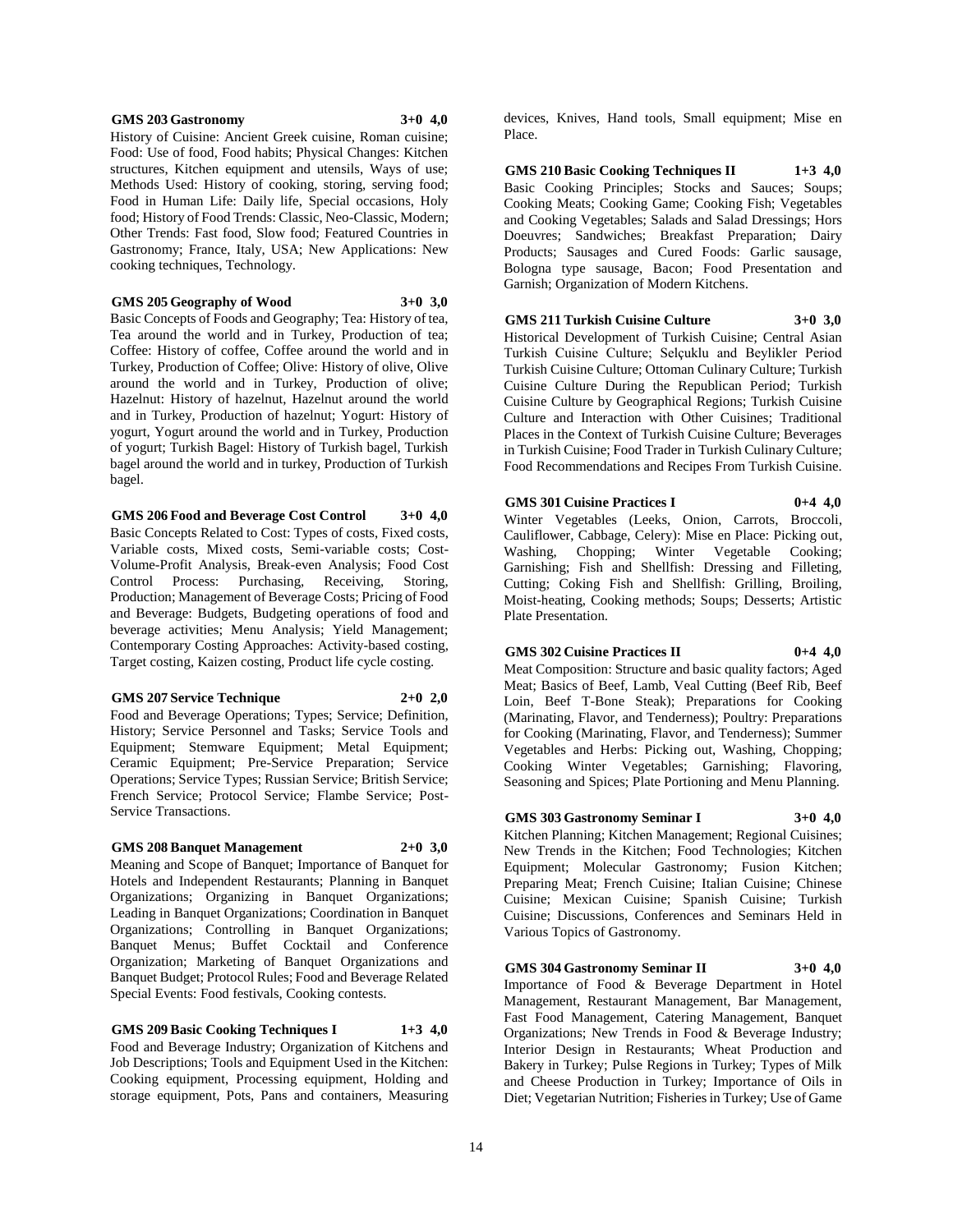Animals in Hotel Kitchens; Discussions, Conferences and Seminars Held in Various Topics of Gastronomy.

## **GMS 305 Career Opportunities in Food and Beverage Industry 3+0 4,0**

Definitions of Career-related Concepts: Career, Career management, Career development; Career Approaches and Stages: Traditional perspectives of career, Contemporary perspectives of career: Boundless career, Protean career, Stages of career development; Career Planning: Individual career planning, Organizational career planning; Career Paths; Career Opportunities in Food and Beverage Industry: Career opportunities in caterings and fast foods, Career opportunities in restaurants and bars; Career opportunities in hotel businesses.

#### **GMS 307 Food Technology 3+0 3,0**

Food Technology Definition; Ready Food Technology Raw Materials and Components; Factors and Control of Food Spoilage; Physical Methods of Food Preserving: Cooling, Freezing; Sterilization, Pastörizyon, Radiation, Gas pressure, Vacuuming, Filtration; Chemical Methods of Food Preserving: Salting, Fumigation, Biological methods of food preserving; Grain, Fruit, Vegetable, Meat, Milk, Butter and Quality Control.

## **GMS 309 Food Laws and Regulations 2+0 3,0**

Turkish Food Regulations; Turkish Food Codex Regulation: Food additives and ingredients, Flavorings, Leftovers, Rules related to food processing, Control of food-production areas, Qualifications of production companies, Packaging and labeling; Different Regulations in the World: FDA, European Union, Other codes.

#### **GMS 310 Food Chemistry 3+0 3,0**

Chemical Composition of Food: Water, Carbohydrates, Proteins, Lipids, Vitamins, Minerals, Pigments; Chemical Transformations of Food; Transformation Products: Qualitative and quantitative analysis of carbohydrates, proteins and fats; Principles of Quality Controls of Food; Quality Control Analysis of Various Foods.

#### **GMS 352 Creative Kitchen Practices 2+2 4,0**

Creative process stages of the cooks; Motivation; Job features; Satisfaction of the employee; Stress at work; Creativity in the kitchen; The first superstar chefs; Da Vinci Kitchen; Extraordinary banquets; "Şakşuka" [a kind of vegetable fries] and "barbunya pilaki" [a kind of kidney bean stewing] in the context of creativity; "Acılı ezme" [a kind of vegetable salad] and "cevizli kadayıf dolması" [a kind of special dessert with walnuts] in the context of creativity; "Sebze mücveri" [a kind of vegetable patties] and "mercimek köftesi" [a kind of lentil patties] in the context of creativity; "Patlıcan salatası" [Eggplant salad] and "sigara böreği" [a kind of pastry] in the context of creativity; "Yaprak sarması" [a kind of wrappng food] and "biber dolması" [a kind of suffed food] in the context of creativity

## **GMS 353 Distilled Drink 3+0 4,0**

The Concept of Alcohol; Definition, History of alcohol; Alcohol Production in the Ancient Times, Alcohol Production in the middle ages; Alcohol Production After Industrial Revolution; Alcohol Production in Modern Era; Distillation; Definition, Process, Tools, Distile drinks; Vodka Production; Rum; Types, Zones, Production; Whiskey; Types, Zones, Production, Whiskey taste; Other Grain Based Drinks; Gin Production; Raki Production; Tequila Production; Other Distile Drinks; Absinthe; Cachaça; Liquors.

#### **GMS 354 Ergonomical Restaurant Design and Safety 3+0 3,0**

Definition, Content and Purpose of Ergonomics; History of Ergonomics; Improvement of Ergonomics in Turkey; Regulations of the Ergonomic Work Place; Ergonomic Criteria in Design; The Importance of the Ergonomic Restaurant Design; Significant Things in the Restaurant Design; Basic Rules in the Kitchen Design; Restaurant Safety; Lightening of the Kitchen; Factors of the Climate; Noise; The Factors of the Health of Labors and Cause of Occupation Diseases; Dusts; Fire; Reasons of Work Accident and First Aid; Occupation Diseases; Purpose of First Aid; Steps of First Aid.

## **GMS 356 Gastronomic Writing 2+1 3,0**

Principles of writing: Drafting, Specifying deadline, Preliminary study, Word choice, Theme, Language use and styles; Writing genres: concrete and abstract topics, Social and personal issues, global issues, science, art and culture issues; Writing strategies: Explanatory, Narrative, Descriptive, Argumentive, Criticism; Impressing and describing; Writing process; Descriptive writing; Enterprise and product description implementing; Writing criticism; Enterprise and product critique implementing; Expository writing: Research, study and writing; Journal, social media and blog authorship; Gastronomy literature and difficulties.

# **GMS 357 Regional Cuisines I 1+3 4,0**

Dishes of Marmara Region: Soups, Salads, Pickles and mezze, Egg dishes, Seafood, Meat dishes, Offal dishes, Meatball dishes, Fowl and ground game animals, Vegetable dishes, Pilafs, Pastries and breads, Compotes, Sherbets and jams, Desserts; Dishes of Central Anatolia Region: Soups, Salads, Pickles and mezze, Egg dishes, Seafood, Meat dishes, Offal dishes, Meatball dishes, Fowl and ground game animals, Vegetable dishes, Pilafs, Pastries and breads, Compotes Sherbets and jams, Desserts; Aegean Dishes; Mediterranean Dishes.

## **GMS 358 Regional Cuisines II 1+3 4,0**

Dishes of Western Black Sea Region: Soups, Salads, Pickles and mezze, Egg dishes, Seafood, Meat dishes, Offal dishes, Meatball dishes, Fowl and ground game animals, Vegetable dishes, Pilafs, Pastries and breads, Compotes, Sherbets and jams, desserts; Dishes of Eastern Black Sea Region: Soups, Salads, Pickles and mezze, Egg dishes, Seafood, Meat dishes, Offal dishes, Meatball dishes, Fowl and ground game animals, Vegetable dishes, Pilafs, Pastries and breads, Compotes, sherbets and jams, Desserts; Eastern Anatolian Dishes; Southeastern Anatolian Dishes.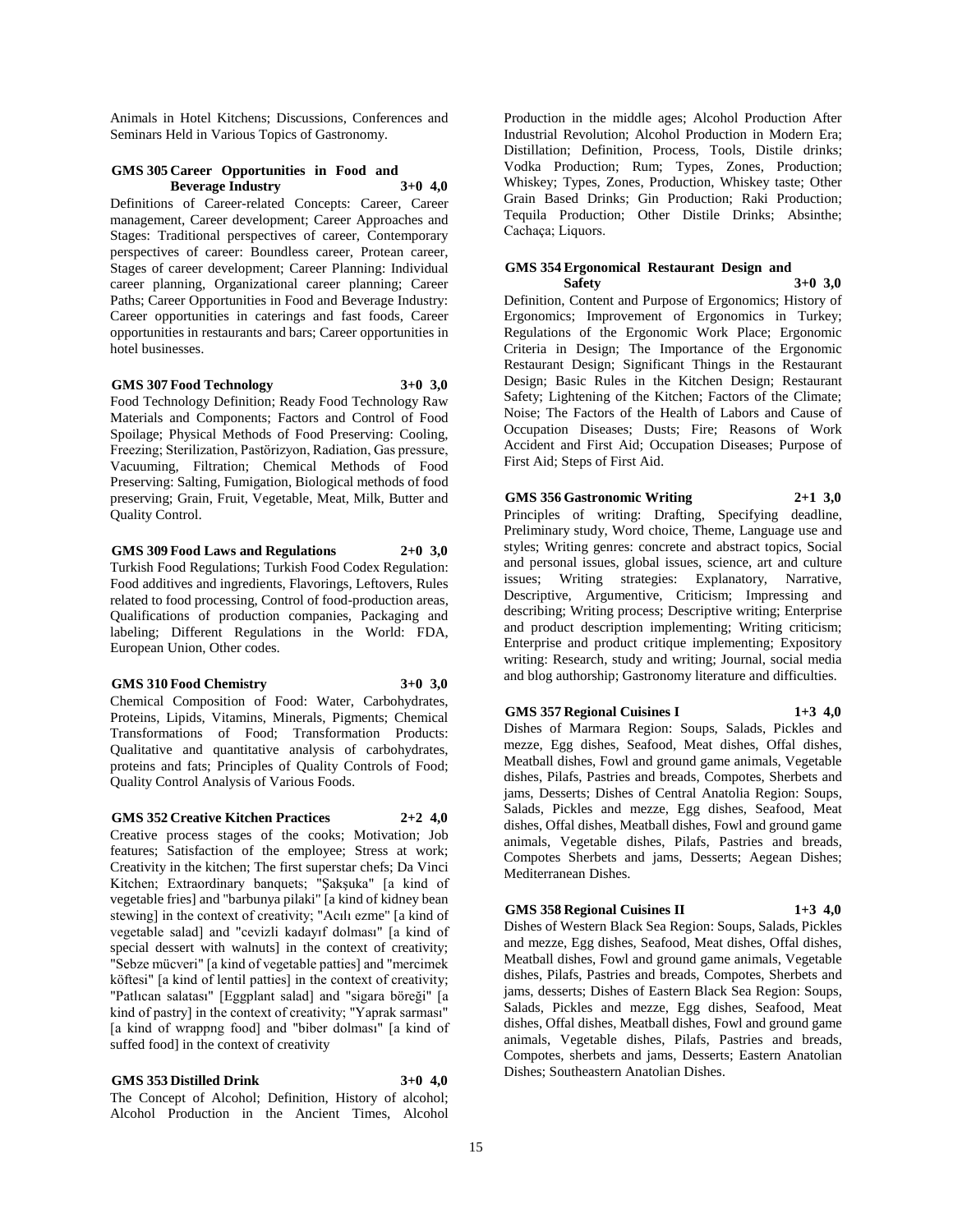**GMS 359 Technical of Dough Shaping I 1+3 4,0** Ceramic Shaping Technique; Types of Dough, Abstractionsimplification-deformation; Open-Closed Composition Works; Free Composition Sketches and Evaluation of Skecthes: Sketches; Preparing, Solving and testing; Design and Application: Practice of the model with materials; Practicing Sketches; Making Design with Rules and Apply to Product; Knowledge about Materials to be used in Moulding and Casting: Moulding and casting; General Principles of Perspective: The schema, Visual scale; Expression of Light with Dots and Lines as Basic Elements of Visual Expression.

**GMS 360 Technical of Dough Shaping II 1+3 4,0**

Introduction to Ceramic and Dough Shaping Methods; Using the Pinch Method on the Ceramic Clay; Using the Coaling Method on the Ceramic Clay; Shaped Plates with the Slab Method; Applying the Techniques Learned on the Sugar Paste; Applying the Techniques of the Cookie Leaven with Cookies Practice; Decoration Works: Chocolate, Sugar and dough I; Decoration work: Chocolate, Sugar and dough II; Decoration work: Chocolate, Sugar and dough III.

**GMS 362 Industrial Kitchen Planning 3+0 3,0**

Types of Industrial Kitchens: Design and design standards for kitchens of Schools, Hospitals, Hotels, Governments, Cafe-Restaurant by purpose and capacities; Goods Acceptance Dry and Cold Storage Standards; Cooking, Preparation, Ergonomy and production standards in dishwasher design; Ergonomic and Production Standards in Service Lines; Sanitary and Mechanical Installation, Fire extinguishing, Installation details; Ergonomics; Ergonomics for Industrial Kitchen Equipments and Kitchen Auxiliary Tools, Analysis of user interface designs of machines based on user effects; Design and Design Thinking; Innovation.

#### **GMS 364 Menu Planning 3+0 4,0**

Food and Beverage Industry: Historical development, Classification, Development; The Concept of Menu; Definition, Development, Functions, Structure, Types of menus; The planning and Improving Menu; Definition of Menu Planning, Menu planning process; Front Services and Back Services of Menu Planning; Menu Pricing, Subjective methods, Objective methods; Menu Representation; Menu Cards, Menu notes, Menu cover, Menu graphics; Menu Analysis.

#### **GMS 366 Fermanted Drinks 3+0 3,0**

Fermentation; Definition, Process, Content, Alcoholic fermentation, Malolicious fermentation, Aseptic and other fermentations; Fermented Beverages; Wine; Definition, History, Species, Types of grape; Wine Production; Red Wine Production, White wine production, Sparkling wine production; The Wine Industry; Wine Produced Regions; New World Countries and Old World Countries; Food and Wine Pairing; Wine Tasting; Beer; Definition, Types, History, Production process; Pasteurization, Sterilization, Malt production; Beer Tasting.

## **GMS 401 Human and Taste 2+0 3,0** Concept of Taste; Definition, Perceptions, Conceptualization, Chemical dimension, Physiological dimension; Sense of taste: Bitter, Sweet, Sour; Psychology of Human Beings; Human Beings and Taste; Food Neophobia; Prejudices; Variety Seeking; Food Addiction; Alcoholism.

**GMS 408 Culinary Trends 3+0 3,0** Technological Innovation: Equipment, Material, Automation; Equipment Innovation; Contemporary Cooking Techniques: Cook-chill, Cook-freeze, Sous-vide; New Applications in Menu Design; New Applications in Service and Presentation; Globalization and Localization; New Applications in Restaurants; New Trends: Fusion cuisine, Molecular cuisine; Problems in the New World Cuisine; Future Prospects.

**GMS 410 Food, Culture and Community 3+0 3,0** Food Culture; Social Dimensions of Food Culture; Intercultural Relationships; Food Consumption and Its Interaction with Religious and Cultural Identity; Food Choice and Its Relationships with Cultural and Social Developments; Effects of Technological Developments on Food Production.

## **GMS 451 Green Restaurants 3+0 3,0**

Global scene: Ecological situation in the world, Destruction areas, Revised studies; Legal arrangements: Environmental law and legislation in Turkey, Environment in the constitution; Institutional Sustainability: Sustainable production and consumption, Green business; Green management: Environmental restrains, Awareness; Green marketing: Advertising, labeling and pricing; Green logistics: Green procurement, Green distribution; Environmental accounts; Green consumer; International implications: Going green race; "Green Restaurant" Movement: Green practices; Green strategy: Green star, ISO 14001, Blue flag, White star, Green pine; Green Cuisines of Future.

## **GMS 452 Ottoman Culinary 1+3 4,0**

Definition of Food Technology, Raw Materials and and Components in Convenience Food Technology; Factors and Control of Food Spoilage; Physical Methods of Food Preserving: Cooling, Freezing, Sterilization, Pasteurization, Radiation, Gas pressure, Vacuuming, Filtration; Chemical Methods of Food Preserving: Salting, Fumigation; Biological Methods of Food Preserving; Quality Control Principles for Grain, Fruit, Vegetable, Meat, Milk, Butter and convenience food.

**GMS 453 Culinary Arts of World I 1+3 4,0** Culinary History of Turkey; Dishes in Turkish Cuisine: Soups, Vegetables with olive oil and meze, Kebabs, Dolmas, Mantı and other pasta dishes, Desserts; Culinary History of France; Dishes in French Cuisine: Soups; Cold starters, Hot starters, Main courses, Desserts; Culinary History of Italy; Dishes in Italian Cuisine: Soups, Cold starters, Hot starters, Main courses, Desserts; Culinary History of Spain; Dishes in Spanish Cuisine: Soups, Cold starters, Hot starters, Main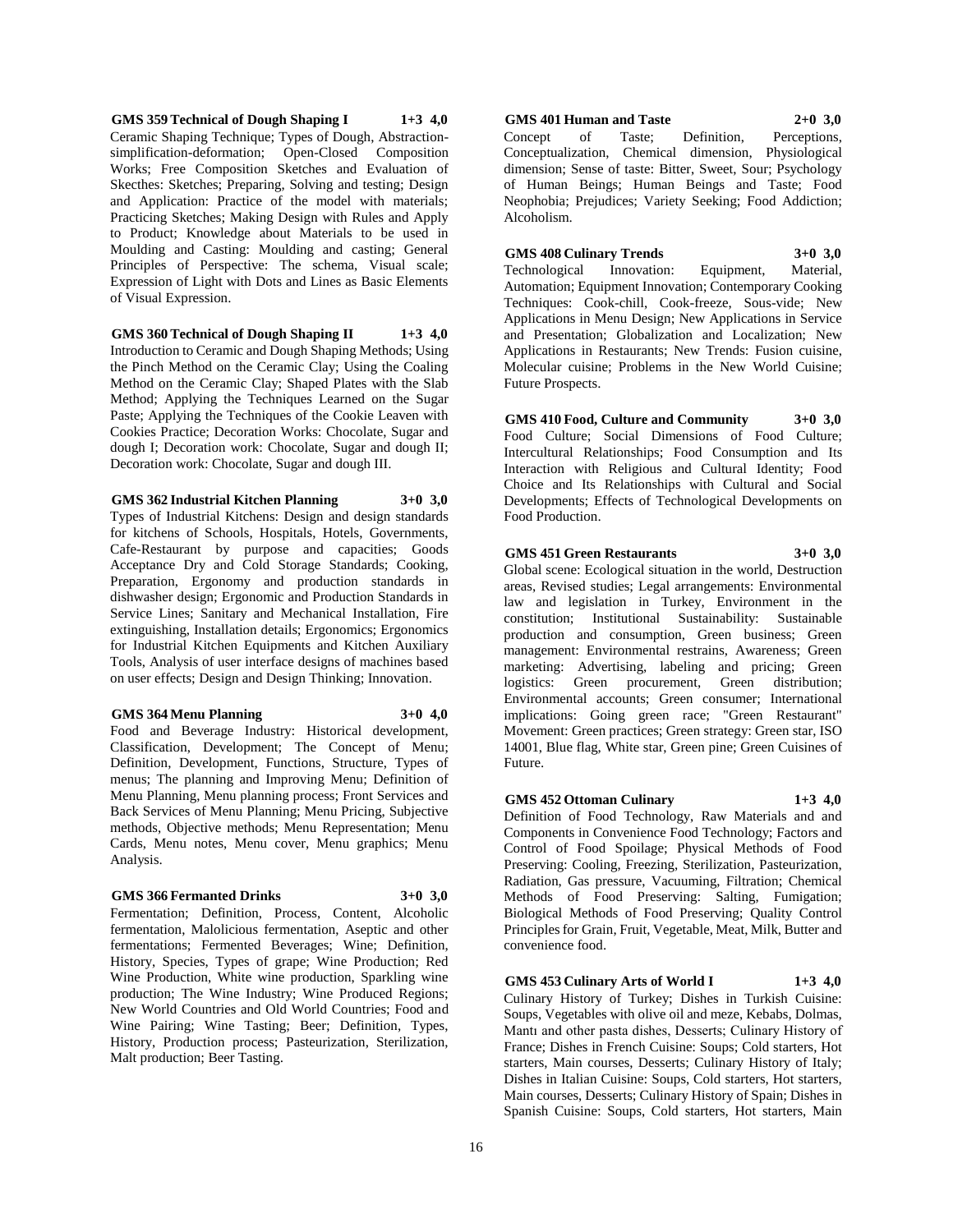courses, Desserts; Culinary History of Mexico; Dishes in Mexican Cuisine; Culinary History of British Isles; Dishes in British Isles Cuisine.

## **GMS 454 Culinary Arts of World II 1+3 4,0**

Culinary History of Germany; Dishes in German Cuisine: Soups, Cold starters, Hot starters, Main courses, Desserts; Culinary History of Scandinavia; Dishes in Scandinavian Cuisine; Culinary History of Russia and Eastern Europe; Dishes in Russian and Eastern European Cuisine; Culinary History of China; Dishes in Chinese Cuisine; Culinary History of Japan and Korea; Dishes in Japanese and Korean Cuisine; Culinary History of Vietnam, Thailand Indonesia, and Philippines; Dishes in Vietnamese, Thai, Indonesian and Philippine Cuisine; Culinary History of India; Dishes in Indian Cuisine; Culinary History of Portugal; Dishes in Portuguese Cuisine.

#### **GMS 455 Wild Edible Plants 2+0 3,0**

General Properties of Plants; Naming of Plants and Plant Identification; Toxic Plants; Medical and Aromatic Plants; Phytochemical Properties of Plants; Cultivation of Herbs; Basic Principles of Herbs Consumption; Collection of Wild Plants from the Nature; Collection of Wild Herbs from Cultural Areas; Hiding, Packing, Drying of herbs; Herb processing, Consumption preparation vehicle requirements; Traditional Consumption Patterns of wild Plants; Main Wild Herbs as Food.

## **GMS 457 Pastry 1+3 4,0**

Introduction to Pastry; Kitchen Equipment, Purchasing and storing; Knife Handling and Cutting Techniques; The use of Measurement units and Scales; Wheat; Flour; Types of flour; Eggs; Sugar; Oils; Starches; Cooked Sugar Stages; Gelling Elements; Savory Cookie Making and Varieties; Sweet Cookie Making and Varieties; Types of Pie Crusts-II; Types of Pie Crusts -II; Types of Cake Batter-I; Types of Cake Batter-II; Cupcakes (plain and with filling) Production & Decoration; Meringue Making and Varieties-I; Meringue Making and Varieties-II; Macaroon Making and Varieties; Milk and Egg Dessert Making and Varieties-I; Milk and Egg Dessert Making and Varieties-II; Sponge Cake and Cake Making; Current Flow in a Cake-Making Techniques (Mirror Glaze, Naked Cake); The Sharp Edge Plastering of the Cake; Crème Patisserie, Ganage and Fillings Used in Pastry Products.

#### **GMS 458 Bread Making 1+3 4,0**

Basic Components in Bread Production; Bread and History of Bread; Turkish Food Codex on Bread and Bread Varietyies; Bread in Terms of Human Nutrition; Features of Basic Components in Bread Production; Flour; Water; Salt; Yeast; Supplementary components in Bread Production; Calculation and Preparation of Components According to Formulation; Bread Dough; Bread Production Flow Chart; Dough Processing; Islanka; Dough Cutting and Weighing; Purchase of Dough Gas; Grain and Control; Cutting Methods; Pasa/Intermediate Recreation; Forming; Shaping Methods; Manual Shaping; Shaping With Machine; Dough Shapes; Machinery and Equipment Used; Cutting Weighing

Machines; Formers; Fermentation Equipment; Usage and Settings; Cleaning and Care; To Pan; Final Fermentation.

#### **GMS 459 Mixology 2+0 3,0**

Mixology; Definition, History, Taste categories, Measurements; Mixing Methods; Mixing Preparation Equipments; Metal Equipment, Glass equipment; Mixture Types; Collins, Coolers, pousse cafés, Sours, Tropical drinks, Shots, Shooters; Molecular Mixology; Non-Alcoholic Mixtures; Beverage Menu Preparation; Creating Special Mixtures.

# **GMS 460 Banquet Practices 1+1 3,0** Concepts of Banquet; Types of Banquets: Individual

purposes banquets, Business purposes banquets, Other types of banquets; Banquets Service Staff and Roles: Banquet manager, Banqueting head waiter; Sales and Marketing Manager Banqueting Service Waiter; Banquet Administration: Location and contact details, Booking, Food and beverage requirements, Service methods, Table seating plans, Provision for guests with special needs; Mise en Place of Banquet Organization; Banquet Kitchen; Banquet Halls.

## **GMS 462 Coffee Industry 2+0 3,0**

Coffee; Definition and History, Coffee bean; Cultivation, Growing regions; Central America, South America; Africa; Asia, Ideal climate conditions, Harvest, Coffee bean production; Coffee Processing Methods; Wet Process; Semi Wet Process, Dry process; Coffee Roasting Methods; Dosing; Coffee Utensils and Preparation Stages; Espresso Machine; V60, Chemex, Turkish coffee; Coffee Service Stages; Preparing Coffee Samples; Breast Tasting and Tasting Protocol.

## **GRA 208 Web Design 2+2 4,0**

Basic Concepts of Web Design; Webpage-Website Architecture: Principles of web design, Web design browsers, Web development tools; HTML: Structure of HTML, Programming, HTML and page configuration, HTML tags: Use of Text, Table, Color, Form, Frame, Link, Banner; CSS: Structure and programming of CSS, Page configuration with CSS; Editor Programs: Frontpage, Dreamweaver, Webpage Maker, Web Templates; Web Page

**HUK 151 Fundamental Concepts of Law 3+0 4,5** Rules of Social Order and the Law; Rules of Law and Sanctions; Sources of Law; Statutes, Regulations, By-laws; Types of Legal Rules; Precedent Law; Turkish Judicial Systems; Branches Law: Public law; Private Law; Branches of Private Law; Branches of Public Law; Implementation and interpretation of Law; Concept of Legal Relationship and the Parties; Concept and Types of Rights; Persons: Real Persons, Legal Persons; Acquiring, Losing and Protection of Rights.

Hosting: Domain, Hosting, File transfer protocol, Updating.

**HUK 356 Labor and Social Security Law 3+0 4,0** Labor Law: Its subject; Fundamental principles; Fields of Application of Labor Law: Employment contract; Debt emerging from employment contracts; Paying off debts; Arranging the work in terms of time; Wages and vacation;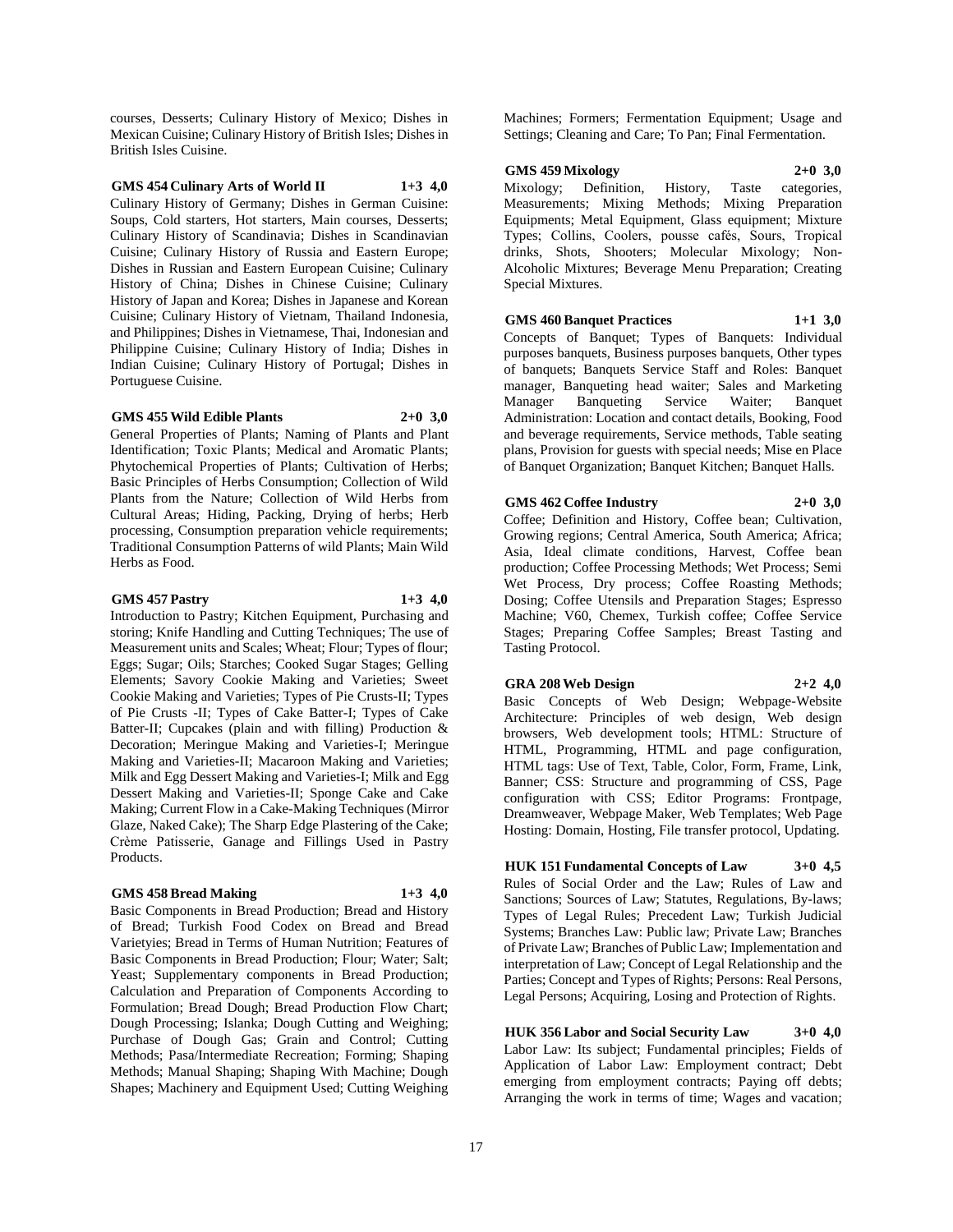Security and Health of Laborers; Law of Unions: Collective agreement; Law of strike and lockout.

## **HYO 332 Airline Management 2+0 3,0** Introducing Transportation System and its Elements; History of Civil Aviation; Deregulation; General Characteristics of Air Transport Industry; Classification of Airline Business; Airline Economics; Airline Management and Marketing; Airport Industry; Air Transportation Worldwide; Air Transport in Turkey; Current Challenges in Air Transport, Tourism and airline industry.

**İKT 120 Introduction to Economy 3+0 4,0**

Economics Science and Main Concepts of Economics; Generation and Historical Evolution of Economics Science; Relations with Other Sciences and Importance in Everyday Life; Economic Organization and Basic Economic Systems; Supply and Demand Concepts in Macroeconomics; Factors Effecting Supply and Demand; Elasticity of Supply and Demand; Market Concept: Components, Types and competitive market; Utility; Consumer Equity; Identity Curve Analysis and Budget Line; Production Factors; Production Function Analysis and Cost Analysis; Pricing of Production Factors from Production Interest and Income Distribution; National Income from Macroeconomics Approach: calculating national iIncome; Money and Characteristics: Money types, Functions and policies of money; Economic Instabilities; Inflation; Unemployment and Cyclical Fluctuations; Growing and Development of an Economy; Panel Decisions and Applications.

## **İKT 221 Economics and Tourism 3+0 3,0**

Economics and Tourism: Basic economic theories; Introduction to Microeconomics: Tourism product, Tourism supply and characteristics, Tourism demand and characteristics; Equilibrium in Tourism Market: Partial equilibrium, Factors affecting equilibrium; Introduction to Macroeconomics: International tourism, National economy and tourism; Economic Impacts of Tourism: Tourism and foreign exchange earnings, Impact on the balance of payments, Impact on public revenues and expenses, Impact on prices of goods and services; Real Economic Impacts of Tourism; Measuring Economic Impacts of Tourism: Multiplier effect of tourism revenues.

#### **İKT 351 Tourism Economics 3+0 4,0**

Economics and Tourism: Basic economic theories; Tourism Product; International Tourism; Tourism Supply: Tourism supply and its characteristics; Tourism Demand: Tourism demand and its characteristics; Equilibrium in Tourism Market: Partial equilibrium, Factors affecting equilibrium; Development of Tourism and National Economies: National economy and tourism, Economic results of tourism; Monetary Economic Effects of Tourism; Tourism and Foreign Exchange Income; Effects on External Payment Equilibrium; Effects on Public Income and Expenses; Effects on Product and Service Prices; Real Economic Effects of Tourism; Measuring Economic Effects of Tourism: Multiple effects of tourism income, Input-output analysis.

### **İKT 351 Tourism Economics 3+0 4,0**

Economics and Tourism: Basic economic theories; Tourism Product; International Tourism; Tourism Supply: Tourism supply and its characteristics; Tourism Demand: Tourism demand and its characteristics; Equilibrium in Tourism Market: Partial equilibrium, Factors affecting equilibrium; Development of Tourism and National Economies: National economy and tourism, Economic results of tourism; Monetary Economic Effects of Tourism; Tourism and Foreign Exchange Income; Effects on External Payment Equilibrium; Effects on Public Income and Expenses; Effects on Product and Service Prices; Real Economic Effects of Tourism; Measuring Economic Effects of Tourism: Multiple effects of tourism income, Input-output analysis.

**İKT 470 Experience Economy 2+0 3,0**

Development of Economic Theory: First and second waves, Third wave; Concepts of Experience: Dimensions, Features, Related factors: Concept of Experience Economy: Experience economy in company and human dimensions; Experience Marketing and Development; Information Technology and Experience: Examples for experience economy; Transformation in Production Processes: Coproduction, Co-creation; Globalization, Glocalization and search for authenticity; McDonaldization and Disneyification; Experience and Entrepreneurship; Experience and Specialized Services; Experience, Creativity and innovation; Experience Stories: Personal experience, Company experience, Destination experience.

## **İLT 107 Introduction to Communication 3+0 3,5**

Defining communication; The place and importance of communication in social life; Development of communication as a science; The process of communication and its elements: Source, message, channel, receiver, encoding-decoding, framework of reference, feedback, noise, feedforward, and selective perception; System approach to the process of communication; Types of communication; Comparison of various kinds of communication; Communication models in general; Basic communication skills; Contemporary theoretical approaches communication.

#### **İLT 114 Rhetoric 1+1 2,0**

Communication and Tourism; The Concept of Rhetoric: The relationship between communication-language-rhetoric; The Basic Elements of Speech: Sound, Formation of sound and speech organs, Quality of voice; Thought and Speaking: The oral and written expression in communication; Diction: Tone and intonation I; Diction: Tone and intonation II; Accentuation and Pause; Body Language; The Pronunciation Rules and the Failures in Pronunciation; Oral incoherency; The Importance of Speech in Tourism: Tourist and employee relations, The formal and informal speech.

**İLT 213 Effective Communication Techniques 2+0 3,0** Basic Concepts: Communication and communication functions; Types of Communication: Written communication, Verbal communication; The Basic Elements of Speech: Diction and oratory; Verbal Communication: Body language, Gestures and facial expressions; Public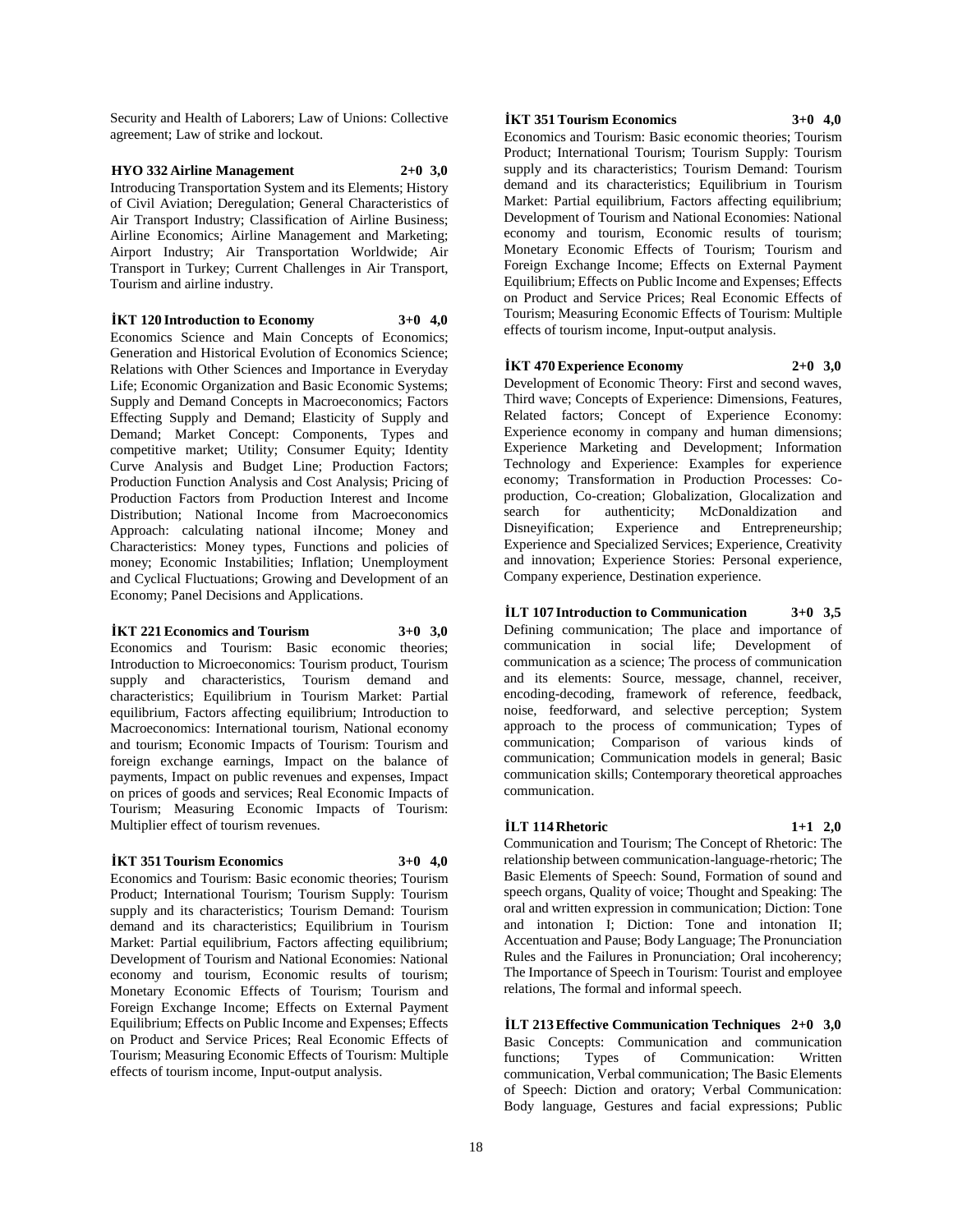Speaking: Types of speech, Planning of speech, Presentation; Communication Conflicts: Empathy, ?I? or ?you?; Convincing at Interpersonal Communication: The importance of listening and active listening.

## **İNG 133 English I 3+0 3,0**

Understanding the Basics of a Conversation When a Clear and Standard Language is used; Understanding Texts on Daily Life or Professional Language; Describing Experiences, Events or Dreams, Hopes, Purposes; Speaking Using Simple and Connected Sentences; Writing Simple and Cohesive Texts on Personal Interests.

#### **İNG 134 English II 3+0 3,0**

Understanding Basic Information in Radio and Television Programs About Daily Life, Occupation and interests; Understanding the Content of Private Letters; Participating in Spontaneous Conversations on Personal Interests; Explaining and Justifying Thoughts and Plans Shortly; Narrating a Story; Explaining the Content of a Book or a Movie and Describing Own Reactions; Writing Letters About Experiences and Impressions.

## **İNG 147 English I 6+0 6,0**

Understanding the Basics of a Conversation on Business, School, Free Time Activities etc. When a Clear and Standard Language is used; Understanding Texts on Daily Life or Professional Language; Coping with Situations on Vacations to the Origin of tne Language; Describing Experiences, Events or Dreams, Hopes, Purposes; Speaking Using Simple and Connected Sentences; Writing Simple and Cohesive Texts on Personal Interests.

#### **İNG 148 English II 6+0 6,0**

Understanding Basic Information in Radio and Television Programs About Daily Life, Occupation and Interests if the Conversation is Slow and Clear; Understanding Private Letters Mentioning Events, Emotions, Requests; Participating in Spontaneous Conversations on Family, Hobbies, Occupation, Vacation and Daily Life Related with Personal Interests; Explaining and Justifying Thoughts and Plans Shortly; Narrating a Story; Explaining the Content of a book or a Movie and Describing Own Reactions; Writing Letters about experiences and Impressions.

## **İNG 187 English I 3+0 3,0**

Present Continuous Tense.

Using Personal Pronouns and Possessive Adjectives; Using to be in Present Tense; Using Singular and Plural Nouns; Using Basic Language Related to Food and Drink; Using "There is-there are" in sentences; Using "have got"; Asking "yes-no" Questions and Giving Short Answers to Them; Talking about Daily and Weekly Routines; Talking about Likes and Dislikes; Talking about Sports and Hobbies; Talking about Abilities by Using "can", "can't"; Using Adjectives that Describe People; Talking about Appearance, Personality and Feelings of People; Talking about Clothes and Colours; Talking about Shopping and Prices; Using

## **İNG 188 English II 3+0 3,0**

Using Simple Present Tense; Comparing Simple Present and Present Continuous Tenses; Using Prepositions of Time and Place; Giving Directions, Making Reservations; Using "to be" in Past Tense; Using Regular and Irregular Verbs in Simple Past Tense; Using Comparative and Superlative Form of Adjectives; Using Modals to Give Advice; Suggestions and Obligations; Using Future Tense: Making Sentences Using "going to" and "will"; Using If Clauses Type 0 and 1.

**İNG 233 English III 3+0 3,0** Preparing Long Texts and Presentations; Understanding Complex Justifications; Reading and Understanding Articles and Reports About Daily Problems; Expressing Oneself Fluently While Talking to a Native Speaker; Presenting About Subject of Own Interests Clearly in Detail; Writing

Clear and Detailed Texts About Many Subjects.

## **İNG 234 English IV 3+0 3,0**

Understanding News Reports and Current Discussions; Understanding Movies When Standard Language is Used; Understanding Contemporary Literary Texts; Joining Discussions, Defending opinions on accustomed occasions; Explaining an Opinion About a Current Question; Giving Information in a Text or a Report; Offering Supporting or Opposite Justification on a Specific Opinion; Writing Letters.

## **İNG 247 English III 6+0 6,0**

Preparing Long Texts and Presentations on a Well-known Subject; Understanding Complex Justifications About a Subject; Reading and Understanding Articles and Reports About Daily Problems Where Authors Exhibit a Specific Attitude or a Position; Expressing Oneself Immediately and Fluently While Talking to a Native Speaker; Presenting About Subject of Own Interests Clearly in Detail; Writing

Clear and Detailed Texts About Many Subjects of Interest.

## **İNG 248 English IV 6+0 6,0**

Understanding News Reports and Current Discussions on Television; Understanding Movies When Standard Language is Used; Understanding Contemporary Literary Texts; Joining Discussions, Justifying and Defending Opinions on Accustomed Occasions; Explaining an Opinion About a Current Question; Specifying Benefits and Losses of Different Opportunities; Giving Information in a Text or a Report; Offering Supporting or Opposite Justification on a Specific Opinion; Writing Letters Emphasizing Personal Importance of Events and Experiences.

#### **İNG 325 Academic English III 3+0 3,0**

Reading Skills for Academic Study: Developing reading fluency, Adapting reading style to different text types, Practicing critical reading skills; Listening Skills for Academic Study: Listening to longer texts, Listening to short authentic texts, Recognizing stress and intonation; Speaking Skills for Academic Study: Asking for clarification, Asking for confirmation, Giving reasons and explanations, Giving short presentations on familiar topics; Writing Skills for Academic Study: Identifying different styles of paragraphs,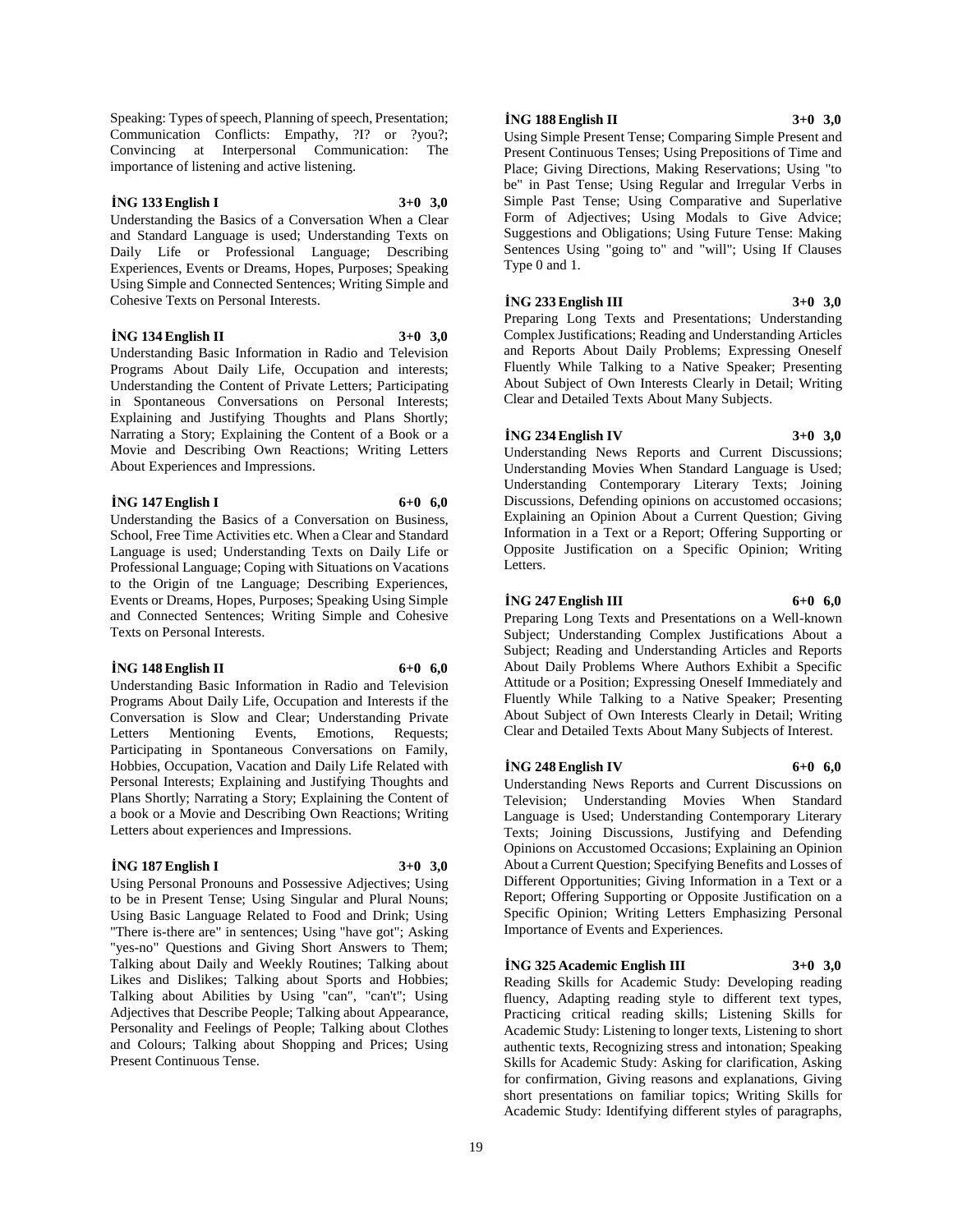Paraphrasing ideas in short texts, writing academic paragraphs, Writing formal and informal academic texts, Writing summaries.

## **İNG 326 Academic English IV 3+0 3,0**

Reading Skills for Academic Study: Adjusting speed and reading style to different genres and tasks, Reviewing and analyzing material, Focusing on critical reading skills, Recognizing biases in written works; Listening skills for academic study: Listening to longer authentic texts, Taking notes, Distinguishing facts from opinions, Drawing inferences; Speaking Skills for Academic Study: Participating in group discussions, Expanding opinions, Giving longer presentations on familiar topics; Writing skills for academic study: Expressing opinions in well-organized academic essays, paraphrasing ideas in texts, writing summaries of longer texts.

#### **İNG 333 English V 3+0 3,0**

Following Long Conversations; Understanding Long and Complex Literary Texts; Expressing Oneself Fluently and Naturally; Using the Language Flexibly and Effectively; Explaining Complex Situations Combining Subtopics in Detail Clearly; Concluding a Conversation by Expressing a Specific Point of View; Expressing Oneself in a Clear way in Writing; Explaining an Opinion in Detail.

#### **İNG 334 English VI 3+0 3,0**

Understanding Television Broadcasts and Movies Easily; Perceiving Stylistic Differences; Understanding Articles and Technical Information About a Specialty; Explaining Thoughts and Opinions Clearly and Exactly; Writing Letters, Essays and Reports on Complex Subjects; Selecting a Proper Style of Speech for an Audience in Written Texts.

## **İNG 347 English V 3+0 3,0**

Following Long Conversations Even They are not Clearly Structured; Understanding Long and Complex Literary Texts; Expressing Oneself Fluently and Naturally without Thinking About Vocabulary; Using the Language Flexibly and Effectively in Religious, Social and Professional Life; Explaining Complex Situations Combining Subtopics in Detail Clearly; Concluding a Conversation Properly by Expressing a Specific Point of View; Expressing Oneself in a Clear and Well-structured way in Writing; Explaining an Opinion in Detail.

### **İNG 348 English VI 3+0 3,0**

Understanding Television Broadcasts and Movies Without Difficulty; Perceiving Stylistic Differences; Understanding Articles and Technical Information About a Specialty Outside Personal Interests; Explaining Thoughts and Opinions Clearly and Exactly and Associating Them with Others' Conversations; Writing Letters, Essays and Reports on Complex Subjects by Putting Important Subjects Forward; Selecting a Proper Style of Speechfor a Specific Audience in Written Texts.

#### **İNG 433 English VII 3+0 3,0**

Understanding the Fluently Spoken Language; Participating in Every Type of Conversation; Understanding Idioms;

Explaining and Expressing Subjects in a Clear and Fluent Style; Writing Texts with a Clear and Fluent Style; Writing Summaries About Professional Texts.

#### **İNG 434 English VIII 3+0 3,0**

Expressing Meaning Details Clearly; Re-Handling and Reexpressing Subjects During Difficulty of Expression; Speaking Logically to Ease the Audience in order to Perceive Important Points of the Subject; Writing Well-structured and Clear Letters, Complex Reports or Articles.

## **İNG 447 English VII 3+0 3,0**

Understanding the Fluently Spoken Language; Participating in Every Type of Conversation Without Any Difficulties; Understanding Idioms Including Daily Language; Explaining and Expressing Subjects in a Clear and Fluent Style Suiting Every Occasion; Writing Relevant Texts with a Clear and Fluent Style; Writing Summaries and Reviews About Professional Texts and Literary Works.

## **İNG 448 English VIII 3+0 3,0**

Speaking Fluently and Expressing Meaning Details Clearly; Re-Handling and Re-expressing Subjects During Difficulty of Expression without notifying; Speaking Logically to Ease the Audience in order to Distinguish and Perceive Important Points of the Subject; Writing Well-structured and Clear Letters, Complex Reports or Articles to Ease the Audience to Understand Important Points of the Subject Matter.

## **İSN 102 Public Relations 3+0 3,0**

Fundamentals of Public Relations; Historical Development of Public Relations in Turkey and in the World; Development of Public Relations in Private and Public Sector; Career Development in Public Relations; Place of Public Relations Department in an Organization; Interdepartmental Public Relations; Research in Public Relations; Planning a Public Relations Campaign: Identifying problems, Determining objectives, Application and evaluation; Materials Used in Public Relations: Written, Audio-visual and other materials.

### **İSP 151 Spanish I 4+0 4,0**

Introduction: Greeting, Giving information; Gender in Nouns and Adjectives; Verbs in the Present Tense; Demonstrative Adjectives and Pronouns; Plural Forms of Nouns and Adjectives; Description: House, Objects, Numbers; Asking Questions; Asking for Directions and the Time; Verbs in the Present Progressive Tense; At a Restaurant: Ordering, Asking for the Bill, Talking about Preferences; Describing People; Reflexive Verbs; Shopping: Cost, Likes and Dislikes, Quantity; Invitation: Accepting, Refusing; Gerunds; Seasons.

## **İSP 152 Spanish II 4+0 4,0**

The Past: Near and remote past, Prepositions, Indefinite pronouns; The Future: Future plans, Making a phone call, Comparison; The Future Perfect Tense; Habits in the Past; Regular and Irregular Verbs; Senses; Some Grammar Rules: Obligation, Personal pronouns, Passive construction, conjunctions; Reading Texts: Biography, Narration, Picture stories.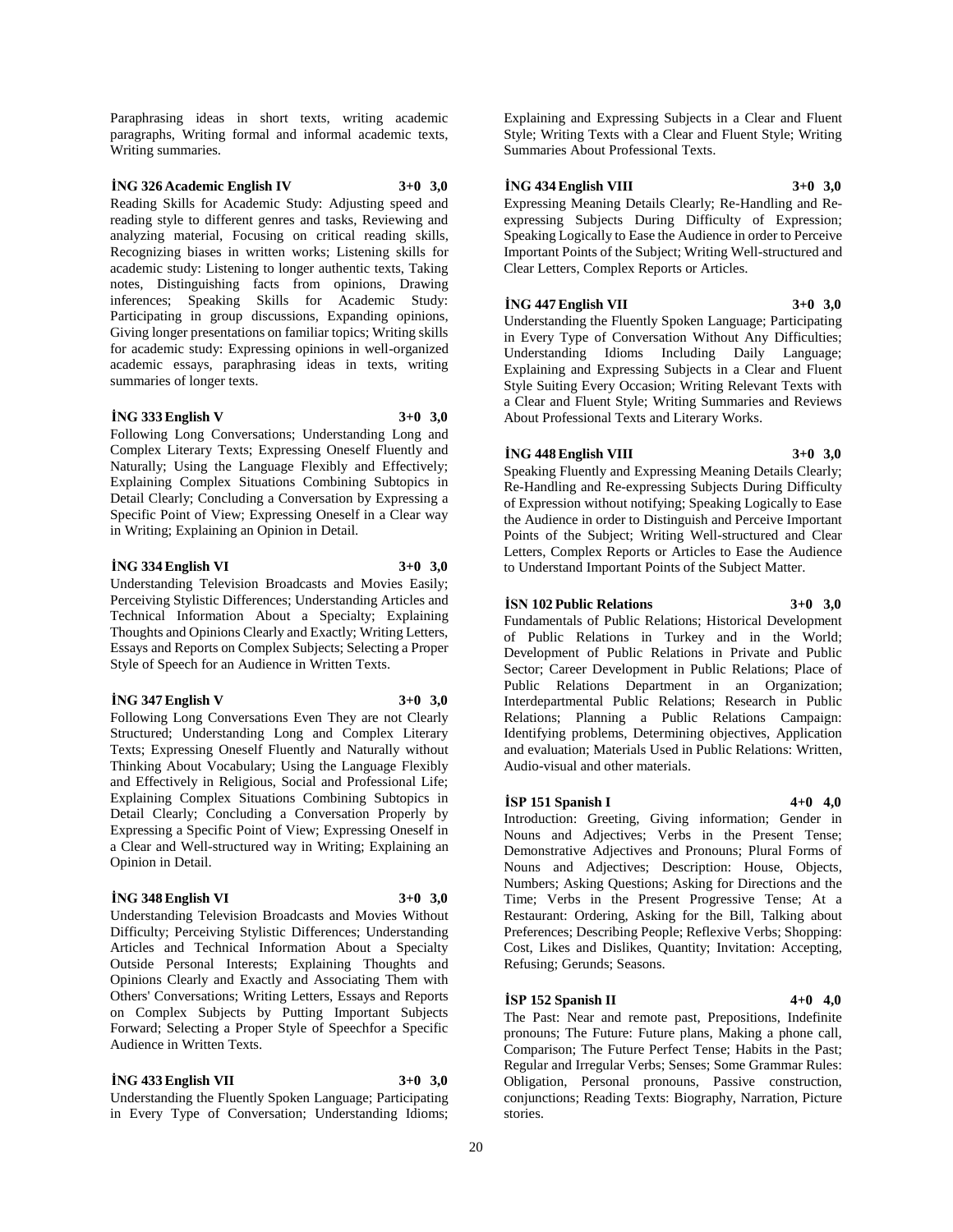### **İST 245 Statistics 2+0 3,0**

What is Statistics: History, importance and usage areas of statistics; The Basic Concepts of Statistics: Functions, Unit and its types, Variable and its types, The concept of population and its types, Sample and sampling; Data Collection: Classification of data and measurement of variables; Series: Serial types, single-variable series, A multivariate series; Graphical representation of the series and graphic types; Measures of Central Tendency; Sensitive Averages: Mean and geometric averages, Harmonic and square averages; Insensitive Averages: Median and mode, applications; Variability Measures: Variation range, Standard deviation, Variance, Coefficient of variation, Concentration coefficient and curve of concentration, Symmetry and kurtosis, Applications; Regression and Correlation: What is Regression, Definition of dependent, Independent variable, Least squares estimation, Correlation and coefficient of determination and applications.

## **İST 320 Statistics with Computer Applications 1+2 4,0**

Introduction to SPSS: Introducing SPSS menus, Data entries and definitons; Data Transfering Form Excel to SPSS; Transfering Excel Tables to SPSS; Creating Tables and Graphs Using SPSS; Calculating and Interpreting Descriptive Statistics: Calculating descriptive statistics using SPSS; Data Creation and Using Original Data; Data Analysis Using SPSS: Normality test and missing value analysis; Parametric Tests: Single sample t test, Independent binary sample t test: One way variance analysis and multiple comparison tests; Non-Parametric Test: Chi-Square test, Kruskal-Wallis H test, Wilcoxon test; Man Whitney U Test; Single and Multiple Linear Regression; Factor Analysis; Reliablility Analysis; Group Studies.

#### **İŞL 103 Business Management 3+0 3,5**

Management: Basic Concepts, Significance of Management for Business Enterprises; Comparison of Management with Similar Concepts; Development of Management Science: Classical, Behavioral, and Modern Theories; Management System: Fundamentals and Significance of Management System for Business Enterprises; Planning and Decision Making: Planing process , Types of Plans; Organization: Fundamentals, Organization Process, Comparison of organization and planning processes; Authority and Power: Characteristics and Importance of Authority and Power, Delegation of Authority; Controlling: Characteristics, Controlling process.

## **İŞL 115 Introduction to Business 2+0 2,0**

Basic Concepts: Goals and types of businesses, Business systems and external environment; Foundation of Businesses: Pre- foundation efforts, Foundation stages, Feasibility decision; Legal Structure of Businesses: Private enterprises, Public enterprises, Foreign invested enterprises, Global businesses, Global businesses; Functions of Businesses: Management, Marketing, Finance, Human Resources, Accounting, Public relations, Research and development; Numeric Decision Models in Businesses: Types of Decision, Decision environment, Basic types of quantitative decision.

#### **İŞL 151 Introduction to Business 3+0 3,0**

Characteristics of Business Administration; Aims; Economic Systems; Demand, Property And Service; Consumption And Consumer; Enterprise And Entrepreneur; Executive; Private Enterprise; Basic And Private Aims of Business Enterprises; Functions And Classification of Business Enterprises; Business Enterprises Based on Products And Service Types; Business Enterprises Based Production Aims; Business Enterprises Based on their Legal Structure; Business Enterprises According To Nationality; Founding of Business Enterprises; Development of Enterprises; Labor Ethics And Social Responsibility; Concept of Ethics; Questionable or Unethical Acts ; Social Responsibility And Ethics; Classification of Ethical Behavior; Management in Enterprises; Management Concept; Planning; Organizing; Supervision; Management of Human Sources; Marketing Functions; Marketing Concept; Marketing Functions; Product Concept; Classification of Products; Founding And Administering Production Systems; Marketing Channels;

## **İŞL 151 Introduction to Business 3+0 3,0**

Characteristics of Business Administration; Aims; Economic Systems; Demand, Property And Service; Consumption And Consumer; Enterprise And Entrepreneur; Executive; Private Enterprise; Basic And Private Aims of Business Enterprises; Functions And Classification of Business Enterprises; Business Enterprises Based on Products And Service Types; Business Enterprises Based Production Aims; Business Enterprises Based on their Legal Structure; Business Enterprises According To Nationality; Founding of Business Enterprises; Development of Enterprises; Labor Ethics And Social Responsibility; Concept of Ethics; Questionable or Unethical Acts ; Social Responsibility And Ethics; Classification of Ethical Behavior; Management in Enterprises; Management Concept; Planning; Organizing; Supervision; Management of Human Sources; Marketing Functions; Marketing Concept; Marketing Functions; Product Concept; Classification of Products; Founding And Administering Production Systems; Marketing Channels;

**İŞL 230 Life Style Entrepreneurship 0+2 3,0** Characteristics of Entrepreneurship; Lifestyle Entrepreneurship; Motivations and Constraints for Entrepreneurship; Characteristics of Lifestyle Entrepreneurship; Small Scale Entrepreneurship; Local Entrepreneurship; Innovation-Based Entrepreneurship; Seminar: Guest speaker; Social Capital Based Entrepreneurship; Success Factors for Entrepreneurship.

**İŞL 301 Human Resources Management 3+0 4,0** Human Resources Management: Development, Goals and Principles; Functions of Human Resources Management: Human resources planning; Recruitment, Performance Appraisal, Training, Orientation and Development; Wage and Salary Administration; Career Management; International Human Resources Management; Technology in Human Resources Management.

**İŞL 301 Human Resources Management 3+0 4,0** Human Resources Management: Development, Goals and Principles; Functions of Human Resources Management: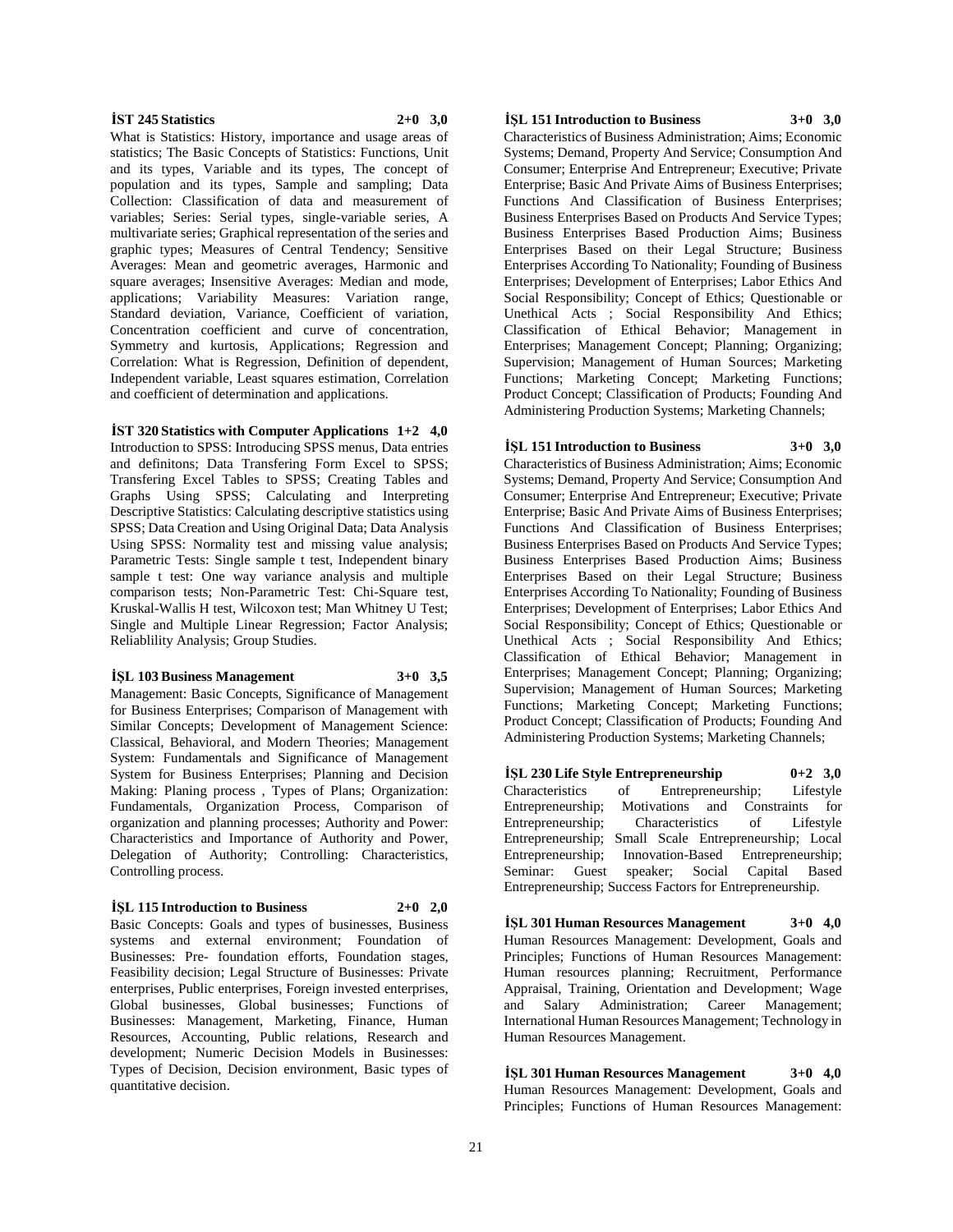Human resources planning; Recruitment, Performance Appraisal, Training, Orientation and Development; Wage and Salary Administration; Career Management; International Human Resources Management; Technology in Human Resources Management.

## **İŞL 315 Strategic Management 3+0 5,0**

Environmental Analysis; SWOT Analysis; Business Valuation; Analysis of Robustness and Weaknesses; Strategic Alternatives for Businesses or Strategic Business Units (SBUs); Business or SBU Strategies; Selection Analysis; Selecting Strategies in Diversified Businesses: Strategic utility and portfolio analyses; Functional Level Strategies and Policies; Globalization and Global Strategies; Strategy Implementation; Organizational Structure and Distribution of Resources; Organizational Culture and Leadership; Assessment and Control of Strategies.

## **İŞL 421 Entrepreneurship 2+0 3,0**

Importance and Evolution of Entrepreneurship: Entrepreneurship within the framework of Manager, Concepts of Entrepreneur, Employer, Boss and Investor; Leadership in Entrepreneurship and Importance of Management Characteristics; Characteristics of Entrepreneurship; Changing Views of Entrepreneurship; General Evaluation of Entrepreneurship in Turkey: Change and Entrepreneurship; Entrepreneurship before and after the Republic; Female Entrepreneurs.

## **İŞL 433 Restaurant Management Issues 3+0 3,0**

Restaurants: Restaurant history, restaurant classifications; Restaurant operations of the globe and Turkey: Examples; Restaurant management and management issues: Decisional problems, Directing problems, Crisis management, Leadership; HR issues: Employment issues, Hiring the wrong person, Employee training issues, Lack of employee motivation: Finance and investment issues; Production problems; Marketing problems: Lack of market research, Incorrect market analysis; Accounting issues; Improvement and development errors; Accreditation issues: Prevalent in standards, Defining professional competence; Ethic problems; Solution proposals.

## **İŞL 435 Yield Management 3+0 4,0**

Basic Concepts: Yield Management, Short History; Components Of Yield Management; Preparation For Yield Management: Creation Of Yield Management Strategy Supply, Demand And Competitive Analysis: SWOT Analysis; Demand Resources and Reservation; Market Segmentation; Monitoring Of Demand and Operations Management: Demand Level Prediction; Monitoring Of Regional Demand; Capacity and Price Regulations; Managing the Daily Operations; Audit and Evaluation.

## **İTA 151 Italian I 4+0 5,0**

Italian Alphabet; Italian Sound System; Masculine and Feminine Definite Articles; Masculine and Feminine Indefinite Articles; Feminine and Masculine Singular and Plural Forms of Nouns; Subjective Pronouns; Present Tense; Conjugation of Regular and Irregular Verbs In 'Are' 'Ere' 'Ire'; Use and Conjugation Of Verbs 'Essere' and 'Avere' Cardinal

and Ordinal Numbers; Modal Auxiliaries; Interrogatives; Negative Expressions and Qualitative Adjectives.

#### **İTA 152 Italian II 4+0 5,0**

Characteristic Of Verbs 'Conoscere' and 'Spare'; Idiomatic Expressions of Verbs 'Avare', 'Fare' , 'Dare' , 'Stare' ; Reflexive and Reciprocal Verbs; Simple and Articulated Prepositions; Passato Prossimo (Present Perfect) and The Conjugation of Regular and Irregular Verbs in This Tense ; Days Of Week; Months; Years; Asking Time; Characteristics Of Verbs 'Dire' 'Raccontare' 'Parlare'; Narration Of Past Events.

## **İTA 255 Italian I 3+0 4,0**

Sounds in Italian; Masculine and Feminine Definite Articles; Personal and Demonstrative Pronouns; Use and Conjugation of Verbs 'Essere? and 'Avere?; Introducing Oneself; Improving Reading Comprehension by means of Dialogs ; Describing People ; Days ; Months ; Years ; Asking the Time ; Ordinal and Cardinal Numbers.

# **İTA 256 Italian II 3+0 4,0**

Simple and Compound Prepositions; Past Tense and Conjugation of Verbs in this Tense; Transitive and Intransitive Verbs in Past Tense; Improving Reading Skills; Analyzing Paragraphs and Texts; Interrogatives: Asking Questions; Introduction to Italian Culture and Daily Language.

## **İTA 357 Italian III 3+0 4,0**

Imperfect Tense and Conjugation of Verbs in this Tense; Prepositions; Double Object Pronouns; Possessive Pronouns; The Use of Partitives 'Ci? and 'Ne?; Construction of Passive with 'Si!?.

## **İTA 358 Italian IV 3+0 4,0**

Future Tense; Future Perfect Tense and the Conjugation of Verbs in this Tense; Demonstrative Pronouns; Adverbs; Past Perfect Tense and the Conjugation of Verbs in this Tense.

#### **KON 204 Bar Management 1+2 3,0**

The Definition of a Bar; The History of Bar and Bar Concept; Bar Organization Techniques; Specification of Bars; Stocks of Bar; The Equipment and Tools Used in a Bar; The Construction of a Bar in Hospitality Businesses; Staff at a Bar: Job descriptions; Types of Bars; The Mise En Place of Bar Operations; Regulations at a Bar; Beer Making: Beer ingredients, History of beer, Types of beer, Serving beer; Wine Making: Wine ingredients, History of wine, Types of wine, Serving wine; Wine Production in Turkey; Types of Grapes Used in Wine Making; Making of Gin and Vodka; Types of Gin and Vodka; Mixes with Gin and Vodka; How to Serve Raki, Rum and Tequila; Raki , Rum and Tequila Making; Types Mixes with Raki, Rum and Tequila; Liqueurs and Serving Liqueurs; Non-Alcoholic Beverages in The Bar.

**KON 211 Aliment Security and Hygiene 3+0 3,0** Hygiene; Definition and Importance; Nutrition: Aliment Materials, Causes of food poisoning, Nutritional materials, Nutrition elements; Nutriment Contaminations; Substances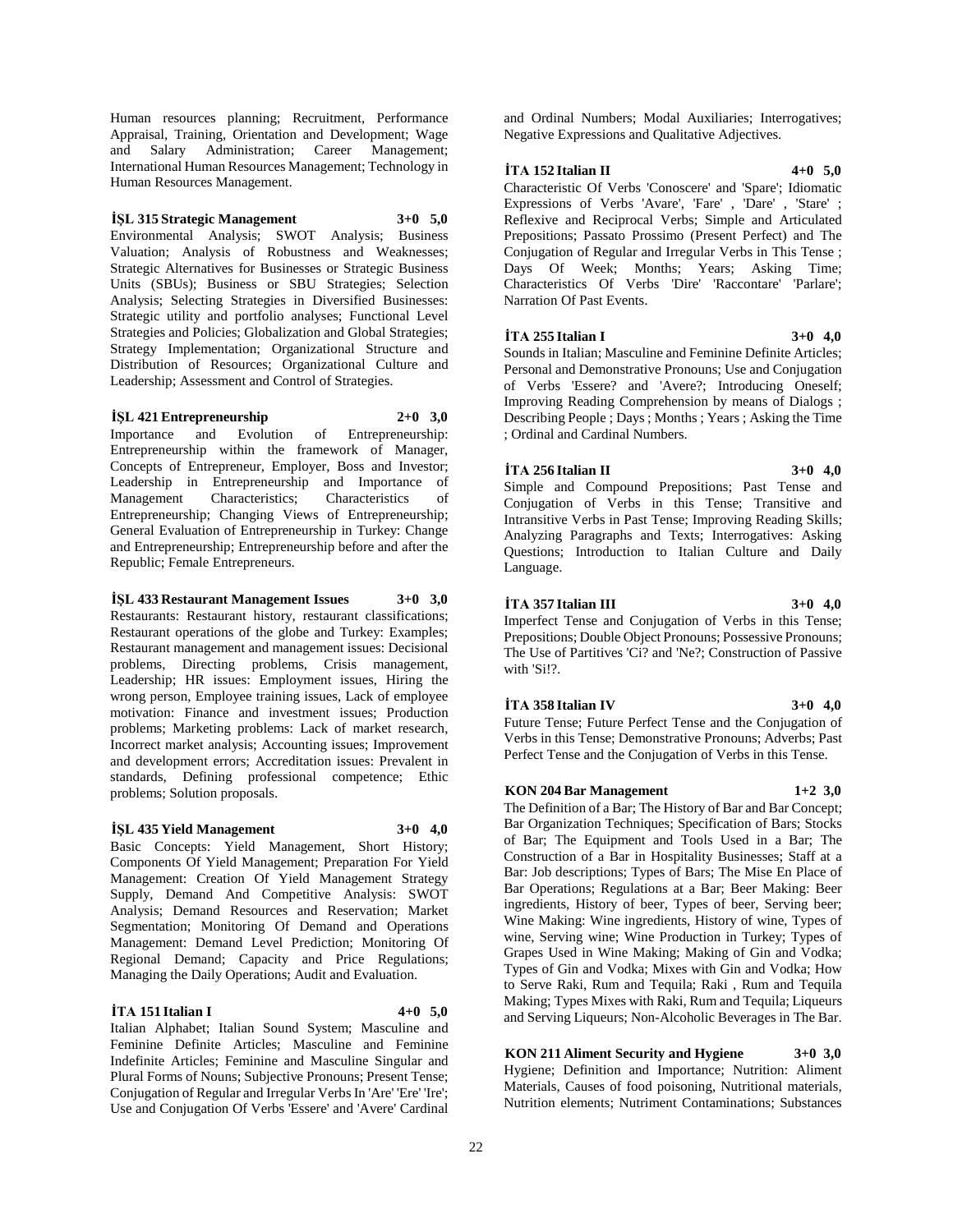Hazardous to Human Health: Microbiological parasites, Biological materials; Aliment hygiene, Toxic and chemical materials that contaminate Food; Food Degeneration; Kitchen Hygiene; Staff Hygiene; Disinfectants; Hygiene control and Management.

## **KON 301 Cuisine Management 3+0 4,0**

Kitchen Organization; Kitchen Culture; Kitchen Staff; Kitchen Set; Kitchen Equipment; Security In Kitchen; Kitchen Organization: Purchasing And Storage; Planning Work Process; Kitchen Planning; Functional Relations In Kitchen; Physical Characteristics of Kitchen; Main Functions.

## **KON 411 Hotel Management 3+0 3,0**

Hotel Administration: Description of hotel administration, Development of hotel administration, Site selection for the hotel investment, Classification of hotels; Hotel Management: Concept of management, Description of hotel manager and responsibilities, Management theories, Functions of management; Hotel Organization: Structure and analysis of organization; Management of Front Office Operations; Management of Housekeeping Operations; Service Management; Accounting; Marketing Management; Human Resources Management in Hotels.

## **KÜL 101 History of Culture 2+0 3,5**

Concept of Culture: Etymology and origin; Methodology of Cultural History Research; Culture and Civilization; History of Culture as a Science; Culture and Society; Concept of Culture and Social Development; Culture and Thought; Critical Thinking in the Intellect of the Middle Ages; Renaissance in the Cultural History; The Age of Enlightenment; The West and Ottoman/Turkish World in the 19th Century; Enlightenment in Turkish Cultural History; Mile Stones in Transition from Ottoman to the Turkish Republic; History of Modern Turkish Culture; Education and Culture in the Turkish Republic.

## **KÜL 199 Cultural Activities 0+2 2,0**

Participating Actively or as a Spectator in Sports Activities; Participating in Activities Arranged by the Counseling Center; Participating in Workshops in Art; Education on Museums; Participating in Art Trips; Participating in Cultural Trips; Participating in and Taking Duty in activities such as Cinema, theatre, scientific Meeting etc.; Taking duty in Clubs; Being a Student Representative and Participating in Environmental Activities.

## **KÜL 402 Culture - Art Management 2+0 3,0**

Basic Concepts: Culture, Art, The culture and art commodities; The Culture-and-Art-Based Economies: Experience economy, The macro socio-economic and cultural conditions, The state and the state interventions and regulations; Cultural Capital: The Formation of Culture, Art and Appreciation, the Economic, Social, and Political Capital, Cultural heritage and heritage usage; The Micro Approaches to Culture and Art Management, Culture and art work as an asset: The Frankfurt School and Culture Industry: The Culture and Art Management and the Worldwide Practices; Culture and Art Oriented Tourism: Cultural

hegemony, Culture and art marketing, Examinining culture and organizations via actor/structure context.

## **MAT 136 Mathematics 3+0 4,5**

Numbers: Numbers, Arithmetic operations; Number Systems: Decimal numbers, Decimal numbers and decimal expansion of rational numbers; Root and Exponents: Number of transactions related to root, Exponential number of related transactions; Absolute Value Concept; Ratio and Proportion: Percentage calculations; One Unknowns in the First Degree Equations and Inequalities; Rational Equations; First Degree Equations for Two and Three; Rational Expressions: The process of rational expressions; Equations and Inequalities: Equation systems and solutions; Functions: Concept, Resultant and inverse function of the concept; Reverse Function; Graphing: Some special function graphs.

## **MAT 164 Basic Mathematics 2+0 2,0**

Sets and Numbers; Identity; Transactions with Equations and Inequalities; Coordinate Plane; Line and Parabola Equations; Functions; Limits and Continuity; Derivative; Derivative Applications; Exponential and logarithmic functions; Indefinite Integral; Definite Integral and Applications; Linear Equation Systems; Matrices; Determinants; Linear Programming; Multivariate Functions.

## **MİT 309 Ancient Greek and Roman Mythology 3+0 4,0**

Basic Concepts: Mythology, Notion of religion in Ancient Greek and Roman Empire; Genesis: Creation of gods and the universe, Creation of man; Recognition of Mutual Myths in the Frame of Cultural Heritage: Heroes and regional myths and legends; Ancient Greek Theogony: 12 Olympians and related terms; Ancient Greek and Roman Empire: Society, civilization; Ancient Greek Heroes: Perseus, Theseus, Hercules and Dodekathloi; Trojan Wars and Its Heroes: Aineas, Odysseus, Achilles, Agamemnon, Argonauts: Eason and Medea.

**MİT 314 Anatolian and Turkish Mythology 3+0 4,0** Sumerian Mythology: Gilgamish, Mythological Flood, Effects of Sumerian mythology on Western mythology; Anatolian mythology: Mother goddess, its contribution to Anatolian culture; Hittite mythology: Religion of Hittites Huri and Sumer mythology interactions; Lydia and Lycia mythology: Lydians religion, Lycian religions, Mytologic hereos; Phrygian mythology, Phrygian religion, Phrygians interaction with various myths, Its contribution to Anatolia; Turkish Mytology; Shamanism: definition of the word "Shaman" and historical progress of shamanism; Ancient Turkish legends: Saka legends, Alpher-Tunga and Shu legends.

**MUH 151 Introduction to Accounting 3+0 4,5** Concepts of Business and Accounting; Financial Transactions; Balance of Assets-Liabilities; Balance Sheet and Income Statement; Accounts: Concept of account, Types of accounts, Account chart; Document and Books; Accounting Process; Follow up Goods Transactions: Inventories and transactions of the purchase and sale of goods, Periodic inventory system, Perpetual inventory system; Liquid Assets: Cash, Banks, Checkups; Marketable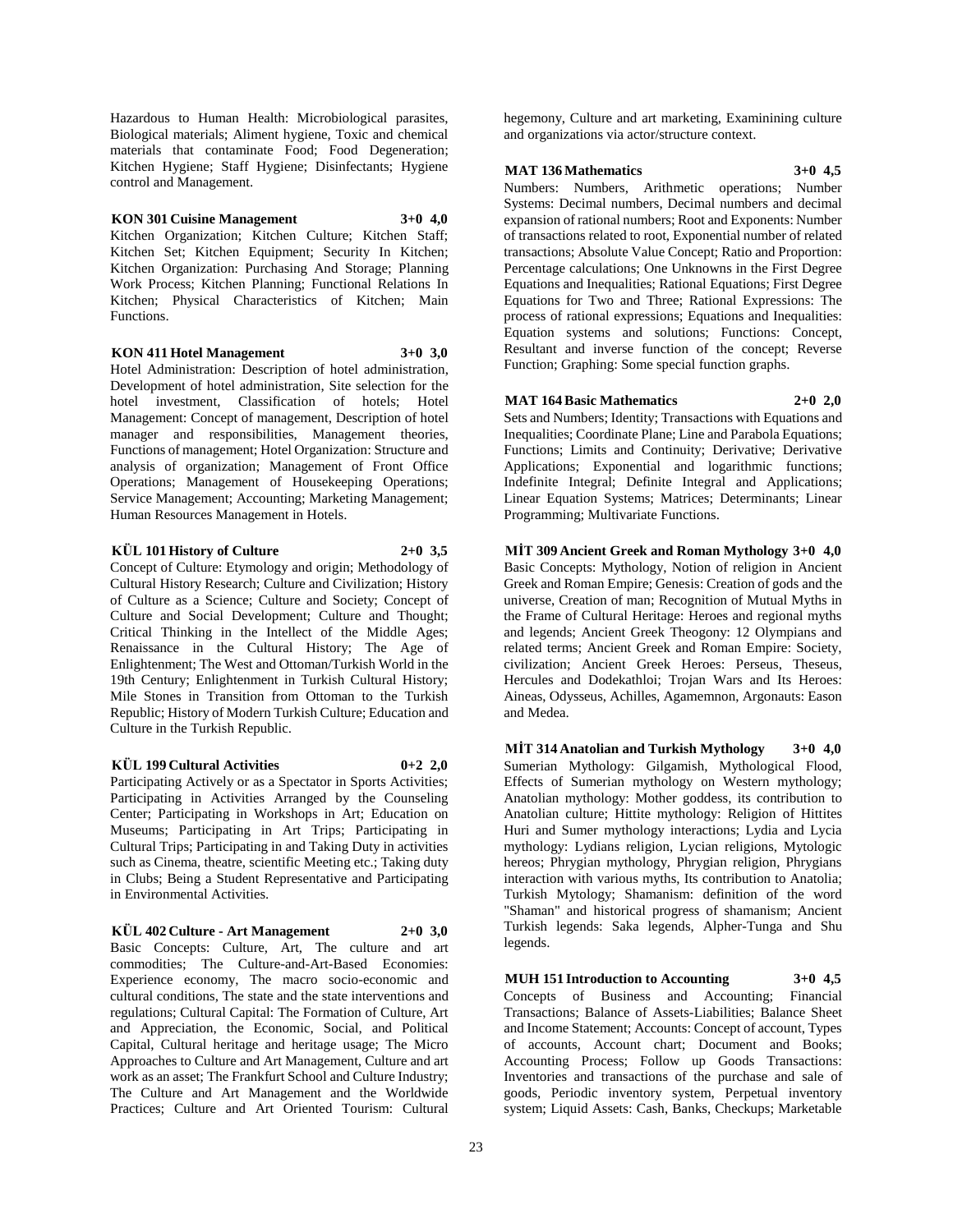Securities: Share certificates, Bonds; Receivables: Trade receivable, Other receivable; Long Term Assets; Liabilities; Shareholders Equity; Transactions of Income and Expenses; End of Period Transactions; Preparing Financial Statements and Closing Transactions.

### **MUH 239 Cost Accounting 3+0 4,0**

Introduction to Cost Accounting; Raw Material Cost; Labor Cost; Overhead Cost; Distribution of Costs, First and Second Distribution; Activity-Based Costing and Distribution of Joint Cost; Job Order Costing System; Calculating Product Cost in Process Costing: Single operation, Multiple operations; Determining Production Losses and Accounting Procedures; Cost - Volume Profit Analysis; Budgets as a Tool of Planning and Controlling; Controlling of Costs and Variance Analysis; Using Standard Costs; Usage of Cost Data in Evaluation of Decision Alternatives; Controlling of Responsibility Centers.

**MUH 311 Auditing and Financial Analysis 3+0 4,0** Reliability of Information and Independent External Auditing; Generally Accepted Auditing Standards; Materiality; Audit Risk, Audit Evidence and Working Papers; Internal Control, Types of Audit Tests and Audit Planning; Auditing Balance Sheet Items and Income Statement Items; Sampling in Accounting Auditing; Completing the Audit and Reporting on Audited Financial Statements; Financial Statements and Financial Analysis; Horizontal Analysis; Vertical Analysis; Trend Analyses; Fund Flows Analysis and Fund Flows Statement; Adjusting the Financial Statements by Inflation.

#### **MUH 419 Financial Accounting 3+0 4,0**

Business Enterprise and Classification of Business Enterprises; Accounting and Stakeholders; Balance Sheet Equation; Financial Transactions and Sample Transactions on Balance Sheet Equation; Documents: Recording procedures; Uniform System of Accounts and Classification of Accounts; Recording Financial Transactions; Trial Balance; Connection Between In-Term and Term-End Transactions; Valuation Criteria Within the Frame of Legal Regulations; Term-end Transactions; Integrated Examples of Term-End Transactions.

## **MÜZ 151 Short History of Music 2+0 3,0**

Mile Stones in the History of Music; Music of the Antique Period; Music of Far East; Music of Anatolia; Music of the Middle Ages: Gregorian Chants; Music of Renaissance: Bach and Handel; Music of the Classical Age; Pianoforte in the Classical Age; Romantic Age; Nationalist Movement; Contemporary Music; Nationalism and Universality.

## **PSİ 104 Social Psychology 3+0 3,0**

Theory and Research in Social Psychology; Interpersonal Influence and Social Power; Collective Influence on Individual Behavior; Lonely Individual; Attribution Theory; Social Perception; Attitudes and Attitude Change; Interpersonal Attraction; Social Influence and Conformity; Helping Behavior: Hostility and aggression; Group Dynamics and Leadership; Effects of Social and Physical Environment on Behavior; Human Sexuality.

## **PZL 210 Customer Relations 2+0 3,0**

Concept of Customer Relations Management; Customer Value and Customer Classification; Customer Relations Process; Customer Services Quality and Control; Customer Complaints; Customer Loyalty: Reaching customers and customer retention programs; Role of information technology: Using information, Database marketing, Sale force automation; Customer Relations Management and Internet; Analysis and Planning Process in Customer Relations Management; Integrating Customer Relations Management and Company Strategies; Management of Customer Oriented Change.

## **PZL 251 Tourism Marketing 3+0 3,0**

Concept of Tourism Marketing; Tourism Markets; Differences Between Tourism Marketing and Service Marketing; Similarities and Differences Between Tourism Marketing and Service Marketing; Fundamentals of Tourism Marketing; Purpose of Tourism Marketing; Pricing in Tourism Marketing; Distribution Channels in Tourism Enterprises; Sales Promotion Decisions in Tourism Enterprises; Market Research in Tourism Marketing.

## **PZL 251 Tourism Marketing 3+0 3,0**

Concept of Tourism Marketing; Tourism Markets; Differences Between Tourism Marketing and Service Marketing; Similarities and Differences Between Tourism Marketing and Service Marketing; Fundamentals of Tourism Marketing; Purpose of Tourism Marketing; Pricing in Tourism Marketing; Distribution Channels in Tourism Enterprises; Sales Promotion Decisions in Tourism Enterprises; Market Research in Tourism Marketing.

Studies in Food and Beverage Business.

**PZL 256 F&B Marketing 3+0 4,0** Marketing Function and Management in Food and Beverage Sector; Marketing-related Concepts; Approaches to Marketing Problems; Markets and Consumer Behaviors; Uses and Limitations of Various Promotional Forces such as Advertising; Merchandising and Sales Promotion in F&B Sector; Importance of Menu as a Marketing Tool; Case

## **PZL 306 Consumer Behavior 2+0 3,0**

Introduction to Consumer Behavior; Concept of Consumer; Social Factors Effecting Consumer Behavior: Culture and subcultures, Social class, Social Groups, Family; Psychological Factors Effecting Consumer Behavior: Personality and self-concept, Motivation, Learning, Perception Attitude, Beliefs; Consumer Decision Process; Consumerism.

## **PZL 306 Consumer Behavior 2+0 3,0**

Introduction to Consumer Behavior; Concept of Consumer; Social Factors Effecting Consumer Behavior: Culture and subcultures, Social class, Social Groups, Family; Psychological Factors Effecting Consumer Behavior: Personality and self-concept, Motivation, Learning, Perception Attitude, Beliefs; Consumer Decision Process; Consumerism.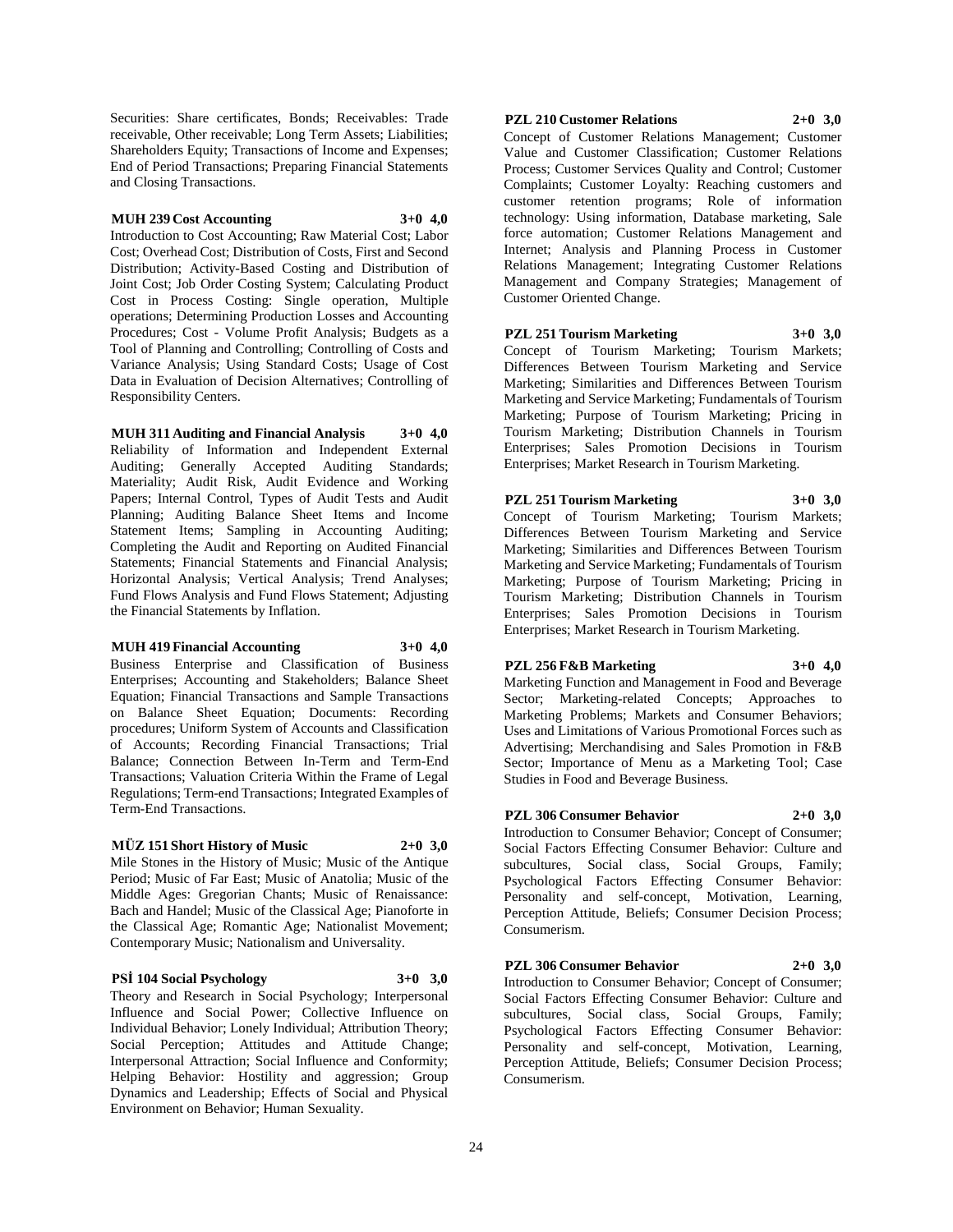25

Russian Regime; Time-Zone Differences in Russia; Adverbs; Pronouns; Punctuation Marks; Sentence Formation in Russian; Comparatives; Reading Comprehension and Writing Exercises; Narration; Stress and Intonation; Directions; Russian Cultures; Country and Nationality Names; Working on Russian Grammar on Different Texts; Improving Listening Comprehension Skills Via Audio-Visual Materials, Listening and Note Taking; Speaking Activities.

Continuous Tense, Past Tense, Future Tenses, Action Verbs.

Introducing Other People; Telling the Time, Shopping; Patterns Used in Phone Calls, Adjectives; Numbers; Verbs: Types and Conjugation of Verbs, Infinitives; Tenses: Present

**RUS 152 Russian II 4+0 4,0** Verbs; Modal Verbs; Prepositions, Conjunctions; Days, Months and Seasons; Russian Culture: Russian People;

Directions; Telephone Conversation Patterns; Language Exercises. **RUS 151 Russian I 4+0 4,0** Russian Alphabet; Phonetic Trancription of Russian Sounds; Russian Ortography; Phonetic Perception of Sounds, Consonants; Intonation and Stress, Nouns; Greeting Structures; Asking for Directions; Introducing Oneself and

Registration Forms; Task List; Conjugation; Past Tense; Using Imperative; Using Future Tense; Introduction to Adjectives; Telephone Conversation Patterns. **RUS 148 Russian II 6+0 6,0** Using Possesive Patterns; Meeting Using Complex Sentences; Building Complex Sentences Using the Verbs ??????, ????, ??????, ?????? Ordering Dialogues in

Restaurants; Using Action Verbs; Specifying Size and Quantity; Specifying Time;"-??" Suffix Verbs; Calendar: Days, Months, Seasons; Meals: Breakfast, Lunch, Dinner;

program, Leadership in therapeutic recreation. **RUS 147 Russian I 6+0 6,0** Recognition of the Russian Language Alphabets: Phonetic Perception; Attachments of Nouns; Meeting: Handwriting, Highlighting, Phonetic Studies; Construction of Plurals. Possessive Nouns; Tense Patterns; Plurals of Nouns;

**REK 435 Therapeutic Recreation 0+2 3,0** Therapeutic Recreation: Definition, Purpose and importance, History of therapeutic recreaton; Philosophy of Therapeutic Recreation; The Benefits of Therapeutic Recreation: Physical, Cognitive, Emotional and social, The therapeutic recreation process: Assessment, Planning, Implementation

**REK 218 Recreation Leadership 2+0 3,0** Basic Concepts Related to Leadership; Structure of

Leadership; Natural Structure of leadership; Definition of Leadership; Leadership in Hierarchical Levels; Approaches to Leadership, Trait Approaches; Behavioral Approaches; Conditional Approaches; Leadership Functions; Basic Requirements for Leadership; Variables of Leadership; Recreational Leadership: Work fields of recreational leaders, Responsibilities of the recreational leaders.

# **REK 412 Recreation Management 3+0 5,0**

Concept of Leisure and Recreation; Leisure and Recreation Industry; Relationship between Recreation and Management; Place and Importance of Management in Recreation Services; Description of Recreation Management; Requirement of Recreation Management; Functions of Recreation Management: Planning, Organizing, Coordinating, Directing, Controlling; Leadership in Recreation Management; Human Resources Management in Recreation; Leisure and Recreation Marketing; Service Management in Recreation; Contemporary Trends in Recreation Management.

# **REK 421 Orienteering 1+2 3,5**

The Definition, Aim and Content of Orienteering; The Teaching of Orienteering in Elementary School, Teaching In Tourism, Mapping; Characteristics of IOF Maps, Learning Maps; Using Orienteering Compass; Definition of Course For Competition, Preparing Course Principles; Characteristics of Control Points; Orienteering Competition; Land Workings; Team Equipments, Characteristics of Competitor, Referee knowledge; Land Working.

# **REK 423 Recration in Disabled Group 3+0 3,0**

The Meaning and Importance of Recreation for Disabled; Variety, Reasons and Classification of Disabled; The Effects of Recreative Activities on Disabled Persons; Recreative Activities: Health related physical fitness, Rhythmic movement and dance, Aquatics, Educational games, Winter activities, Adventure and outdoor activities; Modifying Movement Experiences: Modifications for intellectual, orthopedic, visual, deaf and hard-of-hearing disabilities; Programming Recreative Activities for Disabled: Programming for intellectual, orthopedic, visual, deaf and hard-of-hearing disabilities; General Program Evaluation.

# **REK 429 Adventure Recreation 3+0 4,0**

Scope and Fundamental Concepts of Adventure Recreation; Place and important of Adventure Recreation; Types of Adventure Recreations; Adventure Tourism: Being developed of adventure as tourism products, The relationship with adventure recreations of adventure tourism and risk,

**PZL 320 Event Marketing 3+0 4,0**

Describing and Classifying Events; The Characteristics of Event Products; Stakeholders of Events; Event Marketing Plans and Strategies; Marketing Information Systems in Events; Event Product; Event Distribution; Pricing in Events; Event Promotion; People Consumer, Volunteer and staff in Events; Event Process; Physical Evidence; Consumer Adventure tourism activities, New concepts and extended scope of adventure tourism, Industrial size of adventure tourism; Adventure Recreation Education: Recreation programs in adventure and nature education, Sample applications in adventure and nature education programs, Responsibilities of adventure and nature education programs, Adventure and nature education applications in schools.

Behavior in Events; Impacts of Events.

and evaluation, The applicability of the method for specific groups: Places, Models and modalities of practice, Program design for therapeutic recreation: Treatment and evaluation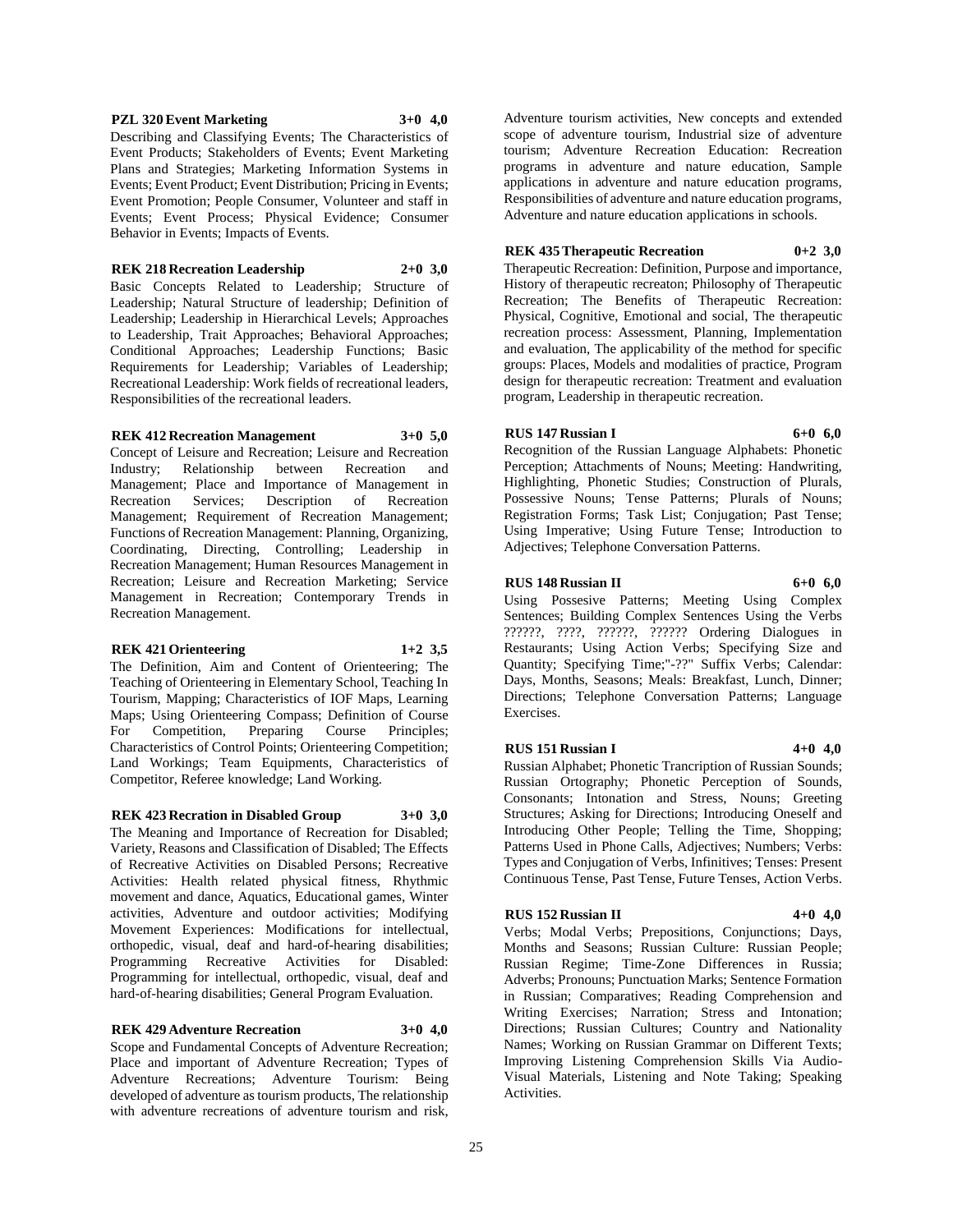#### **RUS 247 Russian III 6+0 6,0**

Exercises: Airports and Airport services; Possessive Construction; Offering Assistance to People Who Need Help About Their Complaints and Problems; Health-related Questions; Forms of Names: Accusative case, Locative case, Ablative case; Possessive Adjectives and Pronouns; "????, ?????" Verbs; Short Adjectives; Demonstrative Prepositions and Nouns; Passive Expression; Passive Sentences; Reading, understanding and telling stories; Direct and Indirect Speech; Execises.

**RUS 248 Russian IV 6+0 6,0**

Giving Directions; "?????-??????, ?????-??????" Verbs; Hotel Related Dialogues; Taking Care of Medical Problems and First Aid; General Reflexive Verbs; Roof Reciprocal Verbs; Using Reflexive Verbs; Complete and Incomplete Verbs; Weather Forecasts; Compound Sentences; Using Imperatives in Sentences; Getting Prepared for Traveling; Reading, Understanding and Telling Stories; Direct and Indirect Speech.

#### **RUS 347 Russian V 3+0 3,0**

To Communicate with The Guests; Taking Reservations; Travel Agents: Transportation, Ticket purchasing-booking; Currency Exchange; Delivery of Luggage; Customs and Passport Control; Problems May Arise During Travel; Things to Do in An Emergency; Forms of Tourism; Application; Scrutinising Texts; Oral and Writing Performances; Job Opportunities in Tourism Realm: Writing a letter for job application, Responding to job advertisements.

#### **RUS 348 Russian VI 3+0 3,0**

Wonders of the Ancient World; New Seven Wonders of the World; Russia: Official symbols, Physical structure, Population, Political structure, Economic structure and resources; Religion, Official and religious holidays; Great Names in History; Igor I. (Great Knez Kiev), Vladimir I. (Kiev Great Knez), the Baptism of Rus; Aleksander Nevski IV. Ivan (Russia), Ivan Susanin; Peter I. (Russia), II. Katerina; Aleksandr Suvorov and Mikhail kutuzovrus-Byzantine War (941); Baptism of Russia; Ottoman-Russian War in the 18th Century; The Russian Revolution (1917).

#### **RUS 447 Russian VII 3+0 3,0**

Russia tours: Moscow, St. Peterburg, Novgorod, Russia's Golden Ring, Artek and Crimea, Kazan, Siberia, Baikal, Kamchatka, Karelia, Solovki; Heroes of Russian Fairy Tales; Russian Literature; Russian Painters, Russian Composers, Russian Architects; Local Cuisine; Russian Tradition; Hand Arts; Mikrominyat and Foberj Museums; Sergey Dyagilev; System of Stanislavski; Baykanu Cosmodrome; Yuriy Gagarin; Famous Russian Scientists; Russian Sports.

#### **RUS 448 Russian VIII 3+0 3,0**

Turkey: Official symbols, Physical structure, Population, Political structure, Economic structure, Energy and resources, Islam, Official and religious holidays; Summer and Winter Tourism in Turkey; Istanbul Tour: Miniaturk, Hagia Sophia, Blue Mosque, Kariye Museum, Basilica Cistern, Topkapi Palace, Dolmabahce Palace, the Egyptian

and Grand Bazaar, the Golden Horn and the Bosphorus, the daughter and the Galata Tower; Great Names in History; Turkish Tradition; Gastronomic Tourism in Turkey; Local Cuisine; Turkish Coffee and Tea; Hand Arts; Folk Songs; Heroes of Turkish Epics and Tales, Shadow Play; Ancestors' Sports.

#### **SAĞ 408 Basic Health Information and First Aid 1+1 3,0**

Basics of First Aid; Patient, Injury and On-Site evaluation; Basic Life Support; First Aid for Bleeding; First Aid for Injuries; First Aid in Burning, Freezing and Hot Shocks; First Aid in Fractures, Dislocations and Sprains; First Aid in Consciousness Disorder; First Aid in Poisoning; First Aid in Animal Bites; First Aid in Case of Foreign Bodies in Ear, Eye and Nose; First Aid in Drowning; Transportation of Patients and Injured Persons.

## **SAN 155 Hall Dances 0+2 2,0**

Basic concepts. The ethics of dance, Dance Nights, Dance Costumes, National International Competitions and rules/grading, Basic Definitions, Classifications of Dances: Social Dances; Salsa, Cha Cha, Samba, Mambo, Jive, Rock'n Roll, Jazz, Merenge; Flamenko, Rumba, Passa -Doble, Argentina tango, Vals, Disco, Quickstep, Foxtrot, Bolero, European Tango: Ballroom Dances; Sportive Dances; Latin American Dances; Samba, Rumba, Jive, Passa-Doble, Cha Cha, Standart Dances; European Tango, Slow vals (English), Viyana vals, Slow foxtrot, Quickstep.

## **SAN 213 Argentine Tango 1+2 4,0**

Foundation and history of Argentine Tango; General information about the music and its types; Culture of milonga; Tourism of tango and festivals; History of Tango in Turkey and its evaluation. Introduction to dance of Tango: General information about dance; Posture, embrace, balance; Exercises; Change of weight; Walking (solo and couple); Energy transfer; Stopping; Parallel system; Cross system; Forward-Back-Lateral Step Exercises; Basic 8 steps; Alternatives for entrence and exits to basic 8 steps; Pivots; Forward and Back ochos; Block; Sandwich; Gancho.

## **SAN 216 Recreation and Dance 0+2 3,0**

Description of Rhytm and Dance: Historical development and classification of dance. Studying different stepping forms; Walks by Diverting, Studying of movements suitable to music, using different stepping forms, Studying arm positions amongst the basic dance positions; Suitable Music Choice for Dance; Hops, Gallop movements by using the space; Attacks, Flexibilities and different stepping forms; Jumps, Hops, Twists; Connection Movements; Creating Composition Individually; Floor Movements and Rowing Types; Such as Waltz, Mambo, Cha cha and their steppings; Creating Figures by Dual and Quartet; Creating a Composition Together with Group; Rowing Methods and Studying Composition as a Group.

## **SAN 402 Byzantyne Iconography 1+1 2,0**

Basic Concepts in Iconography; Iconography: Issues and techniques; Christian Art: The birth of Christian art; The Bible: Virgin Mary, St. John the Baptist, the Twelve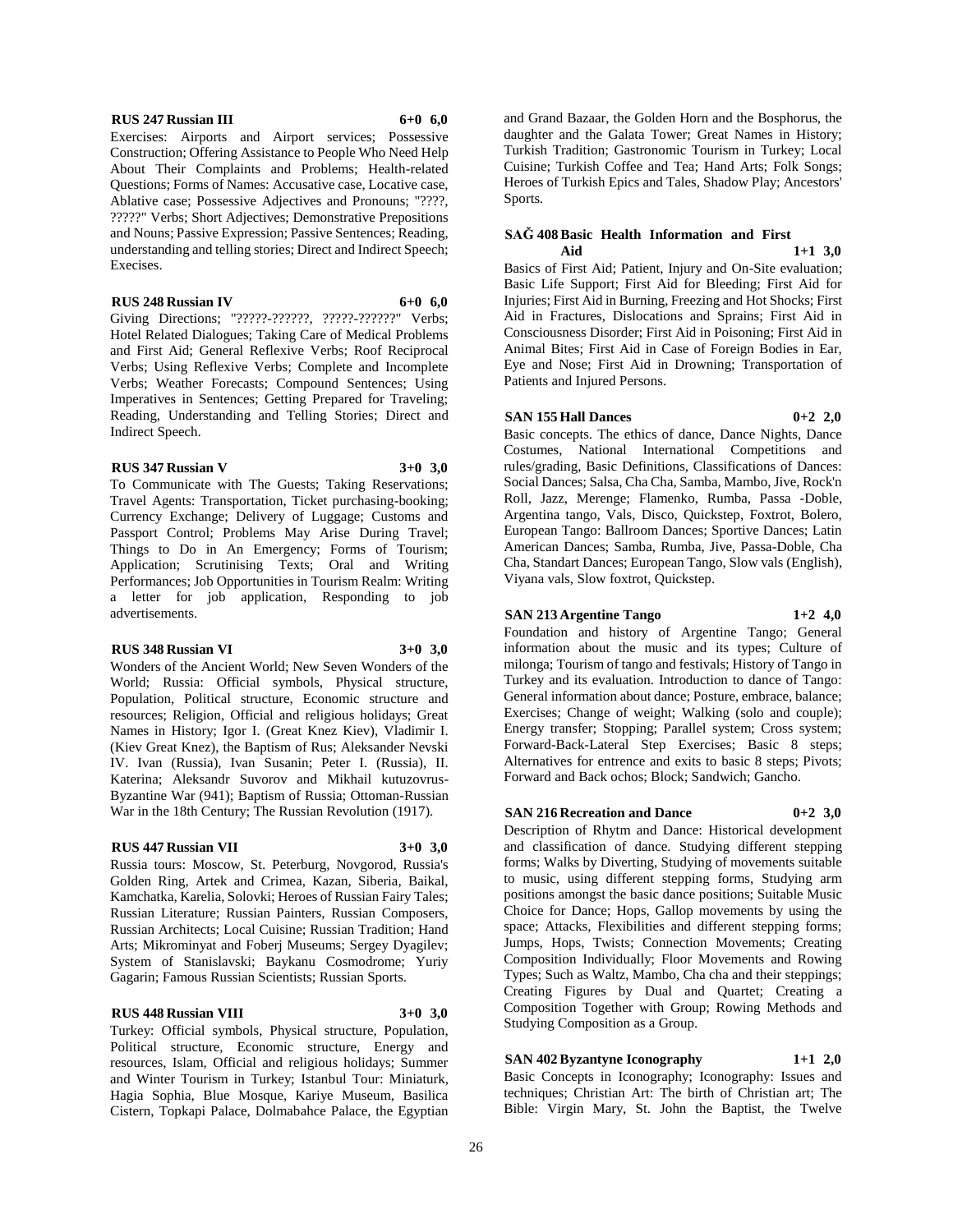Apostles, and the life of Jesus; Byzantine Art: Similarities and differences in works of art with religious themes in Early, Middle and Late Byzantine ages; Iconographic Examples: Gabriels annunciation to Mary about Jesusbirth, Birth of Jesus, Baptism of Jesus, Overview of Byzantine iconography in the Cappadocia region, Istanbul; Councils: Christian councils and II. Council of Nicaea.

#### **SAN 408 Creativity 3+0 3,0**

Concept of Creativity; Concepts Related to Creativity; Innovation and Change; Creativity Processes; Creative Intelligence; Creative Activity; Personal Creativity; Creativity Conditions; Characteristics of Creative Individuals; Relationships Between Art and Creativity; Organizational Creativity; Creativity Management.

## **SHU 210 Ticketing 5+0 5,0**

Planning a Journey; Ticket Concept; Setting and Application of Local Fares; Mile Plus Applications; Mile Reduction Applications; Characteristics of Round-trip Fares; Mile Calculating Systems of Round-trip Travels; Ticketing Systems: SITI fare System, SOTI fare system, SOTO fare system, SITO fare system; Determination of Special Fares; Mix Fare Class Passengers and Determining of Their Fares.

**SNT 104 Introduction to Art History 3+0 4,0**

Concept of Art History: Definition and Types; Art History Terminology: Architecture, Painting, Sculpture and Craftwork; Islamic Art: Birth of Islam and Umayyad Dynasty; Turkish Architecture: Mosques, Madrasahs, Caravanserais, Mausoleums, Palaces and other masterpieces of Kara-Khanid, Ghaznavid and Great Seljuqs; Antique Art: Archaic, Classical and Hellenistic era Ancient Greek architecture: Painting, Sculpture and Small arts; Sultanate of Seljuq Architecture: Mosques, madrasahs and masjids; Ottoman Empire Architecture: Mosques, masjids and madrasahs; Classical Ottoman Era Architecture: Baroque and Empirical style.

## **SNT 155 History of Art 2+0 2,0**

History of Civilization and Evolution of Art: Prehistory to Present; Concepts and Terminology in Art with Samples; Interrelation among Art-Religion and Society; Effects of Religion on Artistic Development; Reflections and Interpretations of Judaism, Christianity and Islam on Art; Renaissance: Emergence, Effects, Artists, Works of Art; Architecture and Plastic Arts; Art in the 19th and 20th Centuries: Relevanceof the main historical events of the period.

## **SNT 201 Islamic Art 2+0 3,5**

The Concept of Islamic Art: The Problem of the Geographical and Cultural Environment; Historical Period and Changes; Early Islamic Tradition; Urbanisation and Architecture; Changing Geography and the Influence of Architectural Traditions; Religion and Art, Government and Art, Dogmatism and Living Art, Examples of Umayyad and Abbasid Art, Interpretation of Architecture and Iconography; Islamic Architecture in North Africa; Architecture of the Tolun Dyansty, Fatimi, Eyyubi and Mamelukes.

## **SNT 205 Byzantine Art I 2+0 5,0**

Foundation of Eastern Roman Empire; Historical Geography and Transformation from pre-Byzantine cultures to Byzantine Civilization (Historical, Political and Cultural Heritage); Establishment of Constantinople; Monuments, Squares and Buildings; Political, Religious, and Social Characteristics of Byzantine Art.

## **SNT 206 Byzantine Art II 2+0 5,0**

Byzantine Art in Anatolia; Local Forms; Chronological Classification; Characteristics of Byzantine Architecture: Social, military and religious buildings; Samples of Art from Anatolia and out of the Anatolia; Descriptive Studies of Buildings and Sites; Formal, Historical and Aesthetic Comparisons among Local, Metropolitan, European and Mediterranean Byzantine Architecture.

#### **SNT 218 Classic Otoman Architecture and Mimar Sinan 2+0 4,5**

Description and Concepts; Historical Frame and Classic Otoman Geography; towns in Classic Otoman Period: capital and country; Period of Fatih Architecture; Period of Bayezıd II Architecture; Period of Selim I Architecture and Introduction Period of Kanuni Sultan Architecture; Hassa Mimarlar Ocağı and Architect Sinan; Period of Selim II Architecture; Period of Murat III Architecture; Otoman Architecture and Architect Sinan Until Westernization.

## **SNT 301 Art of Anatolian Seljukid I 2+0 3,0**

Development Period of Architecture of Anatolian Seljukid, Study of Anatolian Seljukid Art (From the Beginning to the Period of Seljukids) According Architectural Characteristics Domestic and Foreign Factors Playing Role in Formation of this Art; Comperative Study of Historical Periods of Anatolia; Study of Architectural Forms of Anatolian Seljukid Art by Comparing Areas, Sources, Materials and Technical Characteristics.

**SNT 302 Art of Anatolian Seljukid II 2+0 3,0** Development Period of Decorating Art of Anatolian Seljukid, Study of Domestic and Foreign Factors Playing Role in Formation of Decorating Art: Study of Historical Periods of Anatolia Comprative (From the beginning to the Period of Seljukid) regard to the Decorating Art of Anatolian Seljukid According to its Areas, Sources, Form, Material and Technical Characteristics.

## **SNT 311 Turkish Handcraft I 2+0 3,0**

Defining Turkish Handicrafts (Ceramics, Tiles and Metals Artwork); Functions of Works and the Nature of the Places they Were Used; Explanation, with the Help of Written Sources, of the Historical Background to Works which Emerged from Surface Research and Scientific Excavations; Development of these Branches of Art in Anatolia, Use of Materials, Production Techniques and Analysing Elements of Decorative; Examining Works Held in National and International Museums and Private Collections.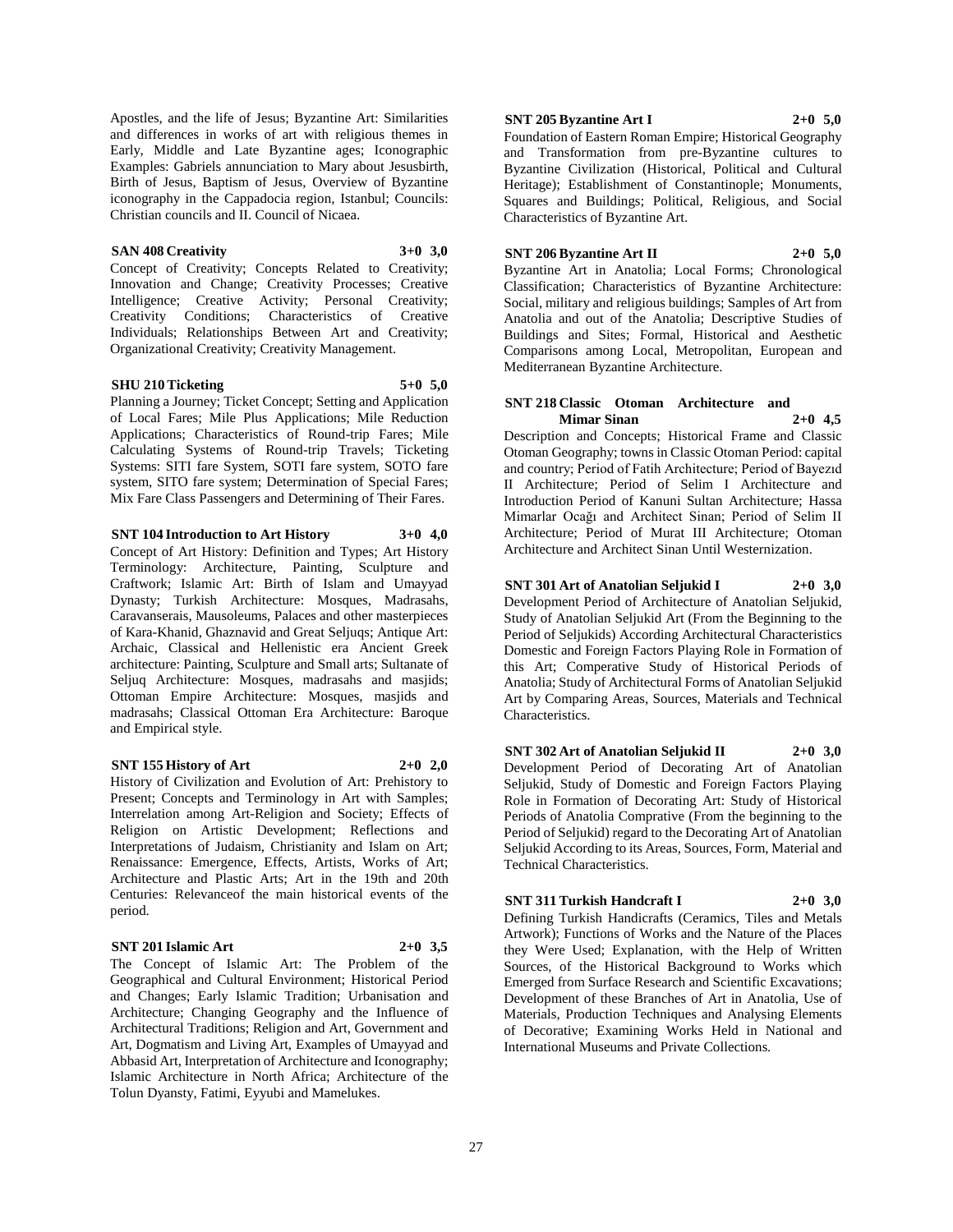#### **SNT 312 Turkish Handcraft II 2+0 3,0**

Defining Turkish Handicrafts (Carpets, Kilims and Textiles); Functions of Works, and the Nature of the Places Where They Used; Explanation, with the Help of Written Sources, of the Historical Background to Works which Emerged from Surface Research and Scientific Excavations; Development of these Branches of Art in Anatolia, Use of Materials, Production Techniques, and Analysing Elements of Ornaments; Examining Works Held in National and International Museums and Private Collections.

## **SNT 335 Ottoman Art I 2+0 4,5**

Introduction to 14th Century Ottoman - Turkish architecture: Early constructions and their comparison with those of 14th century; 15th Century Ottoman Architecture; Anatolian and Non-Anatolian Samples; Ottoman Religious, Military and Civil architecture; Types of Functional Plans of the Constructions; 16th Century Turkish Architecture: Classical period architecture, Mimar Sinan and his works, Ornamentation in the 14th and 16th Century Ottoman Architecture; Stone, Wood, Earth ware and Samples; Turkish Hand Crasfts: Carpets, Miniature, Glass work, Tiles and Pottery.

## **SNT 336 Ottoman Art II 2+0 4,5**

17ty 18th Century Ottoman Architecture: Development after Mimar Sinan; Style of the 18th Century; Turkish Baroque and Rococo; 19th Century and Late Ottoman Architecture: Samples of Empire and Neo gothic style, Mosques, Tombs, Madrasas, Fountains, Caravanserai, Turkish baths, Palaces; Plan and Plastic Character of Turkish Houses: Istanbul-Anatolian samples, Wall pictures with western influences in Ottoman constructions, Embroidery; Samples of Turkish handwork; Carpets, Miniatures, tiles and pottery.

#### **SNT 339 Early Ottoman Architecture 2+0 4,5**

Description and Concepts; Historical Frame and Early Otoman Geography; Citizens and Nomads in Early Otoman Period; Period of Osman Gazi; Dervish Lodges and Mosques with Dervish Lodge; Period of Orhan Gazi Architecture; Period of Murat I Architecture; Period of Yıldırım Beyazid Architecture; Period of Interregnum Age and Çelebi Mehmet Architecture; Period of Murat II Architecture; Centralization and Transformation of Otoman State.

#### **SNT 353 Early Christian and Byzantine Architecture I 2+0 4,5**

Late Classical Art; First centuries of the Christianity and early domus ecclesias; Evolution of the basilical plan-type; Early Christian Period churches in Italy; Holy Land and Anatolia; Monuments of the new capital of the Byzantine Empire; Regional (Bithynia, Ionia, Lycia-Pamphylia, Cilicia and Isauria) features of religious architecture of the Early Byzantine Period in Anatolia; Byzantine Architecture of Justinianic Period; Important buildings dating to Justinianic Period in Constantinople and throughout Anatolia; The churchesin the 6th century in Syria, Italy and Greece.

#### **SNT 354 Early Christian and Byzantine Architecture II 2+0 4,5**

Byzantine Architecture from the period of Emperor Justinianus untill the Middle Byzantine Period; Church architecture of (7th -8th centuries) Dark Ages and the evolution of the cruciform plan; Causes and the results of the Iconoclasm; Architecture of Komnenos Dynasty in Constantinople and Anatolia; Origin and the evolution of the cross in square plan type; Architecture of Palailogos Period in Constantinople and Anatolia; Monumental sculptures and architectural decoration in the Middle and the Late Byzantine Architecture.

## **SOS 128 Introduction to Behavioral Sciences 3+0 4,0** Introduction to Sociology and the Methodology; Emergence of Science of Sociology and Sociological Theories; Society

and Social Structure; Culture; Socialization; Social Groups; The Family; Social Stratification and Social Change; Introduction to Psychology; Psychology of Lifelong Development; Motives and Emotions; Sensation and Perception; Learning; Psychology of Personality Theories; Social Effects on Behavior and Attitudes.

#### **SOS 129 Leisure Time 2+0 2,0**

Etymologic Roots of Leisure; The changes in the concept of leisure in the historical process; Leisure in Different Disciplines; The Theories of Leisure; Leisure in the Postmodern World; Class and Leisure; The Meanings of Leisure; Leisure, Self and identity; Leisure, Life quality, Life satisfaction; The Role of Leisure in Community; Leisure and Community Development; Leisure and Tourism.

## **SOS 155 Folkdance 2+0 2,0**

Dance in Primitive Cultures; Dance in Earlier Civilizations; Dance in the Middle Age and Renaissance; Dance in the 18th and 19th Centuries; Dances of the 20th Century; Ballet; Turkish Dances; Emergence of Folkdance; Anatolian Folkdance: Classification, Accompanying instruments; Methods and Techniques of Collecting Folkdance; Problems in Collecting Folkdance; Teaching of Folkdance; Adapting Folkdance for Stage: Stage, Stage aesthetics and Choreography, Orientation and choreography.

#### **SOS 217 Introduction to Sociology 3+0 3,0**

Introduction to Sociology; Sociological Research Techniques and Methods; History of Sociology; Culture; Socialization; Institution of Family and Kinship Relations; The Institution of Education; Political Institutions; Population; Community Groups; Social Stratification and Change; Industrialization; Social Development and Post-Industrial Knowledge Society; Crime and Society; Gender; Media Institutions; Social Inequality and Poverty.

#### **SOS 225 Critical Thinking 2+0 2,0**

Introduction to Critical Thinking: Reasoning and scientific thinking, Identifying arguments and evaluating; The Construction of Fake Scientific Arguments; Self and Awareness: What is Real/True; The Methods of Knowing and Thinking; Language, Thinking and logic: Failure of thinking, Induction and Deduction; Usage of Resource and Examining of Resource Reliability; Tourism and Critical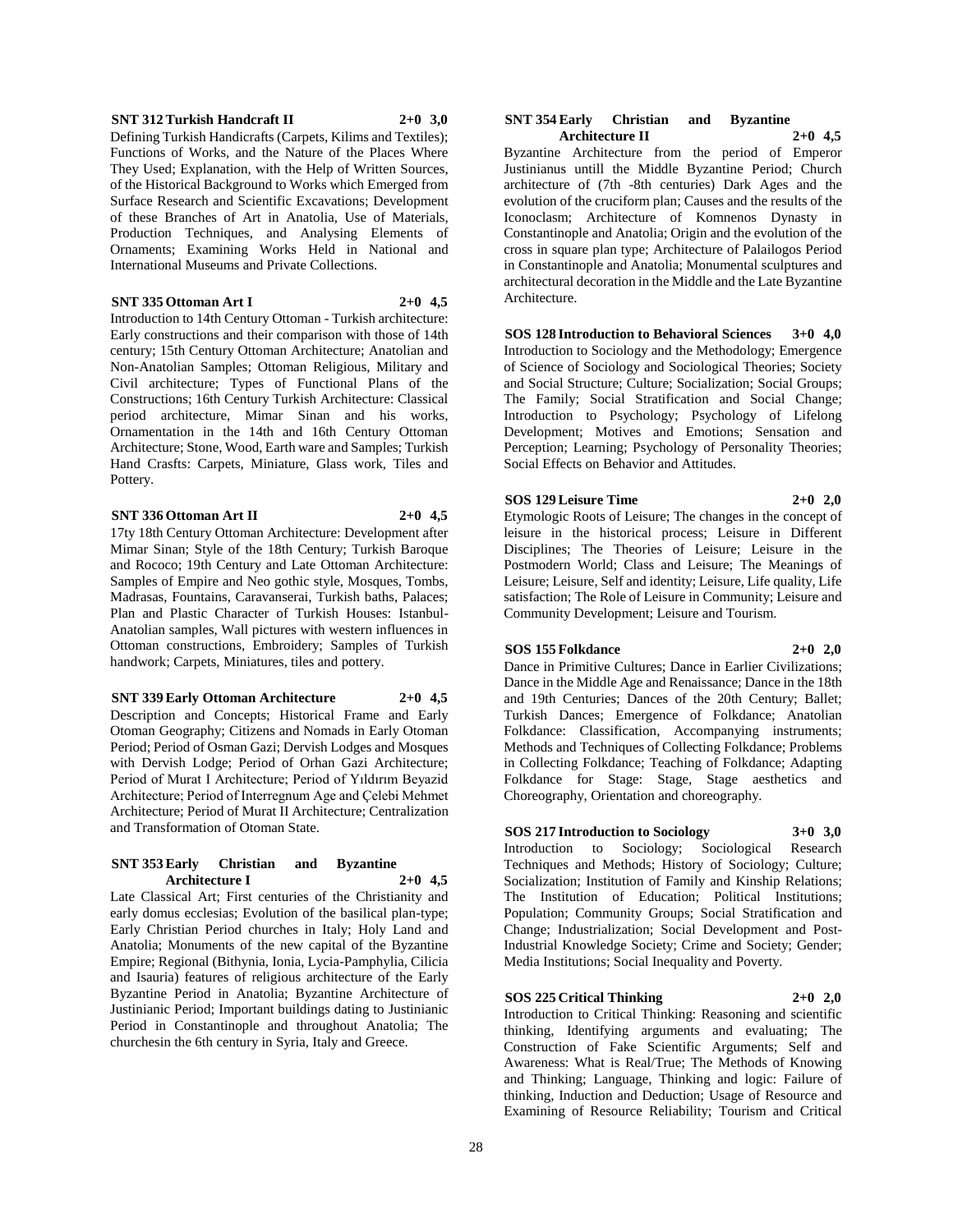Thinking; The Theory of Critical Thinking; The Relationship Between Critical Thinking and Tourism.

# **SOS 312 Organizational Behavior 3+0 4,5**

Fundamentals of Organizational Behavior; Historical Perspective; Research Techniques; Individual Organizations and Personality; Attitudes and Job Satisfaction; Personal Differences: Biographical characteristics, Abilities, Learning; Organizational Culture; Social Groups and Group Dynamics in Organizations; Participative Management; Motivation Process and Theories of Motivation; Leadership and Leadership Theories in Organizations; Conflict in Organizations; Stress and Stress Management; Organization, Environment and Technology; Organizational Change; Organizational Development; Team Work in Organizations; Power and Politics.

#### **SOS 336 Folklore 2+0 3,0**

Terms: Folk, Culture, Tradition, Anonymous; History: First studies in Europe, First studies in Turkey; Multiculturalism: Political approach, Cultural hybridization, Acculturation process; Elements of Folk Culture: Classification of the elements; Oral Culture Elements: Legend, Folk tale; Material Culture Elements: Hand crafts, Folk architecture; Folk Knowledge: Food Culture; Social Practices: Festivals and ceremonies; Intangible Cultural Heritage: Definition, Introduction of intangible cultural heritage elements.

**SOS 437 Social Behaviours and Protocol Rules 0+2 2,0** Basic Concepts: Protocol, Manners; Behavior Basics: Breeding, Courtesy; Protocol Rules: Meaning and importance of protocol, Fundamental principles of protocol, History, Legislation; Protocol in Social Life and Business Environment: Protocol and rules of conduct, Respect rules; Protocol Types: Ceremonial protocols, National holidays, Corporate ceremonies; Corporate Protocol Events: Meeting, Transportation, Flag; Guest and Visiting: Invitation protocols, Banquet protocols; Types of Protocol in Official Correspondence: Protocol rules, Official letter writing.

**STV 404 Intercultural Communication 3+0 4,0** Introduction to Intercultural Communication; Importance of Intercultural Communication; Cultural System's on Intercultural Communication; Impact of Intercultural Communication; Values and Intercultural Communication; Intercultural Communication and Language; Intercultural Communication and Mass Media; Intercultural Communication and Nonverbal Messages; Intercultural Communication and Culture Shock; Intercultural Communication and Communicator; Intercultural Communication and Opinion Leadership; Innovation and Change.

**STV 404 Intercultural Communication 3+0 4,0** Introduction to Intercultural Communication; Importance of Intercultural Communication; Cultural System's on Intercultural Communication; Impact of Intercultural Communication; Values and Intercultural Communication; Intercultural Communication and Language; Intercultural Communication and Mass Media; Intercultural Communication and Nonverbal Messages; Intercultural

Communication and Culture Shock; Intercultural Communication and Communicator; Intercultural Communication and Opinion Leadership; Innovation and Change.

#### **TAR 106 History of Islam 4+0 6,0**

Subject of Islamic History and Islamic Historiography; Semitic Races, Arabs and Southern Arabic States: Political, Social, Economic, Cultural and Religious Situation of Southern Arabic States; Northern Arabic States before Islam: Political, Social, Economic, Cultural and Religious Situation of Northern Arabic States; Political, Social, Economic, Cultural and Religious Situation of Hijaz Area before Islam; Monotheistic Faith in Hijaz before Islam; Birth and Spread of Islam: Period of Mohammed; Situation of Neighbors of Arabs During the Spreading of Islam; Spreading of Islam out of Arabia.

## **TAR 114 Phrygian Civilisation 2+0 4,0**

Phrygian Kingdom and Civilization: Phrygian Area and Geography, Political History of Phrygians, the Origin of Phrygians, the Foundation of Phrygian Kingdom, Expansion of Phrygian State, the Fall of Phrygian Kingdom; Phrygian Civilization: The Social Structure of the Phrygians, the Phrygian Religion, the Phrygian Language and Writing, Phrygian Architecture, Phrygian Pottery, Phrygian Metal Works and Phrygian Handcrafts; Relation Between Phrygians and Western Anatolia, Hellas and Mesopotamian States.

#### **TAR 165 Atatürk's Principles and History of Turkish Revolution I 2+0 2,0**

Reform efforts of Ottoman State, General glance to the stagnation period, Reform searching in Turkey, Tanzimat Ferman and its bringing, The Era of Constitutional Monarchy in Turkey, Policy making during the era of first Constitutional Monarchy, Europe and Turkey, 1838-1914, Europe from imperialism to World War I, Turkey from Mudros to Lausanne, Carrying out of Eastern Question, Turkish Grand National Assembly and Political construction 1920-1923, Economic developments from Ottomans to Republic, The Proclamation of New Turkish State, from Lausanne to Republic.

#### **TAR 166 Atatürk's Principles and History of Turkish Revolution II 2+0 2,0**

The Restructuring Period; The Emergence of the fundamental policies in the Republic of Turkey (1923-1938 Period); Atatürk's Principles, and Studies on Language, History and Culture in the period of Atatürk; Turkish Foreign Policy and Application Principles in the period of Atatürk; Economic Developments from 1938 to 2002; 1938-2002 Period in Turkish Foreign Policy; Turkey after Atatürk's period; Social, Cultural and Artistic Changes and Developments from 1938 to Present.

# **TAR 203 Byzantine History 3+0 5,0**

Early Byzantine State (324-610): Imperium Romanun Christianised, Migration of Germans and Period of Sectarian Wars; Failure of Iustinianus I; Heraklios Dynasty and Renovation Efforts of the Byzantine (610-717); Period of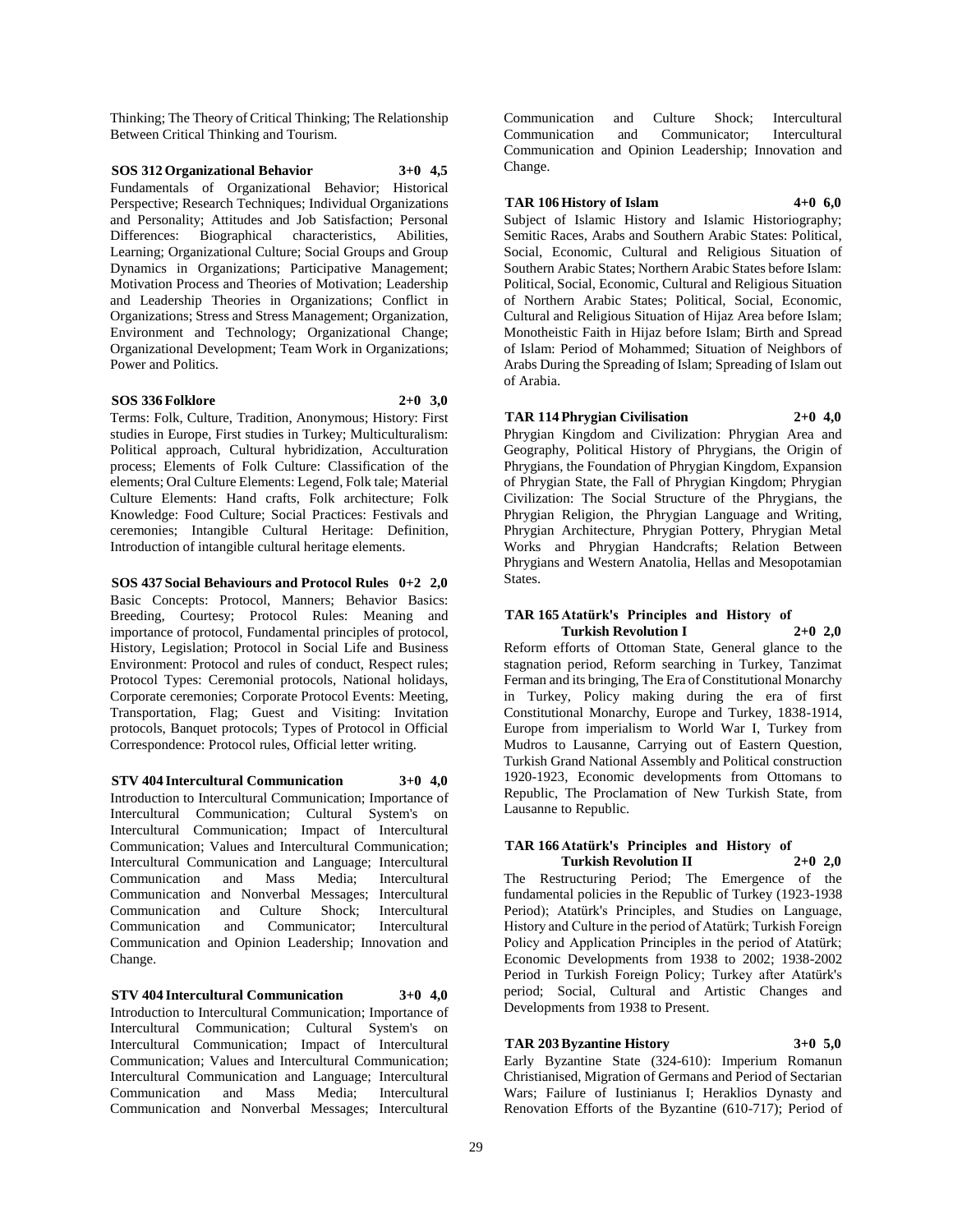Macedonian Dynasty (843-1025); Iconoclasm Era (711- 843); Period of Officials Nobility Class of Capital (1025- 1081); Falling of Administrative System of the Middle Byzantine State: Michael VIII and Reviving of the Empire; Byzantine as a little State; Period of Serbian Sovereignty and Civil Wars; Conquest of Balkans by the Ottomans and Vassalage of Byzantine; Collapse of State.

#### **TAR 205 History of Religion 2+0 4,0**

Primitive Religions: Dinka, Maori, Ga, Ainu; Chinese Religions: Confucianism, Taoism, Buddhism; Indian Religions: Hinduism, Buddhism, Jainism, Persianism, Sikh; Judaism; Christianity; Islam; Other Faiths: Batınilik, Brahmanism, Dineveriyye, Karmatılik, Kerramis, Manicheanism, Mecusilik, Nasturilik, Milkailik, Jacubilik, Arianism, Paganism, Sabiilik, Samirilik, Sufilik, Shamanism, Shiizm, Alevilik, Bektashilik, Vishnuism, Zoroastrianism.

#### **TAR 206 History of Ottoman Empire (1300- 1520) 4+0 5,0**

Establishment of Ottoman State: Osman Ghazi, Orhan Ghazi, Murad I., Sultan Bayezid the Thunder and Unification of Anatolia; Civil disorder after defeat in Ankara War, struggles, Mehmed Celebi. Düzmece Mustafa rebellion, Sheikh Bedreddin, kadı of Simavna, rebellion; Sultan Murad II., Ottoman States in Anatolia and of İstanbul, war of Cosova 2nd; Mehmed the Conquerer: Conquest of Istanbul and results, Policies of Mehmet the Conquerer, for the western fields and the Black see; The period of Sultan Bayezid, II: Cem's rebellion and Sultan Bayezid Period of Sultan Selim the Grim.

#### **TAR 211 Roman History 3+0 5,0**

Sources of the Roman History; Geographical and Chronological Boundaries; Etruscans and the Kingdom Period; Sociopolitical and Socioeconomic Structure; Res Publicae; Rome as a Mediterranean Power; Diplomacy and the Army; Struggle of Patricii and Plebs, the Roman Law; New Social and Economic Structure; Fall of the Roman Republic; Age of Augustus and Pax Romana, Cult of Emperor; Consolidation of the Roman Empire and the Cities; Social, Economic and Cultural Life in Rome, Latin Literature, Architecture and Engineering, Philosophy; Transformation of the Empire, From the Pagan Society to the Christian Empire; Decline and Fall Period; Heritage of Rome

#### **TAR 218 Religion of the Turks 2+0 4,0**

Central Asian Pagan Cults; Turkish Life Styles and Folklore; Religion of the Turks before Islam: Shamanism and Turkish Culture, Buddhism; Chinese Mythology: Chinese Philosophy; Indian-Tibetian Buddhism; Zoroastrianism, Manicheanism; Judaism; Christianity; Turks and Islam: Turkish Geography, Culture and Faiths of Turks During the Spreading of Islam, Orthodox Islam and its point of view for Turks, Alevis and Bektashis.

## **TAR 232 History of Civilzation 2+0 3,0**

Generation of the World and Prehistoric Ages; Paleolithic Era; Mesolithic Era; Neolithic Era; Chalcolithic Era; Birth of Civilization; Ancient Mesopotamian Civilization and History; Ancient Egyptian Civilization and History; Ancient Anatolian Civilizations; Middle Asia and Iran; Ancient Greek Civilization and History: Minos civilization, Myken civilization; Roman Civilization and History; Roman Imperialism and Republic Era; Roman Empire; Roman Culture and Civilization.

## **TAR 303 History of Ottoman Empire (1520- 1730) 4+0 5,0**

Ascendancy of Süleyman the Magnificient to throne: Conquest of Belgrade and Rhodes, Campaigns to Hungary, the first Siege of Vienna, Pact with Austria; Commercial concessions given to France, relations with Persia: Pact of Safevis, Relations with Portugal and campaign of İndia; Period of Selim II: Sokollu Mehmed Paşa and Channel Project, Conquest of Cyprus, defeating in İnebahtı, reestablishment of Naval Army; Period of Murad III: Campaigns of Egri and Hacova, Reasons of decline of Ottoman Empire.

## **TAR 304 Ottoman History (1730-1908) 4+0 5,0**

Political events in Selim III is period: Egypt Question, relations between Ottoman and English and relations between Ottomans and French, Political events in Mahmut II's time; The treaty of Bucarest, War with Russia, the treaty of Edirne, Relations between Ottomans and French, Egypt Question (Mohammad Ali Revolt) Political events in Tanzimat Period: relations between Ottoman and Europe: The Refugee problem, the Crimean War and the Peace of Paris, Crisis in the Lebanon, the Revolt in Crete, Political events in Constitutional Monarchy Period, War with Russia and the Treaty of Ayestefanos and Berlin.

# **THU 203 Community Services 0+2 3,0**

Various Community Projects: Helping young students during their study periods or after school study sessions, Aiding the elderly in nursing homes, helping disabled individuals with various tasks, helping social services and aiding children with their education etc., take part in the projects which raise environmental awareness, Integrating with the community and enabling use of knowledge accumulated in the courses.

## **TİY 308 Republic Era Turkish Theatre 2+0 3,0**

Republic Era Turkish Theatre: Political, Social, Cultural Art Life; Theatre Concepts; Western Theatre; Theatre Perception; Effects of Western Theatre on Turkish Theatre; Dramatic Types; Acting Methods, Directing, Playwriting, Dramatic Styles; Theatre Buildings; Directing Techniques; Analyzing Developments of Theatre; Theatre Education; State Theatres; Private Theatre Companies.

## **TİY 423 Drama 1+1 2,0**

Drama as a Means of Creativity: Drama techniques and uses of drama; Harmony and Trust; Imaginative Thinking and Expression; Development of Verbal and Non-verbal Communication Skills; Development of Social Awareness; Teamwork Planning: Decision making with the group, Problem solving with the group; Social Development and Improvement of Teamwork Skills; Improvisation; Animation; Group Exercises and Practices.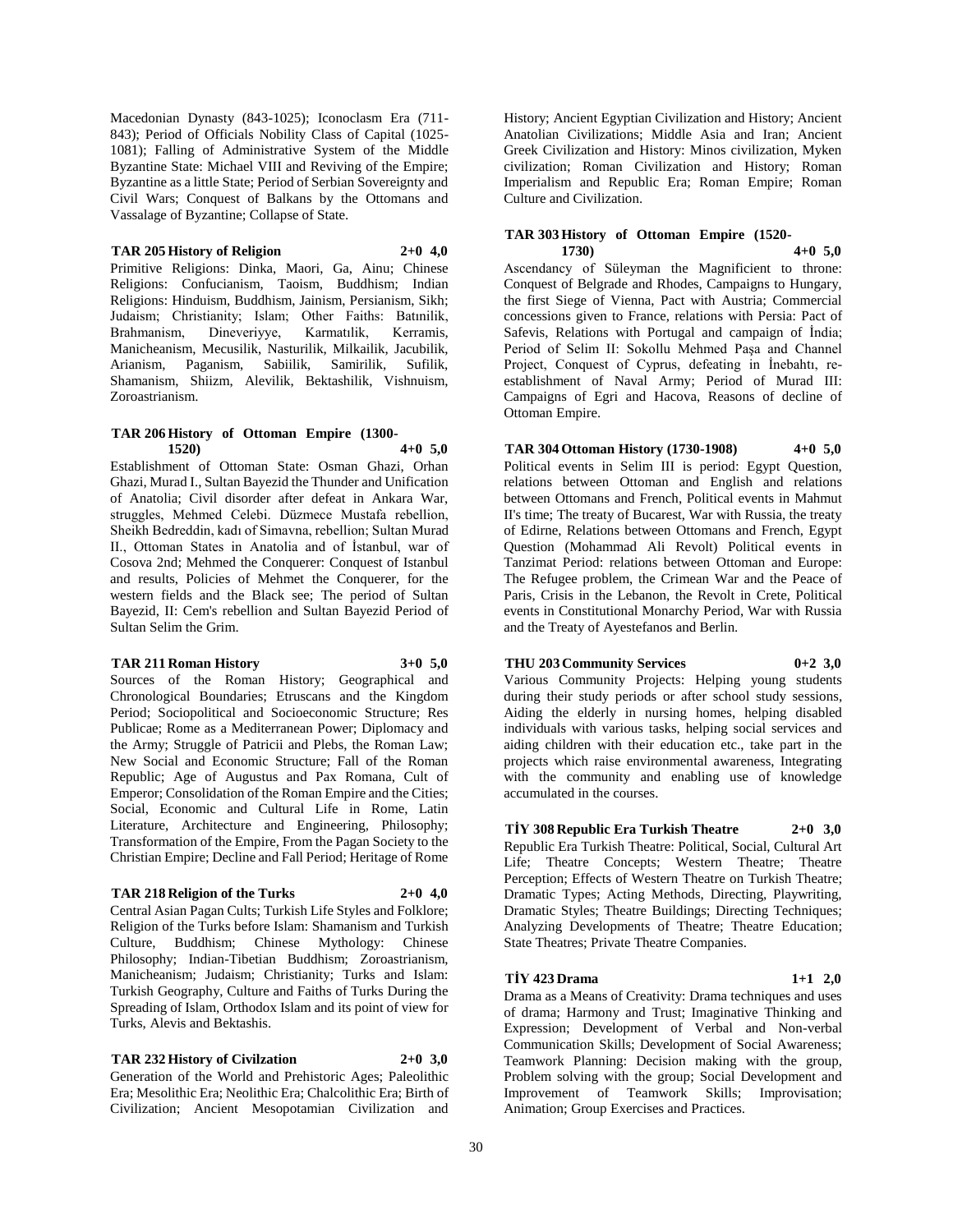## **TKY 305 Oulity Management 3+0 4,0** Concept of Quality: Definition, Objectives and features; Historical Development of Quality; Total Quality Management: Definition, Objectives and features; Quality Circles; Concept of Service and Services Quality: Characteristics of service, Service sector; Dimensions of Service Quality; Measurement of Service Quality; Quality Management Systems: TSE, ISO 9001 Quality management system, ISO 22000 Food safety management systems, ISO 14001 Environmental management systems.

#### **TRR 104 Introduction to Tour Guidance and Professional Ethics 3+0 3,0**

Development of Travel and Tour Guidance; Classification of Tours; Tour Management: Planning, Pricing; Tour Staff; Tourist Guidance: Professional issues, Role of tourist guides; Qualifications of Tour Guides: Leadership, Social and communication skills; Institutions of Tour Guidance; Ethical Principles and Types; Ethical Factors; Ethical Issues; Consumer Rights in Tourism Industry.

## **TRR 301 Tour Planning and Management 3+0 4,0** Basic Concepts in Tour Planning; Types and Characteristics of Tours: Inclusive tour, Types and characteristics of inclusive tours; Characteristics of Tour Demand: Tourism demand and inclusive tour demand; Agreements with Suppliers: Decision-making processes and Models of industrial buying; Tour Operations: Operation processes of different tour types; Tour Costs: Factors affecting costs in tour operations, Cost elements, Cost calculation; Pricing of Tours: Pricing methods, Cost-based pricing; Marketing of Tours: Market research, Market segmentation and target market selection, Positioning.

## **TRR 301 Tour Planning and Management 3+0 4,0** Basic Concepts in Tour Planning; Types and Characteristics of Tours: Inclusive tour, Types and characteristics of inclusive tours; Characteristics of Tour Demand: Tourism demand and inclusive tour demand; Agreements with Suppliers: Decision-making processes and Models of industrial buying; Tour Operations: Operation processes of different tour types; Tour Costs: Factors affecting costs in tour operations, Cost elements, Cost calculation; Pricing of Tours: Pricing methods, Cost-based pricing; Marketing of Tours: Market research, Market segmentation and target market selection, Positioning.

## **TRR 302 Tour Guiding Seminars 2+0 3,0**

Discussions, Conferences and Seminars on Profession of Tour guidance; Professional Problems of Tour Guides; Specialization at Regional and National Guidance; Professional Ethics and Responsibilities of Guides; Relations between Travel Agencies and Tour Guides; Recreational Leadership of Tour Guides; Structure and Mechanism of Tour Guides Union; Professional Guidance and Similar Subjects.

## **TRR 303 Life in Nature 0+2 2,0**

Basic Rules of Life in Nature; Orientation of Basic Equipment Used in Nature; Selection and Use of Personal Equipment; Housing (Camping); Feeding; Outfits;

Techniques of Trekking in Nature; Wild and Poisonous Animals; Navigation; Navigation Methods in Nature; Route Planning; Emergency and First Aid Principles; Team Work and Rules; Social Values to be Considered in Nature; Gaining Leadership Abilities; Self-sufficiency in Nature; Horse Behavior in Nature; Vital Signs of Horses; Horse Riding Rules in the Field; Selection and Use of Appropriate Materials for Horse-Riding in the Field.

## **TRR 304 Campus Tour Guiding 0+2 3,0**

Drama education; Diaphragm and diction training; Social behavior and protocol training; Training about Yunus Emre Campus; Training about İki Eylul Campus; Training about the University; Preparation of campus tour promotional materials; Preparation of Promotional Texts and Presentations About Anadolu University; Preparation of Introductory Texts and Presentations about the Faculties.

## **TRR 306 Horse and Stable Care 0+3 3,0**

Introduction to Maintenance of Horses and Stables: Basic concepts; Description of Equestrian facilities: Work order in the facility, Rules to be followed in the facility, Rules for approaching to horses; The Physical Control of Horses: Evaluation of horses' health, Basic first aid and dressing for horses; Misbehavior of Horses and Causes; Basic Care of Horses (Grooming): Hosting horses before practice, Hosting horses after practice.

## **TRR 308 Horseback-Riding 0+6 6,0**

Necessary Characteristics of Safari Horses; Practice Areas for Horses and Features; Apparel and Equipment: Equipments required for horses and riders, Apparel for horses and riders; Horse Equinism; Aids Applied for Horses in Equestrianism; Equestrianism: Balance, harmony and flexibility; Managing horses in a balanced manner and improving the equestrian mentality.

## **TRR 405 Museum and Historical Sites in Turkey 2+1 4,0**

Establishment of Museums and Private Collections; Museology in Turkey; Osman Hamdi Bey Period; Museology in the Republic Period; Types of the Museums; Designs of Museums and Galleries; Management of Museums and Staff; Exhibition and Storage Conditions in Museums; Preparation of Inventory Records; Environmental Exposure of Archaeological Findings; Visit to the Archaeology Museum in Eskişehir; Problems of Museology in Turkey.

**TRR 406 Graduation Thesis in Tour Guiding 2+4 8,0** Developing scientific thinking and research skills to prepare a graduation thesis on the issues of Tour Guiding; Relations between Tourism Enterprises and Guides; Country Orientation; Promotion of The Tourist Destinations and Increasing Their Attractiveness; Cultural Tourism; The Agenda of Tourist Guides; International Tourism and Roles of Tourist Guides; Domestic Tourism and Roles of Tourist Guides; Diversification of Tourism and Specialization of Tourist Guides and so forth.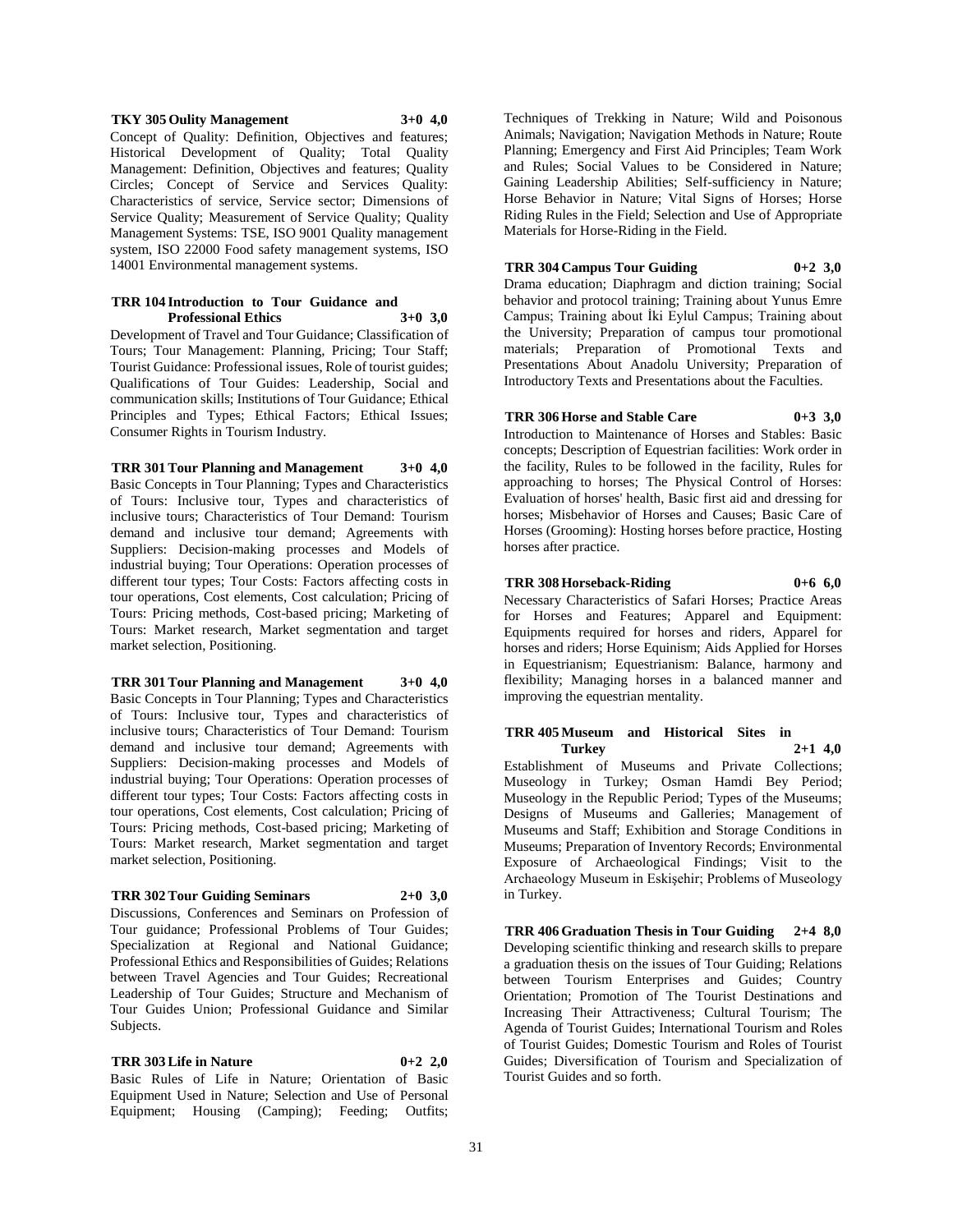**TRR 407 Quality Management in Service Sector 3+0 4,0** Concept of Service: Characteristics of service, Classification of service, Service sector; Accommodation Services; Food and Beverage Services; Concept of Quality: Definition, features and importance of quality, Factors affecting quality; Total Quality Management: Definition, objectives and features; Quality Circles: Objectives and features; Measurement of Service Quality in Tourism: Service quality, Dimensions, Measurement of service quality, International Quality Management Systems: ISO 9001 Quality management system, ISO 22000 Food safety management systems, ISO 14001 Environmental management systems.

## **TRZ 101 Introduction to Tourism 3+0 3,0**

The Terms 'Tourism? and 'Tourist?; Definition of Tourism; Basic Approaches in Tourism Research; Types of Tourism; Factors Affecting Tourism Development; Tourism Industry; Tourism Supply and Demand; Tourism Product and Its Components; Interrelation of Tourism with Economy; Social and Physical Environments; Tourism in Turkey; Trends in Tourism.

**TRZ 101 Introduction to Tourism 3+0 3,0** The Terms 'Tourism? and 'Tourist?; Definition of Tourism; Basic Approaches in Tourism Research; Types of Tourism; Factors Affecting Tourism Development; Tourism Industry; Tourism Supply and Demand; Tourism Product and Its Components; Interrelation of Tourism with Economy; Social and Physical Environments; Tourism in Turkey; Trends in Tourism.

## **TRZ 106 Food and Beverage Management 3+0 4,0** Significance of Food and Beverage Departments in Hospitality Industry; Organizational Structure of Food and Beverage Departments; Budgeting; Menu Planning and Pricing; Kitchen planning; Cost Control in Food and Beverage; Labor Organization and Costs in Food and Beverage; Banquet Organization.

**TRZ 139 Technical English I 2+0 3,0**

Developing Use of English in Different Sectors of Tourism Industry such as Travel Agencies and Hotels: Reading, Understanding and Writing Formal Letters, Booking, Making Different Kinds of Calls, Check-in and Check-out Procedures, Note Taking, Replying to Orders and Request Orally, Guiding Visitors to Different Kinds of Appealing Places and Activities, Giving Advice.

### **TRZ 140 Technical English II 2+0 3,0**

Developing Use of English in Different Sectors of Tourism Industry such as Travel Agencies and Hotels: Applying Effective Reading Strategies to Analyze Texts About Tourism Industry, Writing Effectively and Accurately in Social and Academic Contexts About Tourism Industry, Participating More Confidently and Effectively in Situations in Tourism Industry; Using Fluent and Accurate Language and Making Presentations.

#### **TRZ 143 Accessible Tourism 3+0 4,0**

Accessible Tourism: The Concept; Updates In Accessible Tourism; Norms And Regulations Related To Accessibility; Analyzing The Needs of Customer With Disabilities; Serving Customer With Disabilities; The Main Topics of Accessible Tourism Which Divided It From The Other Tourism Types; The Types of Disabilities And Their Needs In Tourism; Urban Development And Town Planning According To Disability Types; Improving The Accessibility of Tourist Resources; The Activities About Accessibility In Hotels; The Activities About Accessibility In Travel Agencies; The Activities About Accessibility In Food And Beverage Enterprises; The Activities About Accessibility In Transportation; Planning Accessible Tourist Activities; Organizing Accessible Tourist Activities; Best Practices For Accessible Tourism Business Administration Research Approaches of Tourism.

#### **TRZ 145 Introduction to Tourism 2+0 2,0**

Basic Concepts: Tourism and tourist, Definition of tourism; Types of Tourism: Based on the number of people involved, Based on the age of the participants, Based on the socioeconomic status of the participants, Based on the the purposes of participants; Factors Influencing the Development of Tourism; Tourism Industry: Tourism supply and tourism demand, Elements of tourism product; Links Between Tourism and Economic, Social, Physical Environment; Tourism Industry in Turkey.

#### **TRZ 151 Career Development in Tourism Enterprises 2+0 2,0**

Career Development: Career description, Career steps, Career development system; Career Planning: Selfassesment, Career opportunities in travel and tourism services; Career Opportunities in Hotels and Lodging; Career Opportunities in Restaurants and Culinary Arts; Other Career Opportunities; Job Application Process: Preparing resumes, Psychometric tests, Interview techniques; Time Management; Work-Life Balance; Career Management.

**TRZ 255 E-Commerce in Tourism 3+0 4,0** General Information About The Internet And The WWW; The Beginning of The Internet And Its Development; Creating and Designing Web Sites; Web Site Quality; How to Evaluate Web Sites?; Methods And Practices; Security Problems on The Internet; Search Engines; E-Trade; E-Trade in Developed Economies and Turkey; Use of the Internet in Turkish Tourism; On-Line Travel Market and Future Trends;

#### **TRZ 269 Ecology and Tourism 3+0 3,5**

Fundamental Concepts: Ecology, Environment, Community; Ecological Factors: Abiotic and biotic factors; Ecosystem: Biogeochemical cycle, Major ecosystems; Factors Affecting Quality of the Environment: Population, Urbanization, Industrialization, Natural source, Energy, Tourism; Environmental Pollution: Air, water, soil pollution, Global warming, Solid waste; Environmental Protection: Biological Diversity, Protection of wetlands, Conservation areas, Environmental legislation; Ecological Economics: Ecological planning, Environmental impact assessment, Ecological design and agriculture, Permaculture, Ecological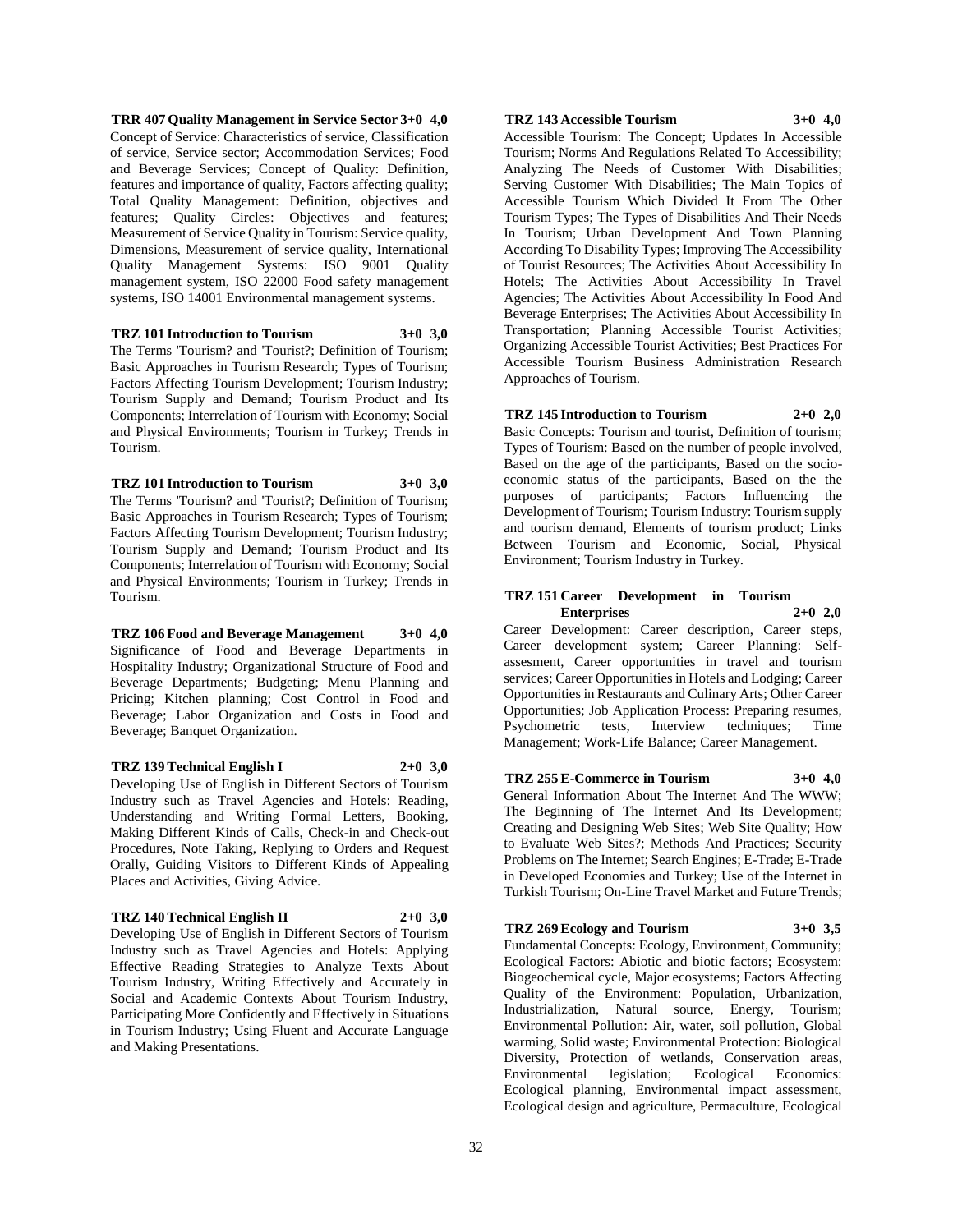and carbon footprint; Ecology and Sustainable Tourism: Sustainable development, Ecological approaches to the tourism industry, Ecotourism.

#### **TRZ 271 Special Interest Tourism 3+0 4,0**

Tourism and Development of Tourism; Factors Affecting Involvement in Tourism Activities; Marketing and Tourism Marketing; Product Development in Tourism; Sustainability and Alternative Tourism; Special Interest Tourism; Types of Special Interest Tourism based on Culture; Special Interest Tourism based on Nature; Special Interest Tourism based on Education; Special Interest Tourism based on Hobbies.

#### **TRZ 281 Restaurant Management 3+0 4,0**

The Food and Beverage Industry; Organizing of Restaurants in Hospitality Industry; Types of Restaurants; Organizing Restaurants; Staff Uniforms, Staff Characteristics and Behavior; Equipment and Tools in Restaurants; Service Utensils in Restaurants; Mise en Place In Restaurants; Service Methods; Classic and Modern Franch Service and Silver Service; Service Methods; American and Russian Services; Breakfast and Buffet Service; Services Flow in Restaurants; Sanitation and Hygiene in Restaurants.

**TRZ 283 Psychology of Tourism 2+0 2,0** Key Concepts: Tourist psychology, behaviour and experience; Approaches to Tourist Motivation: Historical and Contemporary Approaches to Travel Motivation; Psychological Aspects of Tourist Behaviour; Psychological Benefits of Tourism; Categories of Tourists; Social Role of the Tourist: The Disengaged, Empathy, Sympathy, The Self, Corrective actions; Social Contact Between Tourists and Hosts: Host Perceptions of Tourists, Tourists' perceptions of the local people; Tourism and Humour.

**TRZ 285 Individual Outdoor Activities 2+2 3,0** Introduction to Individual Outdoor Activities; Motivations for Going to the Nature; Intentions to the Nature; Experience of the Nature; Recreational Leadership; Leader of Bicyle; Leader of Catching and Releasing; Leader of Trekking; Leader of World Travelers; Leader of Climbing; Leader of Diving; Experience Transfer Presentations: Trekking, Bird and botanic observation, Hobby gardens, Mountaineering and speleology, Ar sports, Amateur fishing, Tree and seed planting, Geocaching, Bicycle sports.

## **TRZ 294 Thermal and SPA Services 3+0 4,0**

Recreation and Healthy Life: Thermal and SPA services in recreation, Motivation, Stress; Scope of Thermal and SPA Services: Definition, Development, Types of SPA, Thermal and SPA trends; Thermal and SPA Tourism in Turkey and Europe; Importance of Thermal and SPA Services in Tourism; Thermal and SPA Services Management: Management functions in thermal and SPA tourism, Quality, Safety; Thermal and SPA Therapies: Concept of therapy, Types of therapies; Thermal and SPA Practices: Bath, Turkish bath, sauna; Massage Practices and Types.

**TRZ 304 Tourism Policy and Planning 3+0 3,0** Fundamentals of Tourism; Characteristics and Definition of Tourism Policy: Components of tourism policy, Objectives

of tourism policy; Tourism Planning: Objectives of planning, Important components of planning and application phase; Necessities of Being a Tourism City; Life-cycles of Tourism Regions in Terms of Tourism Planning; Investments in Tourism Industry; Legal Regulations about Tourism in Turkey; Tourism Marketing Inclinations for 2000 and beyond; Problems of Policy and Planning in Tourism; Entrance Process into European Union: Its effects on Turkish tourism.

**TRZ 305 Sociology of Tourism 3+0 3,0** An Overview of Sociology of Tourism: Emergence, development and main frame of sociology of tourism; Historical Development of Tourism and Holiday; Tourism, Leisure and Recreation; Socio-cultural impacts of the Development of Tourism; Relationship between Tourism and Culture; Labor Market in the Tourism Sector;

Globalization and Tourism; Environmental Impacts of the

**TRZ 307 Support Services in Hospitality 3+0 4,0** Concept of Support Services; Budgeting: Budget preparation process, Elements of general budget of the hotel administration, Budgetary control; Customer Relations: Customer relations concepts related to management, Customer loyalty, Customer complaints, Customer relations process; Public Relations: Process, Media; Animation: Leisure, Recreation, Management of animation services; Security Services: Security equipment, Emergency situations and measures; Banquet Management: Types of banquet, Banquet admission, Preliminary works, Organization, Menu; Laundry: Laundry inventory, Equipment, Laundry operations, Fabric structure, Water quality, Cleaning chemicals, Laundry efficiency and environmental sensitivity.

## **TRZ 308 Travel Management 3+0 3,0**

Development of Tourism.

Travel Industry: History of Travel; Understanding Tourist Motivations; Content of Travel Industry; Tour Operators: Classification of tour operators, Functions of tour operators; Types of Tour and Tour Packages: Independent tours, Hosted tours, Conducted tours, Package tours; Destination Selection by Tour Operators; Tourism Distribution Systems: One-level distribution channels, Two¬-level distribution channels, Three-level distribution channels; Travel Agencies and Other Intermediaries: Activities of travel agencies, Organisation of travel agencies; Travel and Transportation: Land transportation, Sea transportation, Air transportation.

## **TRZ 308 Travel Management 3+0 3,0**

Travel Industry: History of Travel; Understanding Tourist Motivations; Content of Travel Industry; Tour Operators: Classification of tour operators, Functions of tour operators; Types of Tour and Tour Packages: Independent tours, Hosted tours, Conducted tours, Package tours; Destination Selection by Tour Operators; Tourism Distribution Systems: One-level distribution channels, Two--level distribution channels, Three-level distribution channels; Travel Agencies and Other Intermediaries: Activities of travel agencies, Organisation of travel agencies; Travel and Transportation: Land transportation, Sea transportation, Air transportation.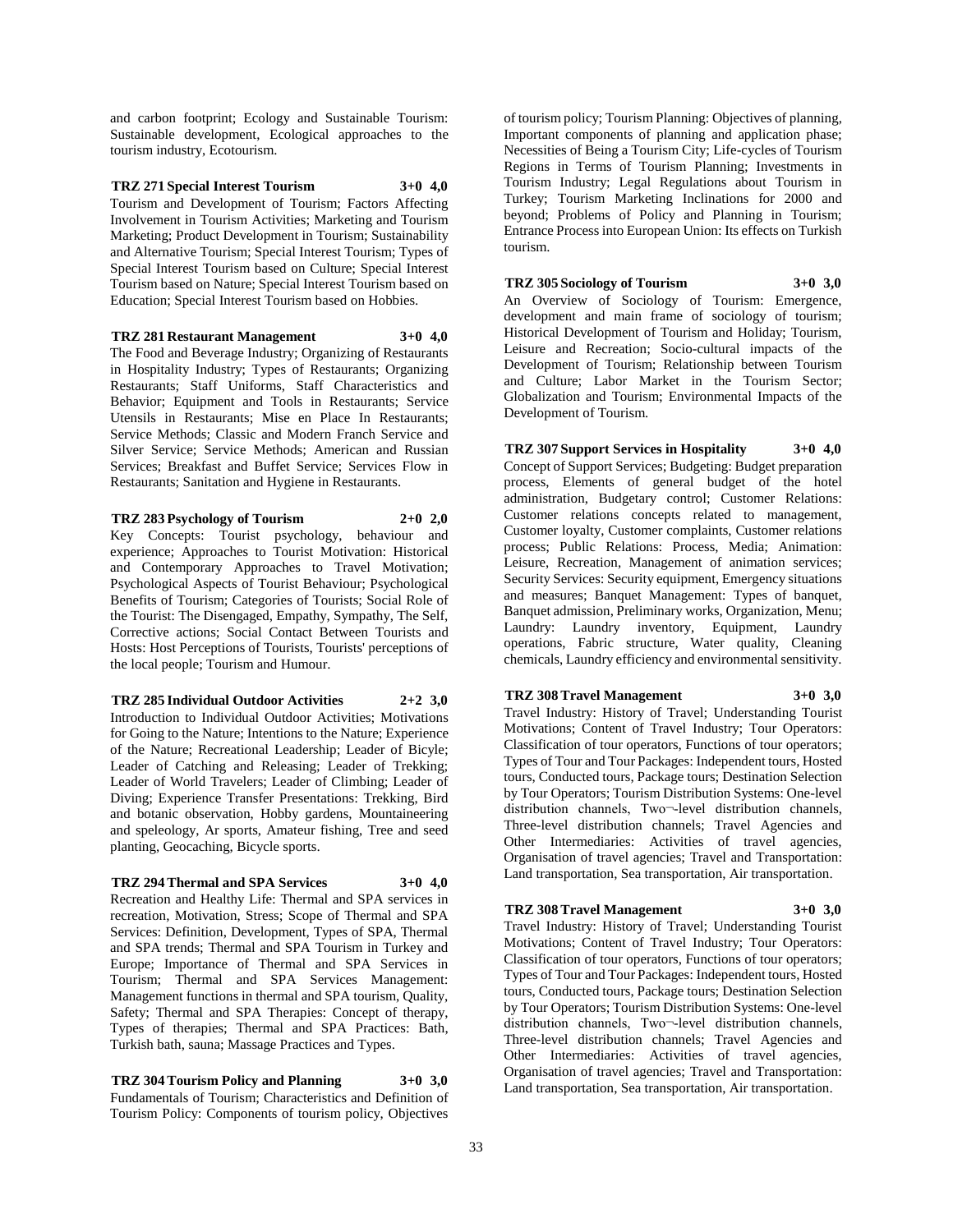#### **TRZ 309 Environmental Management in Tourism Businesses 3+0 4,0**

Sustainable Tourism; Sustainable Hotel Construction; Legislations on Environmental Management; Standards of Environmental Management; Volunteer Environmental Management Prizes; Environmental Management and Personnel; Environmental Management and Guests; Establishment of the Environmental Management Policy; Buying; Reducing; Reusing; Recycling; Public and Local Administrations in Environmental Management.

**TRZ 310 Destination Management 3+0 5,0** Definition and Features of Destination; Destination Development and Planning: Importance of planning, Carrying capacity, Analysis of touristic attractions and demand; Destination Marketing: Destination marketing strategies, Market segmentation, Marketing mix; Destination Management Organisations: Public organisations, Private sector organisations; Total Quality Management for Destination; Destination Management and Benchmarking; Destination Product Development: Destination product life cycle, New product development; Destination Brand Management: Brand development process, Benefits of branding.

**TRZ 310 Destination Management 3+0 5,0**

Definition and Features of Destination; Destination Development and Planning: Importance of planning, Carrying capacity, Analysis of touristic attractions and demand; Destination Marketing: Destination marketing strategies, Market segmentation, Marketing mix; Destination Management Organisations: Public organisations, Private sector organisations; Total Quality Management for Destination; Destination Management and Benchmarking; Destination Product Development: Destination product life cycle, New product development; Destination Brand Management: Brand development process, Benefits of branding.

**TRZ 312 Tourism, Media, Communication 3+0 4,0** Basic Concepts: Tourism, media and communication; Mass Communication and Tourism: Mass communication tools, Fundamentals of mass communication; Tourism-related Publishing and Tourism Media: Television, Newspapers, Magazines, Online publishing; Corporate Publishing in Tourism Sector: Publications of association and trade unions, Hotel magazines; Social Media Applications in Tourism: Facebook, Twitter; Communicating in Virtual Communities and Tourism: Travel blogs, Opinion leaders; Message Contents in Tourism Media: News stories, Corner posts, Interviews, Television programs and Other tourism related publications; Tourism Advertising.

**TRZ 314 Investment and Project Analysis 3+0 4,0** Concepts of Investment and Project; Importance of Investment Project in Business Economy and National Economy; Factors That Affect Investment Decision; Process of Preparing an Investment Project; Determination of Fixed Capital Investment Amount and Operational Capital Need; Static and Dynamic Techniques Used in Assessing an Investment Project in Terms of National Economy.

#### **TRZ 316 Tourism Law 3+0 4,0**

Introduction to Tourism Law; Liberty of Travel; Law for the Encouragement of Tourism; Regulation on Licensing and Qualifications of Tourism Facilities; Regulation on the Relations of Tourism Establishments with the Ministry of Tourism and with Other Tourism Establishments and Customers; Regulation on the Use of Thermal Bath Sources in Tourism Centers; Regulation on Yacht Tourism; Travel Agencies and Law on the Union of Travel Agencies; Regulation on Travel Agencies; Regulation for Professional Tourist Guides; Law on the Foundation of the Ministry of Culture and Tourism and Related Regulations; Bylaw of World Tourism Organisation.

#### **TRZ 352 Tourism Legislation 3+0 4,0**

Regulatory Rules for Communal Living and Travel; Use of Coasts; Incentives in Tourism; Qualifications of Tourism Facilities and Certification; Dealings of Tourism Businesses with Each Other, Guests/Customers and Tourism Ministry; Use of Thermal Waters in Tourism Centres and Areas; Territorial Sea and Sail Rules; Travel Agencies and Association Law; Tourist Guide Law; Hunting Law; Ministry Organization and Duties; Trading and Work Permits; Protection of Consumers.

**TRZ 353 International Tourism Management 3+0 4,0** Basic Concepts: Local, Regional, International, And global; The Development of International Tourism: The periods of globalization: Tourism practices in different continents: Tourism in Asia, Tourism in Europe, And Tourism in America; The Boundaries of İnternational Tourism: Economic, Socio-cultural, And political; The future of International Tourism: The expectations and the policies.

**TRZ 354 Conference and Event Management 3+0 4,0** Introduction to the Congress and Event Management; Meetings, Incentives, Congresses and events; Destination Management; Marketing and Management of International Congresses; Meeting Services in Hotel Businesses; Special Events; Exhibition and Fair Services; Information Technologies and Meeting Management; Meeting Management in Hospitality Businesses; Event Services and Human Resource Management; Future of Meeting Services.

#### **TRZ 355 Computerized Front Office Management 2+2 4,0**

Introduction: Hotel business and front office department; Reservation: Market segments and reservation resources, Individual and group reservations; Accommodation: Checkin and in-house services; Guest Accounts: Tracking guest transactions, Billing; Forecasting Available Room Numbers: Calculating room rate; Preparing Forecasted Budget; Selling With Dealers: Selling with agency and operators, Online distribution channels; Hotel Trip With Students; Yield Management; Implementation Levels of Yield Management; Auditing and Evaluating Performance.

## **TRZ 356 Housekeeping Management 2+2 4,0**

Definition and Organization of Housekeeping Management Department; Human Resources Management in Housekeeping; Planning in Housekeeping; Control in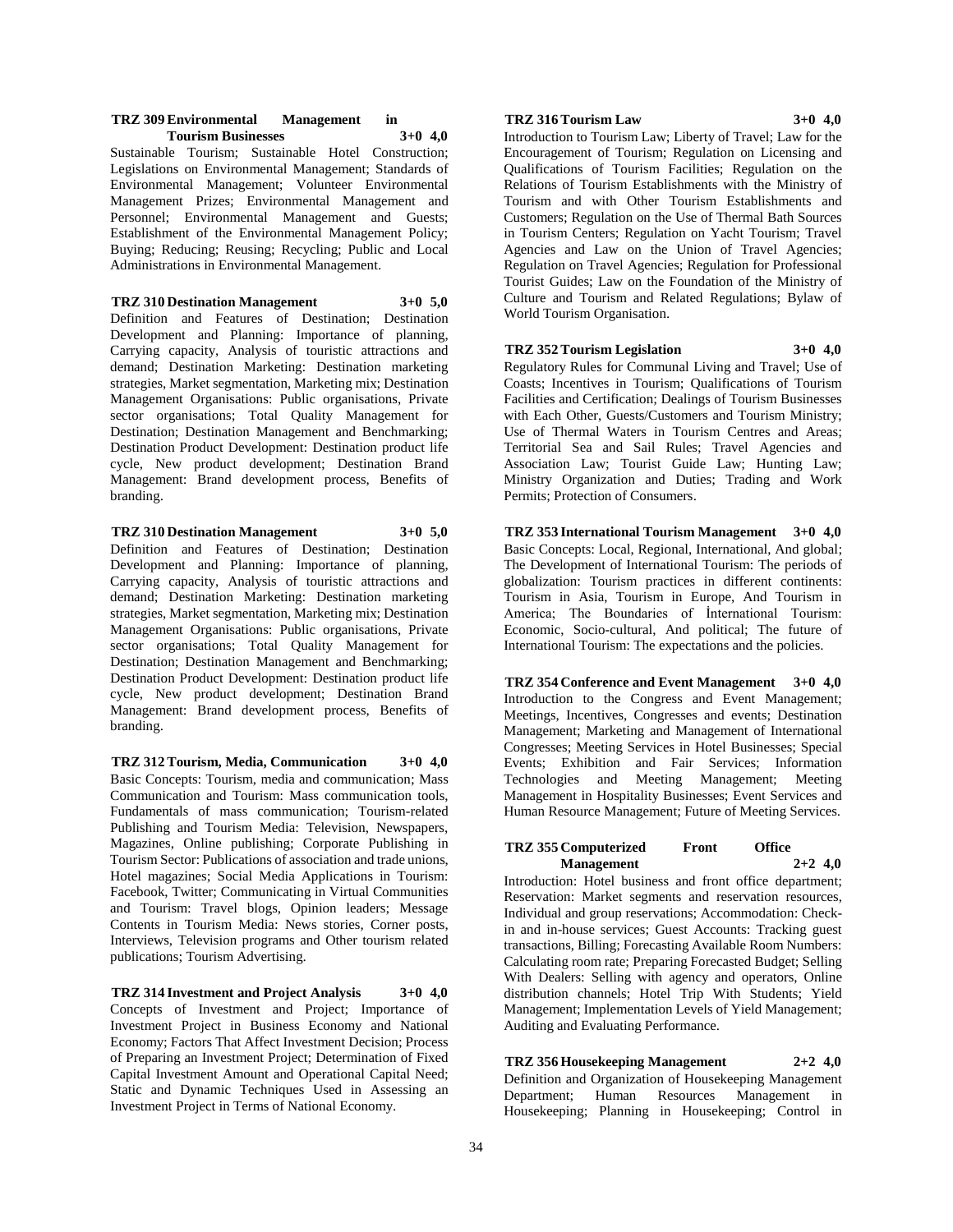Housekeeping; Budgeting and Decoration in Housekeeping; Hygiene and Security in Housekeeping; Tools and Equipment, and Materials used in housekeeping; Room Types; Types of Cleaning and Room Cleaning; Guest Invitation for Presentation of Tools and Equipment Used in Housekeeping; Bathroom Cleaning and General Cleaning; Floor Trolley and Floor Office; Laundry; Computer Applications in Housekeeping; Technical Tour to the Hotel for the Introduction of Housekeeping Department.

**TRZ 357 Ergonomics in Tourism 2+0 3,0** General Concepts: Introduction to ergonomics, Individuals' adaptation to PCs, Machines and Tools, Concept of fatigue concept; Ergonomics in Tourism Businesses: Ergonomics in office, Anthropometry, Ergonometric design in tourism enterprises; Software; Improvement in Office: Problem definition, Improvement in problematic Area, redesign; Team Works; Final Evaluation.

#### **TRZ 358 Digital Tourism 2+0 3,0**

Digital Age and Digital Culture; Digital Channels: Communication, Information accessibility; Effects of the Digital Revolution: Effects on enterprises, Effects on consumers; Digital Experience and Innovative Service Design; Evolution of the Internet and Tourism Industry; New Marketing Strategies in Tourism: Internet and social medi; Technology, Production and consumption relationship; Accommodation Companies and Digital Channels; Travel Enterprises and Digital Channels; Trasportation Companies and Digital Channels; Food and Beverage Companies and Digital Channels; Destinations and Digital Channels; Recreative Activities and Digital Channels.

#### **TRZ 359 Creative Cities 2+0 3,0**

Defining and Analysis of Creative Cities; Creative Economy; Paradigm of Creative Class; Neo-Liberal Economy and Creative Industries; Classification of Creative Industries; Creative Tourism (Meaning and Roots); Motives and Consumer Behavior in Creative Tourism; Creative Experience Model; Creative Cities and Local Development; Place Spirit; Creative Cities and Livable Community; Clustering, Networks and creativity.

## **TRZ 361 World Culinary Culture 3+0 4,0**

Introduction to Culinary Culture: Concepts of culinary, Characteristics of culinary culture, History of cuisine; Samples From and Features of the Culinary Culture in the World: French cuisine, Italian cuisine, Spanish cuisine, English and Balkan cuisine, Scandinavian and Russian cuisine, Central and North American cuisine, Mexican cuisine, Cuisines of South American countries, Chinese cuisine, Indian cuisine, Japanese cuisine, Korean cuisine, South East Asian cuisine, African cuisine, Middle Eastern cuisine, Turkish cuisine.

**TRZ 408 Industrial Tourism Project 2+4 8,0** Identifying the Project Topic; Identifying the topic, aim and importance of the project; Identifying the Methodology; Literature Review; Developing the Data Collection Instrument; Discussing Analysis Techniques; Preliminary Research; Implementation of the Research; Data Collecting;

Analysis of Research Results; Interpreting the Findings; Reporting the Research; Submitting the Project.

**TRZ 415 Institutionalization of Tourism 2+0 3,0** Fundamental Concepts; Institution, Institutionalization, Expectations, Consequences, Isomorphism; Institutionalization Theory: Old and modern institutionalization approaches; Institutionalization in Contemporary Approaches; Institutionalization of Tourism Business; Institutionalization Factors of Tourism Businesses: Formalization, Professionalization, Organizational culture, Transparency, Consistency, Social responsibility; Institutionalization Process; Case Examples: Hotel/ Restaurant/ Travel Agencies.

## **TRZ 419 Public Relations Campaigns in Tourism 2+2 5,0**

Public Relations and Marketing Communications: Advertising, Direct marketing; Tourism and Public Relations: Public relations in hospitality and travel sectors; Project I: Project briefs and project groups; Determining Strategies: Determining problem, Situation analysis, Message and media strategies; Planning the Campaign: Execution plans, Measuring; Campaign Presentation: Preparing the campaign report; Project II: Project briefs, Composing project groups; Determining Strategies: Determining problem, Situation analysis, Message and media strategies; Planning the Campaign: Preparing execution plans, Measuring; Presenting the Campaign: Preparing the campaign report.

## **TRZ 420 Mass Food Production 3+0 5,0**

Food and Beverage Industry and Development of Industry; Types of Food and Beverage Business: Concept of Mass Food Production (Catering); Organizations of Mass Food Production; Mass Food Production Business in Turkey: Menu planning, Purchasing, Receiving, Storing and Control; Marketing in Mass Food Production Organizations; Concept of Mass Food Production Systems; Conventional Production Systems: Receiving, Preparing and Cooking, Distributing, Advantages and Disadvantages; Cook-Chill System: Supplying, Preparing and Cooking, Distributing, Chilling, Storing, Advantages and Disadvantages; Cook-Freeze System: Supplying, Preparing and Cooking, Distributing, Freezing, Storing, Advantages and Disadvantages.

## **TRZ 424 Tourism Transportation 3+0 5,0**

Tourism and Transportation; Highway Transportation: Development of highway transportation, Relationship between highway transportation and tourism, Car rental; Railway Transportation: Development of railway transportation: Railway transportation in Turkey, Railway projects in Turkey; Sea Transportation; Yacht Tourism; Airway Transportation; Tour Operators and Transportation; Airway Businesses and Distribution Systems; Airports and Airfields; Future of Transportation Businesses.

## **TRZ 427 Research Methods in Tourism 3+0 4,0**

Basic Concepts: Sciences and Social Sciences, Qualitative and quantitative research approaches; Stages of Quantitative Research: Topic, Aim, Literature review, Population and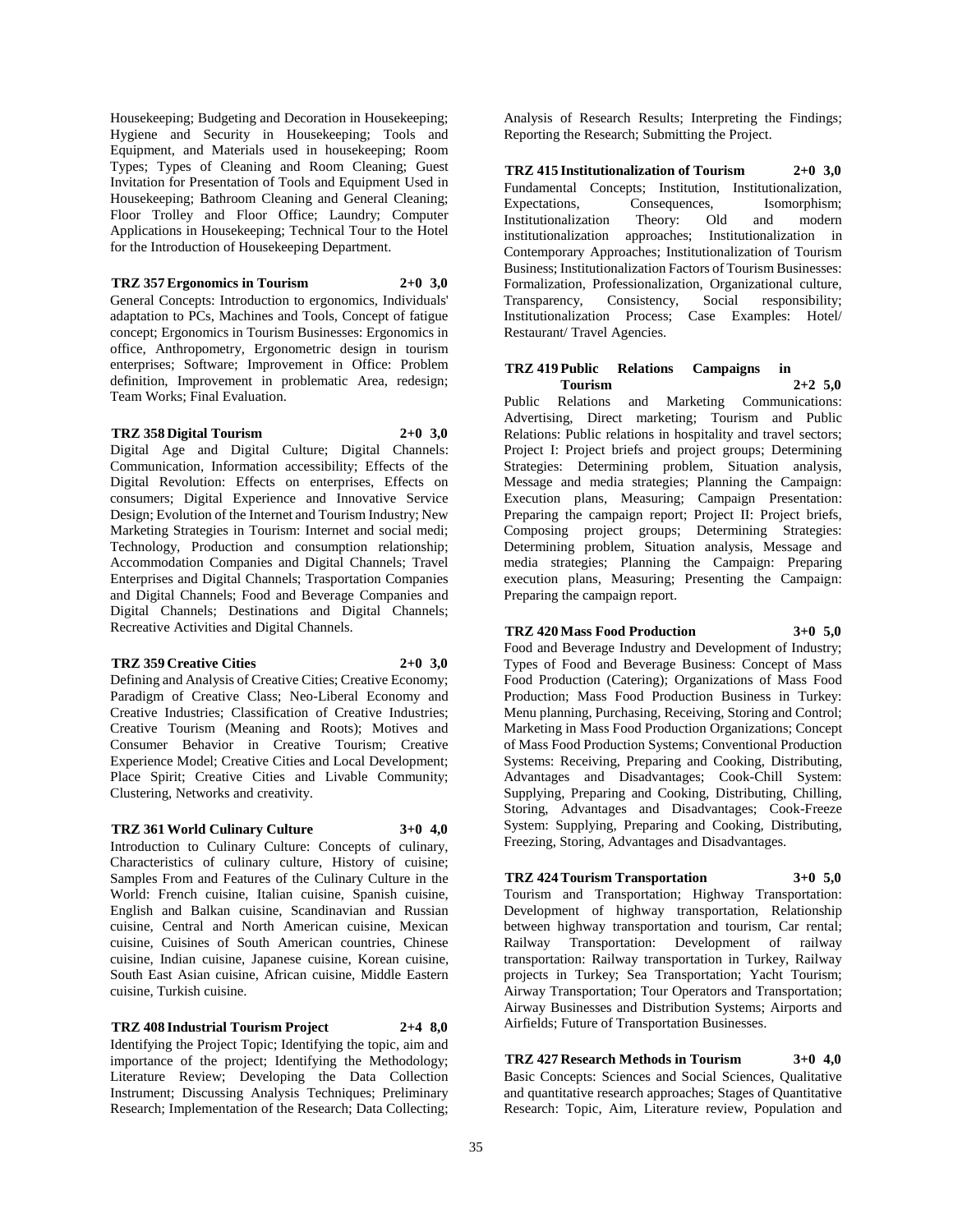sampling, Data collection and analysis, Reporting; Descriptive Methods: Survey, Interview, Observation; Testing and Measuring Tools: Types of scales, Validity, Reliability, Measurement tools; Relational Methods; Causal Comparative Method, Experimental Methods; Research Ethics; Evaluation of Scientific Research.

## **TRZ 429 Project Management 3+0 4,0**

Phases of project management; Forming the project team: Responsibilities of project leader, Organization of the project, Role distribution, Gathering necessary information, Brainstorming to determine instructional strategies; Developing, distributing and presentation of plans; Preparing and testing blue-print materials; Developing original materials; Work conditions; Work flow; Resources; Internal and external relationships; Production system; Evaluation; Management of distribution and monitoring services.

## **TRZ 431 Project Preparation and Management 1+2 4,0**

Project Preparation and Basic Concepts; Introduction to Project Managament: Definition of projects, Components of projects; Initiating the Project: Determination of the nature and aim of the project, Cost and budget, Determination of shareholders; Planning the Project: Determining team members, Determining budget, Risk planning; Implementation of the project and control: Coordination of resources, Monitoring the variables of the project; Closing the Project: Finalization of all activities, Completing project aggrement; Project Examples.

#### **TRZ 433 Operations Management in Tourism Enterprises 3+0 3,0**

Introduction to Operations Management; Production Planning in Tourism Facilities; Inventory Planning in Tourism Facilities; Supply Chain Management in Tourism Facilities; Human Resource Management and Personnel Scheduling in Tourism Facilities; Facility Planning in Tourism Facilities; Quality Management ın Tourism Facilities; Performance Measurement ın Tourism Operations; Problem Identification ın Tourism Facilities; Problem Solving ın Tourism Facilities; Students' Team Works; Visit to Tourism Enterprise; Students' Team Works.

#### **TRZ 457 Ethics in Tourism 3+0 4,0**

Ethics in Tourism; Ethics and Related Concepts; Ethics Theories; Basic Principles of Ethics; Types of Ethics: Individual ethics, Business ethics; World Tourism Organization's Code of Ethics; Ethical Problems in Tourism Organizations; Sources of Ethical Problems; Ethical Problems in Lodging Industry; Ethical Problems in Food & Beverage Organizations; Ethical Problems in Travel Agencies; Ethics and Customer Complaints; Customer Rights in Tourism Sector.

## **TRZ 458 CRS Applications-Amadeus 3+0 5,0**

Encoding/decoding; Tariff Displays; Flight Availability; PNR Optional Fields; Segment Sell; Name; Address Phone; Ticketing; Special Service Requirements; Reservations; Hotel Reservations; Car Availability and Quotes, ; Availability Display; Passenger Ticket Coupons; Reservation Procedures; Seat Availability.

## **TRZ 461 Processive Drama 0+2 2,0**

Approaches in Drama: Realm of processive drama, Approaches in processive drama, Mantle of the expert, Commission creation; Techniques in Processive Drama: Dull image, Forum theatre, Private property, Diary, In-role writing, Flashbacks, Rituals and ceremonies, Interview; Creative Problem Solving: Problem identification, Life history analysis, Pre-script writing, Identifying heroes, Creating possible solutions, Implementation of the technics, Reporting, Evaluation.

**TRZ 463 Tourism Field Studies 0+3 4,0** Giving Information on the Preparation of Reports in the Field of Tourism Management; Determination of Subject;

Research on the Topic; Literature Review; Making the Research Plan; Writing the Study: Introduction, Methods, Results, Discussion; Evaluation; Making the Necessary Corrections; Presentation of the Study: Oral presentation, Written presentation.

**TRZ 465 Product Development in Tourism 3+0 4,0** Understanding Consumer Needs and Wants; Methods Used in Determining Consumer Needs and Wants; Products in Tourism; Classification of Products; Product Life-cycle; Importance of New Product Development; Concept of Innovation; Innovation in Service; Resources of Innovation; Internal and External Factors in Product Development; Process of Product Development: Idea generation, Idea screening, Concept development, Market test, Marketing strategy, Business analysis, Product development and commercialization.

## **TRZ 469 Space and Experience 2+0 3,0**

Place, Space, Usage of Place; Formation of Place, Social construction; Differentation of Place: Urban as architecture and spirit of urban: Public sphere, Private sphere, Places and consumption: Place as a gaze, Place and discipline, place and consumption elements; Re-Production of Place: Gentrification; Place Experience; Place and Emotions: Familiarity, Nostalgia, Authenticity, Uniquness; Place and Tourism: Economical, Geographical, Social and cultural context; Place Identity, Place attachment.

## **TRZ 470 Drama in Tourism 0+2 2,0**

Drama Applications in Tourism: Tourism destinations and drama, Guiding and storytelling, Cultural heritage, tourism and drama, Mythology, tourism and drama, History and drama; Tour Guiding and Drama: Improving narrative skills, Non-verbal improvisation, Verbal improvisation, Tourist's and the guide's dramatization, Promotional material and dramatization, Preparing promotional materials; Improving Talent and Skills: Critical thinking skills, Communication skills, Comprehension and interpretation skills, Ability in understanding different cultures, Problem solving skills, Environmental and social responsibility.

# **TRZ 471 Productivity Management in Tourism**

**Enterprises 3+0 4,0** Business Management; Productivity and the Basic Contents of Productivity; Productivity Studies in Tourism Management; Place of Incorporation, Productivity relations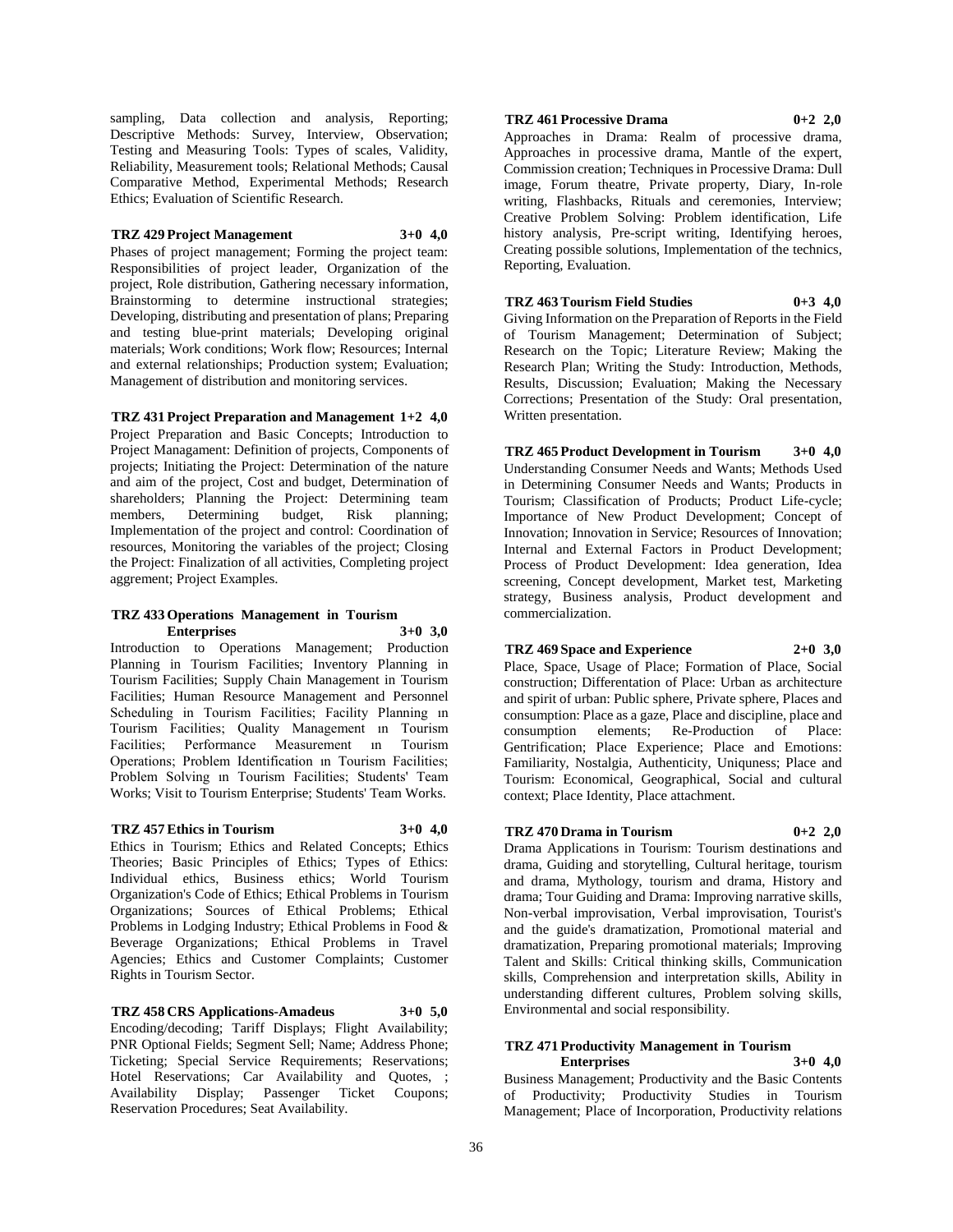in hotel enterprises; Productivity Improvement of Physical Work Studies; Price, Service, Productivity Relations in Accommodation and Food, Beverage departments of hotel enterprises; Productivity Increasing Principles Productivity Improvement in Management of Human Resources; Work Study and Productivity Improvement; Behavioral Techniques to Increasing Productivity; Productivity of Marketing and Sales Services in Hotel Businesses.

#### **TRZ 472 Animation Services Management in Tourism Enterprises 2+0 3,0**

The Relationship Between Recreation and Animation; Historical Development of Recreation Services, Tourismrecreation relationship; Concept and Types of Animation; Animation: Functions and characteristics; Businesses and Animation Costs; Principles of Animation, Management Style, Team creation; Implementation Stages and Preparations of Animation Programs; Organization of Animation Services and Responsibilities of Animation Staff; Execution of Animation Activities, Coordination and supervision of the tourist influence methods of animators; Animation and Traditional Culture; The Economic Qualification to Traditional Cultural Values; Examples of Animation Games; Implementing Animation Events in the Hotels and Resorts.

#### **TRZ 473 Local Authorities and Regional Development 3+0 3,0**

Definition and Types of Regions; Economic Area and the Concept of Triple Region; Distinction of Regions Based on the Degree of Development; Organizational Structure of Regional Development Policies; Regional Planning and Development; Regional Development Models; Regional Inequalities and Tourism; Regional Development Methods and Tourism; Development Agencies and Their Role in Regional Development; Tourism and Regional Development and Planning in Turkey; Regional Policies in the Adaptation Proess to European Union; Relationship Between Local Authorities and Regional Development; Problematic Areas of Local Authorities for Development; Applications of Local Authorities for Development.

#### **TRZ 474 Tourism Management Graduation Project 2+4 8,0**

Determining the Subject of the Thesis Project; Collection of Data in Relation With the Project, or Thesis Writing Methodology; Explaining the Writing Methodology; Preparing Final Work in a Field of Interest: In such topics as tourism politics, Marketing destinations, Culture tourism, Hospitality business, Food and beverage business, Travel business, Transportation systems, Customer preferences and behaviour.

**TRZ 475 Innovation in Tourism Enterprises 2+0 3,0** General Concepts: Innovation and related terms with innovation; Innovation in Tourism Businesses: Importance of innovation management, Innovation applications in the tourism sector, Types of innovation; Change in Production and Process; Innovation in a competitive environment: Competitiveness of enterprises and Innovation; Innovation Process: Strategy of innovation, A process of new product

design in tourism; Innovative Applications In Tourism: Innovati ve applications in lodging, Innovative applications in marketing, Innovative applications in sales, Innovative applications travel agencies and tour operations, Innovative applications in social media.

**TRZ 476 Simulation Applications in Hotels 1+2 4,0** Introduction: Yield management; Introduction of the Program: Interfaces; The Creation of Working Groups; Market Segmentation: Customer profile analysis, Analysis of reports according to profiles, Room distribution; Analysis of Performance Indicators; Setting Objects: Monthly, Annually; Decision Making: Room allocation, Deciding to hotel properties and activities, Room pricing, Marketing; Debt and Payments; Seminar: Guest speaker; Monitoring Reports: The objective reports, Performance statistics, Revenues, Occupancy, Market share, Demand; Monitoring of Performance Statistics Reports; Evaluation.

**TRZ 478 Spatial Design at Touristic Areas 3+0 5,0** Description of the Concept of Space, Tourism and space; Natural Spaces and Humane Spaces; Effects of Tourism on Spaces; Carrying Capacities; Continuity of Settings, Sustainability, Sustainability in tourism; Sustainability Practices in Tourism Settings and Sustainable Model İmplications; Tourism and Spatial Mobility; Bringing Touristic Functions to Natural Spaces, Functional planning in natural spaces; Given Services for Different Visitor Groups in Natural Spaces; Bringing Touristic Functions to Historical Spaces; Bringing Touristic Functions to Cultural Spaces; Spatial Planning of Cities for Touristic Purposes; Accessibility in Tourism Spaces, Travelling as a human right, Structures and means of transportation; A Seminar on the Topic of "Tourism and Accessibility for Everyone".

**TRZ 480 Tour Operation Applications-Sejour 1+2 4,0** Introduction to Sejour Automation; Definitions: Users, Tour operator, Pricelists, Groups; Contracts: Hotel definitions, Hotel contracts, Transportation contracts; Reservation: Reservation definitions, Reservation procedures, Customer procedures; Operation: Operation definitions, Customer traffic, Vehicle management; Tours: Tour definitions, Tour reservation; Billing: Invoice calculation, Billing reports; General menu; Reorganization; Online menu.

#### **TRZ 482 Globalization and Competitive Strategies in Tourism 3+0 4,0**

The Definition and History of Globalization; The Definition and Importance of Competition; Global Tourist and Characteristics of Global Tourists; Types of Activities and Organizational Structures of Global Companies; Global Tourism Organizations: World tourism organization, World travel and tourism council, International air transport association; Competitive Strategies in Global Companies; The Development of Competition in the Process of Globalization; The Competitive Five Forces Model in Global Tourism Companies.

**TRZ 484 Customer Relationship Management 2+0 3,0** The Concept of Customer Relations Management: Definition, Scope and importance; Communication with